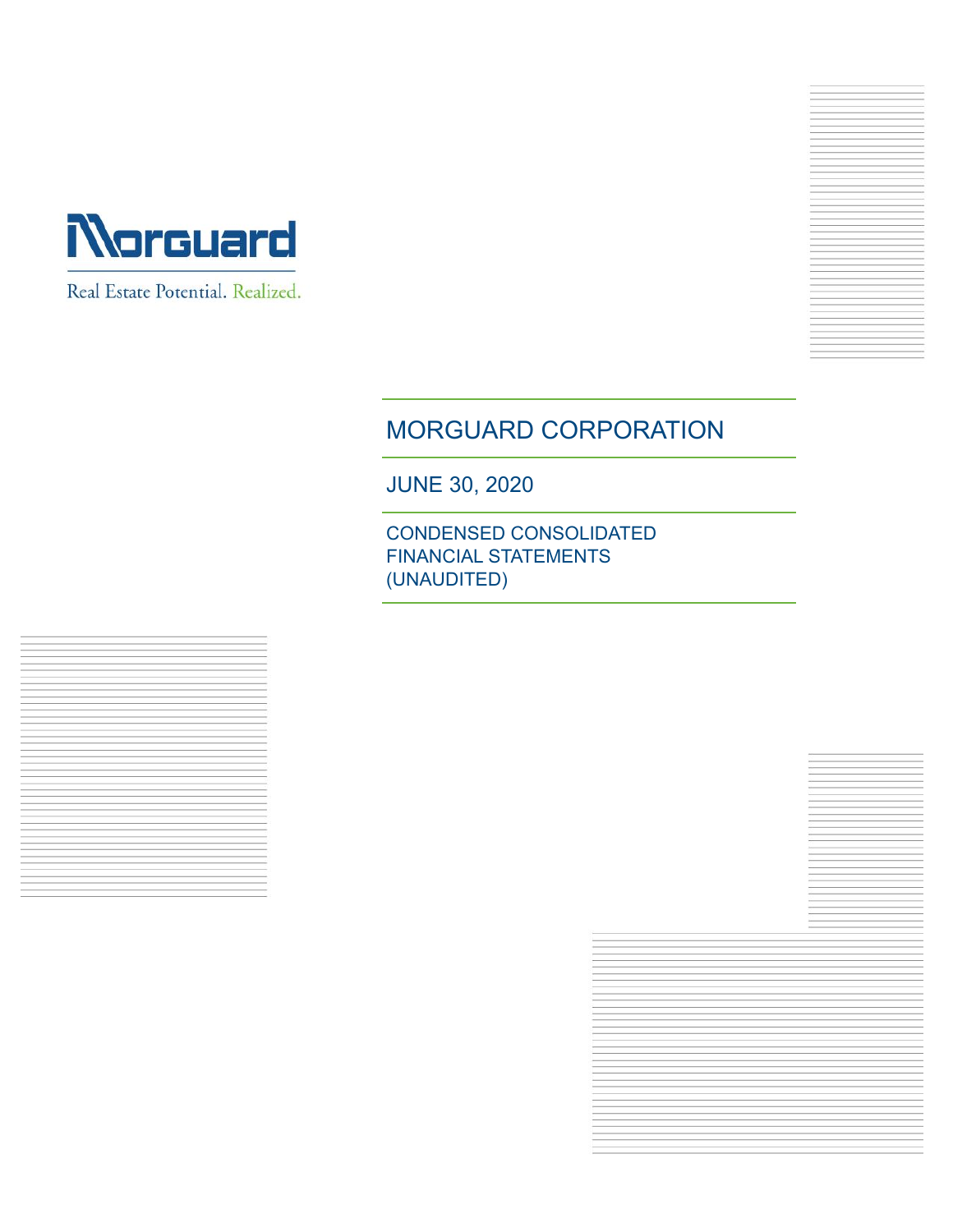# BALANCE SHEETS

In thousands of Canadian dollars

| As at                                       | <b>Note</b> | <b>June 30, 2020</b> | December 31, 2019 |
|---------------------------------------------|-------------|----------------------|-------------------|
| <b>ASSETS</b>                               |             |                      |                   |
| <b>Non-current assets</b>                   |             |                      |                   |
| Real estate properties                      | 4           | \$10,100,769         | \$10,201,283      |
| Hotel properties                            | 5           | 593,727              | 628,783           |
| Equity-accounted and other fund investments | 6           | 250,832              | 248,665           |
| Other assets                                | 7           | 323,641              | 404,018           |
|                                             |             | 11,268,969           | 11,482,749        |
| <b>Current assets</b>                       |             |                      |                   |
| Amounts receivable                          | 8           | 111,032              | 78,071            |
| Prepaid expenses and other                  |             | 33,184               | 19,096            |
| Cash                                        |             | 136,449              | 123,168           |
|                                             |             | 280,665              | 220,335           |
|                                             |             | \$11,549,634         | \$11,703,084      |
| <b>LIABILITIES AND EQUITY</b>               |             |                      |                   |
| <b>Non-current liabilities</b>              |             |                      |                   |
| Mortgages payable                           | 9           | \$3,776,559          | \$3,781,668       |
| Unsecured debentures                        | 10          | 647,573              | 846,666           |
| Convertible debentures                      | 11          | 192,395              | 193,503           |
| Lease liabilities                           | 13          | 164,027              | 164,441           |
| Morguard Residential REIT Units             | 12          | 407,775              | 516,462           |
| Deferred income tax liabilities             |             | 698,631              | 733,786           |
|                                             |             | 5,886,960            | 6,236,526         |
| <b>Current liabilities</b>                  |             |                      |                   |
| Mortgages payable                           | 9           | 614,040              | 583,611           |
| Unsecured debentures                        | 10          | 399,556              | 199,778           |
| Loans payable                               | 21          | 22,746               | 33,679            |
| Accounts payable and accrued liabilities    | 14          | 273,003              | 242,673           |
| <b>Bank indebtedness</b>                    | 15          | 172,039              | 101,100           |
|                                             |             | 1,481,384            | 1,160,841         |
| <b>Total liabilities</b>                    |             | 7,368,344            | 7,397,367         |
| <b>EQUITY</b>                               |             |                      |                   |
| Shareholders' equity                        |             | 3,544,221            | 3,548,906         |
| Non-controlling interest                    |             | 637,069              | 756,811           |
| <b>Total equity</b>                         |             | 4,181,290            | 4,305,717         |
|                                             |             | \$11,549,634         | \$11,703,084      |

#### **Contingencies** 25

*See accompanying notes to the condensed consolidated financial statements.*

**On behalf of the Board:**

*(Signed) "K. Rai Sahi" (Signed) "Bruce K. Robertson"* 

Director Director

K. Rai Sahi, **Bruce K. Robertson**,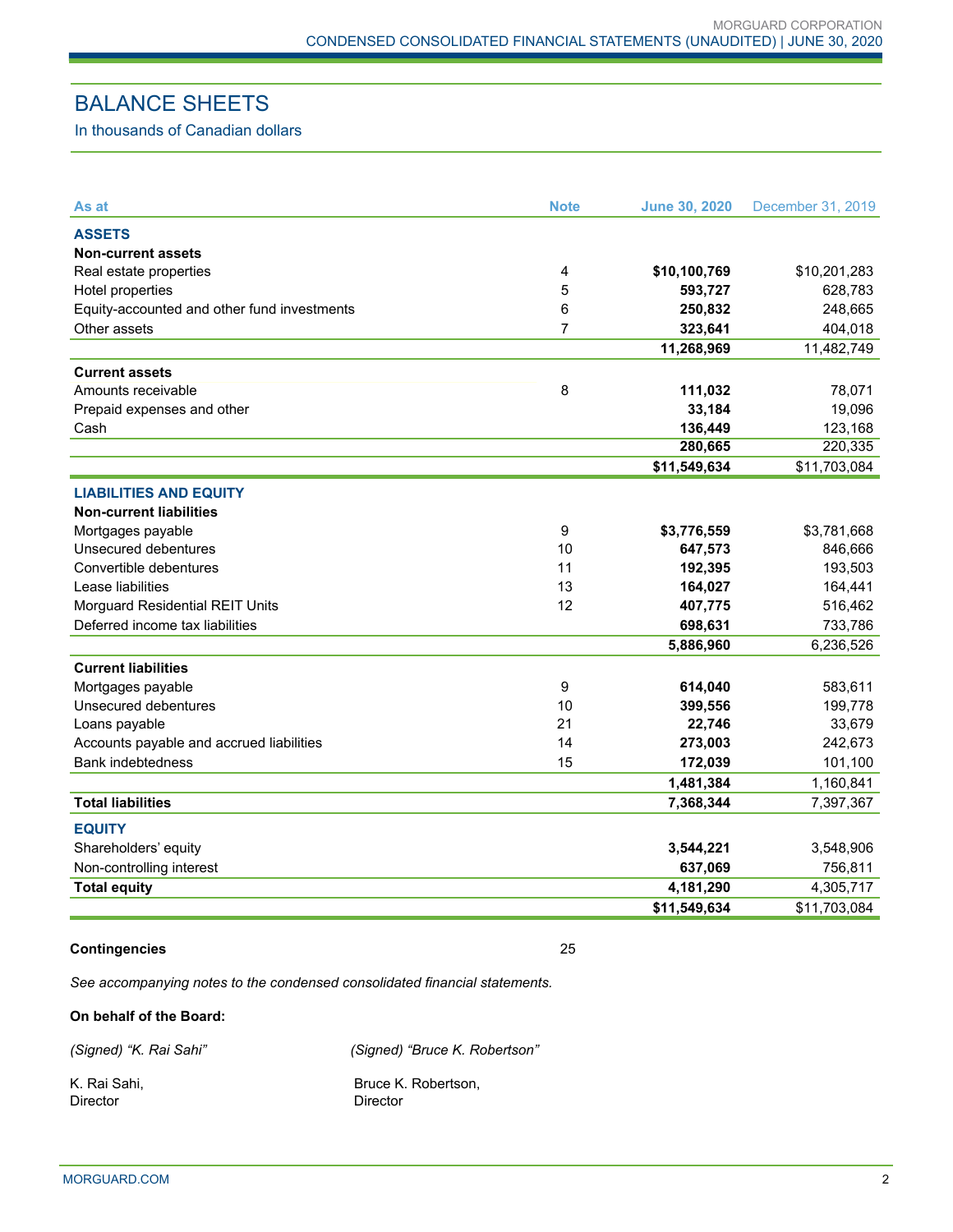# STATEMENTS OF INCOME (LOSS)

In thousands of Canadian dollars, except per common share amounts

|                                                           |                  | <b>Three months ended</b> |           | <b>Six months ended</b> |           |
|-----------------------------------------------------------|------------------|---------------------------|-----------|-------------------------|-----------|
|                                                           |                  | June 30                   |           | <b>June 30</b>          |           |
|                                                           | <b>Note</b>      | 2020                      | 2019      | 2020                    | 2019      |
| Revenue from real estate properties                       | 17               | \$218,477                 | \$216,093 | \$446,743               | \$435,933 |
| Revenue from hotel properties                             | 17               | 8,831                     | 65,199    | 56,636                  | 118,826   |
| Property operating expenses                               |                  |                           |           |                         |           |
| Property operating costs                                  | 8(a), 8(b)       | (48, 643)                 | (46, 252) | (97, 393)               | (92,096)  |
| <b>Utilities</b>                                          |                  | (12, 798)                 | (14,004)  | (28, 039)               | (29, 767) |
| <b>Realty taxes</b>                                       |                  | (23, 802)                 | (22, 734) | (90, 745)               | (85, 506) |
| Hotel operating expenses                                  | 8(b)             | (10, 891)                 | (48, 157) | (53, 427)               | (92, 671) |
| Net operating income                                      |                  | 131,174                   | 150,145   | 233,775                 | 254,719   |
| <b>OTHER REVENUE</b>                                      |                  |                           |           |                         |           |
| Management and advisory fees                              | 17               | 10,081                    | 12,430    | 22,278                  | 24,081    |
| Interest and other income                                 |                  | 3,516                     | 6,525     | 7,558                   | 10,924    |
|                                                           |                  | 13,597                    | 18,955    | 29,836                  | 35,005    |
|                                                           |                  |                           |           |                         |           |
| <b>EXPENSES</b>                                           |                  |                           |           |                         |           |
| Interest                                                  | 18               | 58,962                    | 56,884    | 120,324                 | 115,931   |
| Property management and corporate                         | $16(c)$ , $8(b)$ | 15,430                    | 21,530    | 25,606                  | 49,062    |
| Amortization of hotel properties                          | 5                | 6,862                     | 6,788     | 14,005                  | 13,560    |
| Amortization of capital assets and other                  |                  | 2,004                     | 2,062     | 3,985                   | 4,079     |
| Provision for impairment                                  | 5                |                           |           | 23,891                  |           |
|                                                           |                  | 83,258                    | 87,264    | 187,811                 | 182,632   |
| <b>OTHER INCOME (EXPENSE)</b>                             |                  |                           |           |                         |           |
| Fair value gain (loss), net                               | 19               | (174, 502)                | 9,314     | (211, 324)              | 30,270    |
| Equity loss from investments                              | 6                | (3, 174)                  | (4,658)   | (5,678)                 | (3,212)   |
| Other income (expense)                                    | 20               | 1,823                     | (1, 146)  | (1, 135)                | (961)     |
|                                                           |                  | (175, 853)                | 3,510     | (218, 137)              | 26,097    |
| Income (loss) before income taxes                         |                  | (114, 340)                | 85,346    | (142, 337)              | 133,189   |
| Provision for (recovery of) income taxes                  | 22               |                           |           |                         |           |
| Current                                                   |                  | 2,854                     | 3,605     | 9,722                   | 4,743     |
| Deferred                                                  |                  | (12, 156)                 | 12,399    | (38, 151)               | 20,145    |
|                                                           |                  | (9, 302)                  | 16,004    | (28, 429)               | 24,888    |
| Net income (loss) for the period                          |                  | (\$105,038)               | \$69,342  | (\$113,908)             | \$108,301 |
|                                                           |                  |                           |           |                         |           |
| Net income (loss) attributable to:<br>Common shareholders |                  | (\$65,396)                | \$69,722  | (\$31,984)              | \$103,208 |
| Non-controlling interest                                  |                  | (39, 642)                 | (380)     | (81, 924)               | 5,093     |
|                                                           |                  | (\$105,038)               | \$69,342  | (\$113,908)             | \$108,301 |
|                                                           |                  |                           |           |                         |           |
| Net income (loss) per common share attributable to:       |                  |                           |           |                         |           |
| Common shareholders - basic and diluted                   | 23               | (\$5.81)                  | \$6.17    | (\$2.84)                | \$9.14    |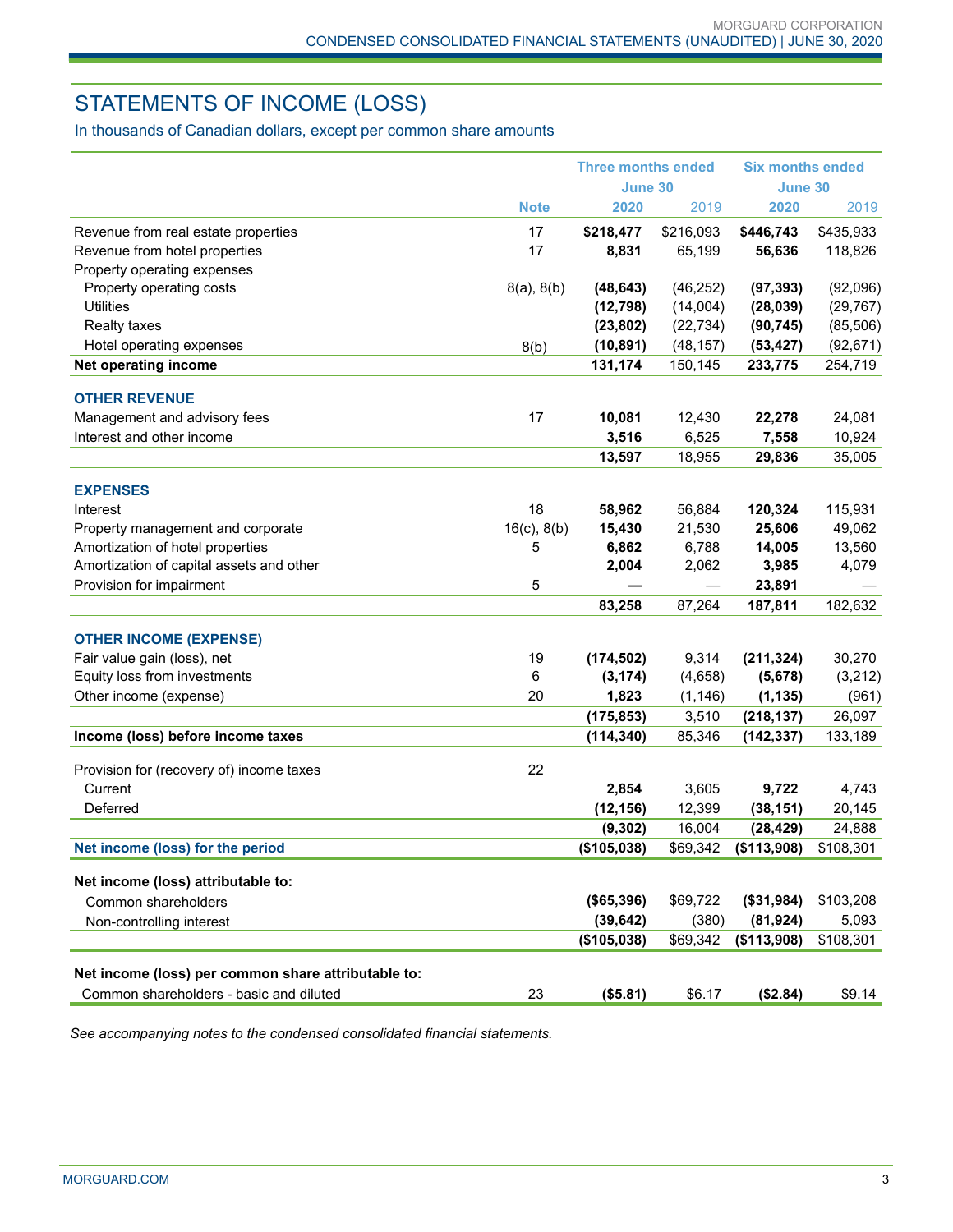# STATEMENTS OF COMPREHENSIVE INCOME (LOSS)

In thousands of Canadian dollars

|                                                                        | <b>Three months ended</b> |           | <b>Six months ended</b><br>June 30 |           |
|------------------------------------------------------------------------|---------------------------|-----------|------------------------------------|-----------|
|                                                                        | June 30                   |           |                                    |           |
|                                                                        | 2020                      | 2019      | 2020                               | 2019      |
| Net income (loss) for the period                                       | (\$105,038)               | \$69,342  | (\$113,908)                        | \$108,301 |
| <b>OTHER COMPREHENSIVE INCOME (LOSS)</b>                               |                           |           |                                    |           |
| Items that may be reclassified subsequently to net income (loss):      |                           |           |                                    |           |
| Unrealized foreign currency translation gain (loss)                    | (72, 500)                 | (30, 520) | 84,695                             | (59, 992) |
| Deferred income tax recovery (provision)                               | 179                       | 100       | (214)                              | 192       |
|                                                                        | (72, 321)                 | (30, 420) | 84,481                             | (59, 800) |
| Items that will not be reclassified subsequently to net income (loss): |                           |           |                                    |           |
| Actuarial gain (loss) on defined benefit pension plans                 | (11, 047)                 | (5,355)   | (35,032)                           | 5,321     |
| Deferred income tax recovery (provision)                               | 2,901                     | 1,197     | 9,227                              | (1,633)   |
|                                                                        | (8, 146)                  | (4, 158)  | (25, 805)                          | 3,688     |
| Other comprehensive income (loss)                                      | (80, 467)                 | (34, 578) | 58,676                             | (56, 112) |
| Total comprehensive income (loss) for the period                       | (\$185,505)               | \$34,764  | (\$55,232)                         | \$52,189  |
| Total comprehensive income (loss) attributable to:                     |                           |           |                                    |           |
| Common shareholders                                                    | (\$142, 234)              | \$36,943  | \$22,450                           | \$50,743  |
| Non-controlling interest                                               | (43, 271)                 | (2, 179)  | (77, 682)                          | 1,446     |
|                                                                        | (\$185,505)               | \$34,764  | (\$55,232)                         | \$52,189  |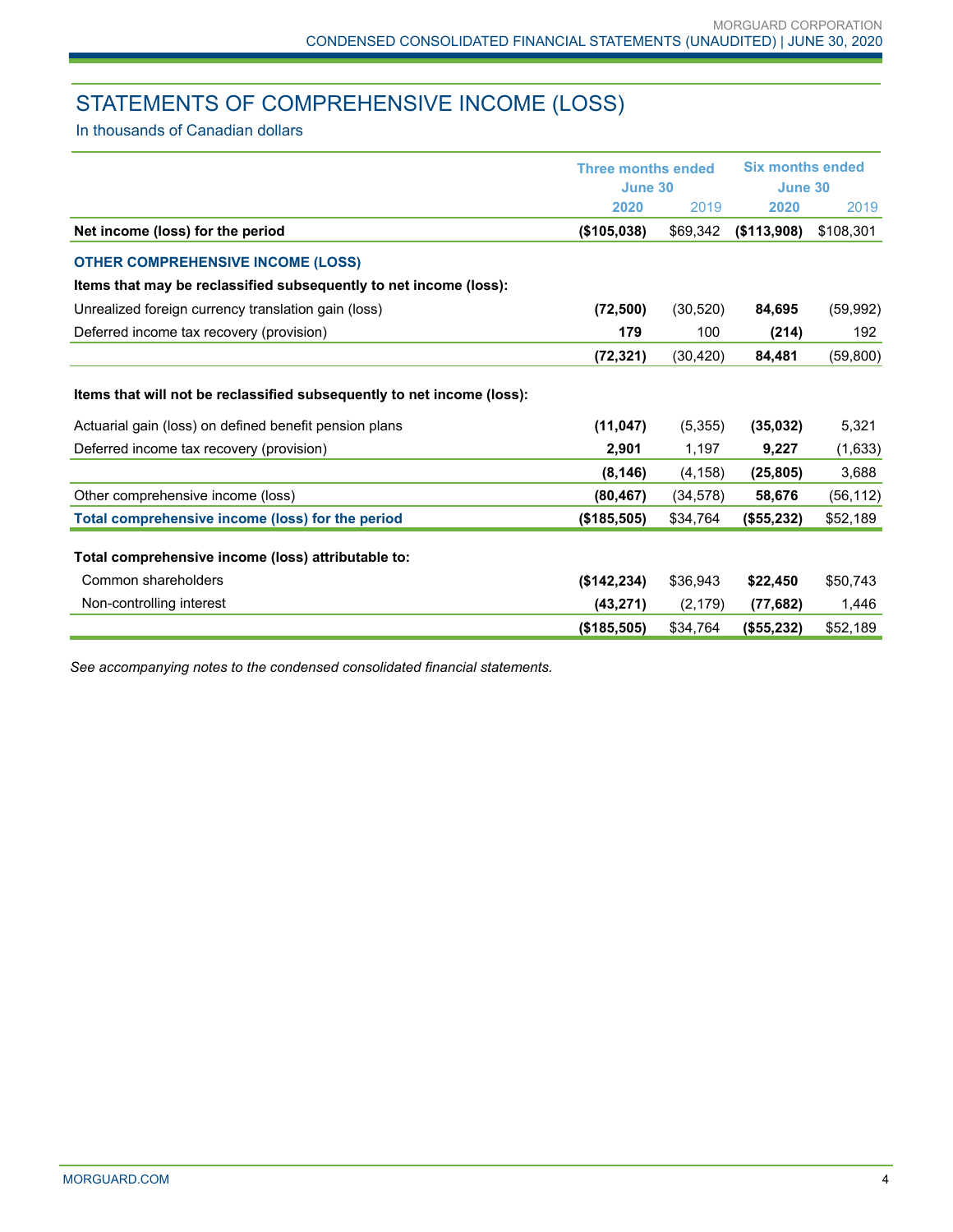# STATEMENTS OF CHANGES IN SHAREHOLDERS' EQUITY

## In thousands of Canadian dollars

|                                                            |             |                 | <b>Accumulated</b><br><b>Other</b>             |                                | <b>Total</b>                          | Non-                           |              |
|------------------------------------------------------------|-------------|-----------------|------------------------------------------------|--------------------------------|---------------------------------------|--------------------------------|--------------|
|                                                            | <b>Note</b> | <b>Earnings</b> | <b>Retained Comprehensive</b><br><b>Income</b> | <b>Share</b><br><b>Capital</b> | <b>Shareholders'</b><br><b>Equity</b> | controlling<br><b>Interest</b> | <b>Total</b> |
| Shareholders' equity, January 1, 2019                      |             | \$3,055,576     | \$273,354                                      | \$102,436                      | \$3,431,366                           | \$797,432                      | \$4,228,798  |
| Changes during the period:                                 |             |                 |                                                |                                |                                       |                                |              |
| Net income                                                 |             | 103,208         |                                                |                                | 103,208                               | 5,093                          | 108,301      |
| Other comprehensive loss                                   |             |                 | (52, 465)                                      |                                | (52, 465)                             | (3,647)                        | (56, 112)    |
| <b>Dividends</b>                                           |             | (3,386)         |                                                |                                | (3,386)                               |                                | (3,386)      |
| <b>Distributions</b>                                       |             |                 |                                                |                                |                                       | (13, 882)                      | (13, 882)    |
| Issuance of common shares                                  |             |                 |                                                | 46                             | 46                                    |                                | 46           |
| Repurchase of common shares                                |             | (1,993)         |                                                | (100)                          | (2,093)                               |                                | (2,093)      |
| Contribution from non-controlling interest                 |             |                 |                                                |                                |                                       | 15,930                         | 15,930       |
| Increase in subsidiary ownership interest                  |             |                 |                                                |                                |                                       | (15, 497)                      | (15, 497)    |
| Change in ownership of Temple Hotels Inc.                  |             | (2, 498)        |                                                |                                | (2, 498)                              | 2,498                          |              |
| Change in ownership of Morguard REIT                       |             | 2,053           |                                                |                                | 2,053                                 | (7, 552)                       | (5, 499)     |
| Tax impact of increase in subsidiary<br>ownership interest |             | 22              |                                                |                                | 22                                    |                                | 22           |
|                                                            |             |                 |                                                |                                |                                       |                                |              |
| Shareholders' equity, June 30, 2019                        |             | \$3,152,982     | \$220,889                                      | \$102,382                      | \$3,476,253                           | \$780,375                      | \$4,256,628  |
| Changes during the period:                                 |             |                 |                                                |                                |                                       |                                |              |
| Net income (loss)                                          |             | 83,731          |                                                |                                | 83,731                                | (3,236)                        | 80,495       |
| Other comprehensive loss                                   |             |                 | (12, 985)                                      |                                | (12, 985)                             | (650)                          | (13, 635)    |
| <b>Dividends</b>                                           |             | (3, 384)        |                                                |                                | (3, 384)                              |                                | (3, 384)     |
| <b>Distributions</b>                                       |             |                 |                                                |                                |                                       | (14, 147)                      | (14, 147)    |
| Issuance of common shares                                  |             |                 |                                                | 44                             | 44                                    |                                | 44           |
| Change in ownership of Temple Hotels Inc.                  |             |                 |                                                |                                |                                       | (49)                           | (49)         |
| Change in ownership of Morguard REIT                       |             | 4,365           |                                                |                                | 4,365                                 | (5, 482)                       | (1, 117)     |
| Tax impact of increase in subsidiary                       |             |                 |                                                |                                |                                       |                                |              |
| ownership interest                                         |             | 882             |                                                |                                | 882                                   |                                | 882          |
| Shareholders' equity, December 31, 2019                    |             | \$3,238,576     | \$207,904                                      | \$102,426                      | \$3,548,906                           | \$756,811                      | \$4,305,717  |
| Changes during the period:                                 |             |                 |                                                |                                |                                       |                                |              |
| Net loss                                                   |             | (31, 984)       |                                                |                                | (31, 984)                             | (81, 924)                      | (113,908)    |
| Other comprehensive income                                 |             |                 | 54,434                                         |                                | 54,434                                | 4,242                          | 58,676       |
| Dividends                                                  | 16(a)       | (3, 374)        |                                                |                                | (3, 374)                              |                                | (3, 374)     |
| <b>Distributions</b>                                       |             |                 |                                                |                                |                                       | (11, 221)                      | (11, 221)    |
| Issuance of common shares                                  | 16(a)       |                 |                                                | 47                             | 47                                    |                                | 47           |
| Repurchase of common shares                                | 16(a)       | (8, 190)        |                                                | (468)                          | (8,658)                               |                                | (8,658)      |
| Change in ownership of Temple Hotels Inc.                  | 16(b)       | (23, 235)       |                                                |                                | (23, 235)                             | (20, 914)                      | (44, 149)    |
| Change in ownership of Morguard REIT                       | 16(b)       | 9,925           |                                                |                                | 9,925                                 | (9, 925)                       |              |
| Tax impact of increase in subsidiary<br>ownership interest |             | (1, 840)        |                                                |                                | (1, 840)                              |                                | (1, 840)     |
| Shareholders' equity, June 30, 2020                        |             | \$3,179,878     | \$262,338                                      | \$102,005                      | \$3,544,221                           | \$637,069                      | \$4,181,290  |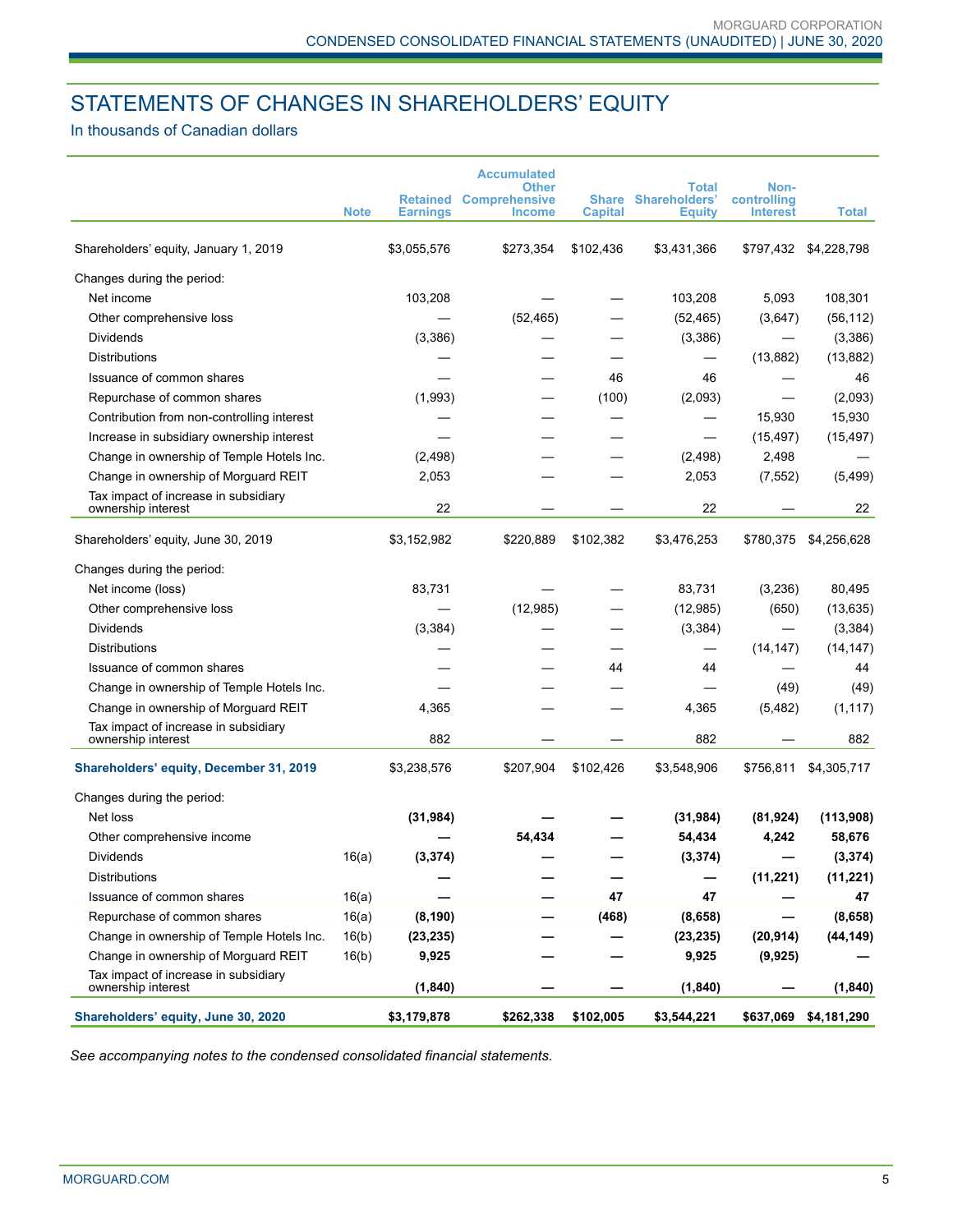# STATEMENTS OF CASH FLOWS

In thousands of Canadian dollars

|                                                                                                      |             | <b>Three months ended</b> |           | <b>Six months ended</b>  |                 |
|------------------------------------------------------------------------------------------------------|-------------|---------------------------|-----------|--------------------------|-----------------|
|                                                                                                      |             | June 30                   |           | June 30                  |                 |
|                                                                                                      | <b>Note</b> | 2020                      | 2019      | 2020                     | 2019            |
| <b>OPERATING ACTIVITIES</b>                                                                          |             |                           |           |                          |                 |
| Net income (loss) for the period                                                                     |             | (\$105,038)               | \$69,342  | (\$113,908)              | \$108,301       |
| Add items not affecting cash                                                                         | 24(a)       | 160,532                   | 3,502     | 235,681                  | 24,064          |
| Distributions from equity-accounted investments                                                      | 6           | 1,103                     | 846       | 11,853                   | 1,705           |
| Additions to tenant incentives and leasing commissions                                               | 4           | (1,614)                   | (1,605)   | (3,052)                  | (2,511)         |
| Net change in operating assets and liabilities                                                       | 24(b)       | (34, 338)                 | 974       | (49, 933)                | (21, 468)       |
| Cash provided by operating activities                                                                |             | 20,645                    | 73,059    | 80,641                   | 110,091         |
| <b>INVESTING ACTIVITIES</b>                                                                          |             |                           |           |                          |                 |
| Additions to real estate properties and tenant improvements                                          | 4           | (8, 369)                  | (16, 234) | (24, 510)                | (27, 778)       |
| Additions to hotel properties                                                                        | 5           | (967)                     | (5,865)   | (2,840)                  | (11, 722)       |
| Additions to capital and intangible assets                                                           |             | (666)                     | (449)     | (1,622)                  | (588)           |
| Proceeds from the sale of real estate properties, net                                                | 4           |                           | 1,666     | 28,079                   | 38,716          |
| Proceeds from the sale of hotel properties, net                                                      |             |                           | —         |                          | 1,849           |
| Investment in properties under development                                                           | 4           | (7, 487)                  | (9, 187)  | (18, 758)                | (16, 459)       |
| Investment in equity-accounted and other fund investments, net                                       |             | (5,042)                   | (6, 574)  | (11, 234)                | (8, 814)        |
| Cash used in investing activities                                                                    |             | (22, 531)                 | (36, 643) | (30, 885)                | (24, 796)       |
| <b>FINANCING ACTIVITIES</b>                                                                          |             |                           |           |                          |                 |
|                                                                                                      |             |                           |           |                          |                 |
| Proceeds from new mortgages<br>Financing costs on new mortgages                                      |             | 63,369<br>(1,088)         | (69)      | 163,369<br>(1,508)       | 11,253<br>(306) |
| Repayment of mortgages                                                                               |             |                           |           |                          |                 |
| Repayments on maturity                                                                               |             | (8, 757)                  |           | (29, 418)                | (16, 253)       |
| Repayments due to mortgage extinguishments                                                           |             |                           | (2,500)   | (111, 774)               | (20, 831)       |
| Principal instalment repayments                                                                      |             | (26, 968)                 | (27,095)  | (55, 834)                | (54, 713)       |
| Principal payment of lease liabilities                                                               |             | (506)                     | (528)     | (978)                    | (1,018)         |
| Proceeds from bank indebtedness                                                                      |             | 42,685                    | 157,166   | 285,895                  | 206,648         |
| Repayment of bank indebtedness                                                                       |             |                           |           |                          | (284, 914)      |
|                                                                                                      | 10          | (123, 352)                | (65, 465) | (214, 956)               | 223,575         |
| Proceeds from issuance of unsecured debentures, net of costs<br>Redemption of convertible debentures |             |                           |           |                          | (39, 636)       |
|                                                                                                      |             |                           | (39, 636) | $\overline{\phantom{0}}$ |                 |
| Proceeds from (repayment of) loans payable, net                                                      |             |                           | 4,049     | (13, 233)                | (18, 732)       |
| Dividends paid                                                                                       |             | (1,659)                   | (1,672)   | (3, 327)                 | (3,340)         |
| Distributions to non-controlling interest                                                            |             | (5, 334)                  | (6,786)   | (9,894)                  | (11, 572)       |
| Contribution from non-controlling interest                                                           | 16(b)       |                           | 15,930    |                          | 15,930          |
| Common shares repurchased for cancellation                                                           | 16(a)       | (1, 902)                  | (779)     | (8,658)                  | (2,093)         |
| Investment in Temple Hotels Inc.                                                                     | 3, 16(b)    |                           |           | (44, 149)                |                 |
| Investment in Morguard REIT                                                                          | 16(b)       |                           | (4,008)   |                          | (4,008)         |
| Increase in subsidiary ownership interest                                                            |             |                           | (8,014)   |                          | (8,014)         |
| Decrease (increase) in restricted cash                                                               |             | (1, 264)                  | (2,460)   | (377)                    | 2,615           |
| Cash provided by (used in) financing activities                                                      |             | (64, 776)                 | 18,133    | (44, 842)                | (5, 409)        |
| Net increase (decrease) in cash during the period                                                    |             | (66, 662)                 | 54,549    | 4,914                    | 79,886          |
| Net effect of foreign currency translation on cash balance                                           |             | 5,310                     | (3,400)   | 8,367                    | (181)           |
| Cash, beginning of period                                                                            |             | 197,801                   | 138,957   | 123,168                  | 110,401         |
| Cash, end of period                                                                                  |             | \$136,449                 | \$190,106 | \$136,449                | \$190,106       |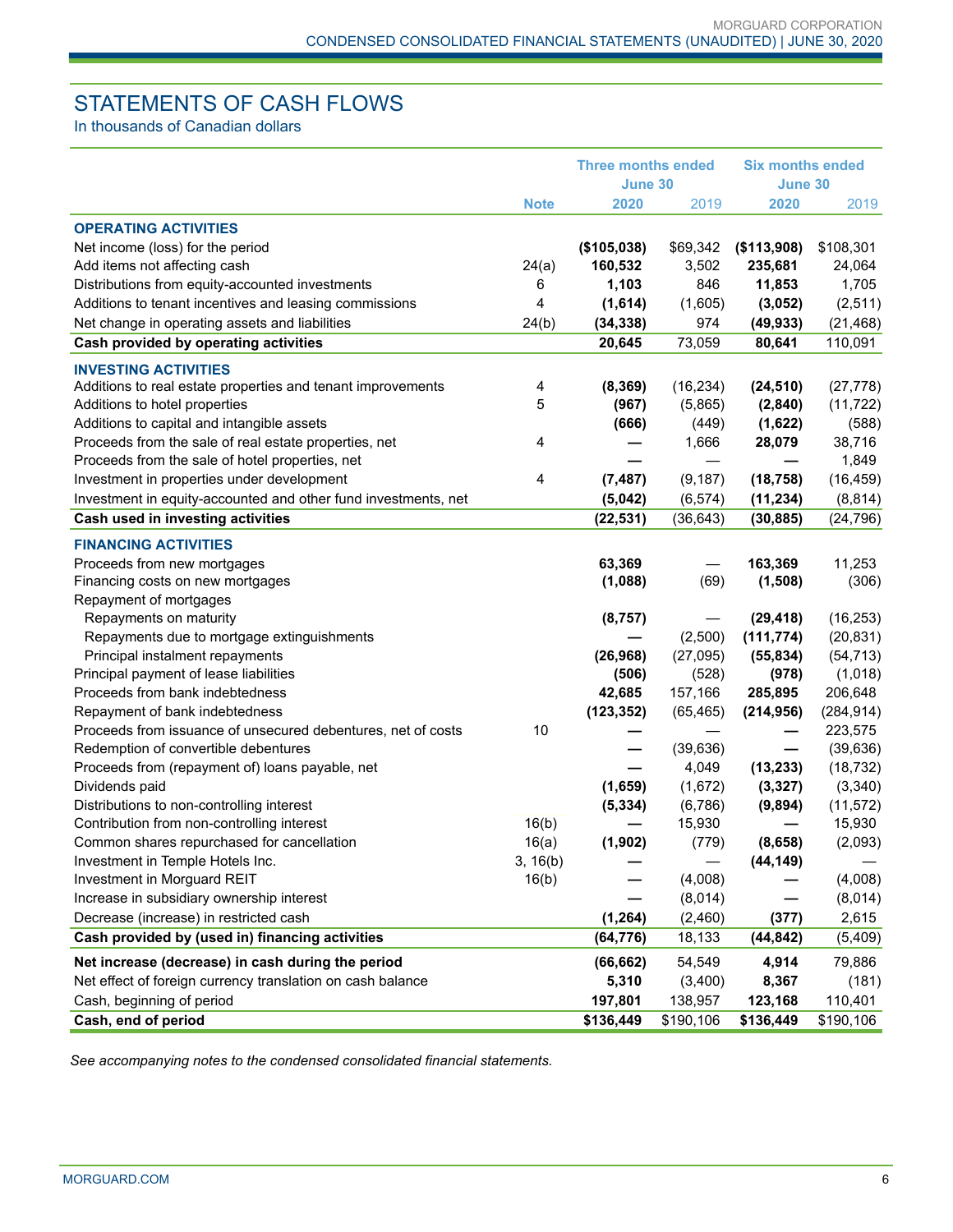# **NOTES**

For the three and six months ended June 30, 2020 and 2019 In thousands of Canadian dollars, except per common share and Unit amounts and unless otherwise noted

# NOTE 1

## **NATURE AND DESCRIPTION OF COMPANY**

Morguard Corporation (the "Company" or "Morguard") is a real estate investment and management corporation formed under the laws of Canada. Morguard's principal activities include property ownership, development and investment advisory services. Property ownership encompasses interests in multi-suite residential, commercial and hotel properties. The common shares of the Company trade on the Toronto Stock Exchange ("TSX") under the symbol "MRC." The Company owns a diverse portfolio of properties in Canada and the United States. The Company's head office is located at 55 City Centre Drive, Suite 1000, Mississauga, Ontario, L5B 1M3.

## NOTE 2

## **STATEMENT OF COMPLIANCE AND SIGNIFICANT ACCOUNTING POLICIES**

These condensed consolidated financial statements have been prepared in accordance with International Financial Reporting Standards ("IFRS") IAS 34, *Interim Financial Reporting*, as issued by the International Accounting Standards Board ("IASB") and thus do not contain all the disclosures applicable to the annual audited consolidated financial statements.

The condensed consolidated financial statements were approved and authorized for issue by the Board of Directors on August 5, 2020.

These condensed consolidated financial statements use the same accounting policies and methods of their application as the most recent annual audited consolidated financial statements and should be read in conjunction with the most recent annual audited consolidated financial statements which include the significant accounting policies most affected by estimates and judgments.

At this time, the duration and impact of the outbreak of the novel strain of coronavirus, specifically identified as, "COVID-19" is unknown, as is the effectiveness of the government and central bank interventions. Any estimate of the length and severity of these measures are therefore subject to significant uncertainty, and accordingly, estimates of the extent to which the COVID-19 pandemic may, directly or indirectly, materially and adversely affect the Company's operations, financial results and condition in future periods are also subject to significant uncertainty. Management believes it is currently not possible to estimate the long term impacts that COVID-19 will have in determining estimates of fair market value for the Company's real estate and hotel properties, investments in joint arrangements and the valuation of financial instruments. In a long term scenario, the significant assumptions used in the assessment of fair value and impairment including estimates of future operating cash flows, the time period over which they will occur, an appropriate discount rate, appropriate growth rates (revenues and costs) and changes in market valuation parameters could potentially be impacted, all of which ultimately impact the underlying valuation of the Company's real estate and hotel properties and investments in joint arrangements.

The foreign exchange rates for the current and prior reporting periods are as follows:

|                                                         | 2020     | 2019     |
|---------------------------------------------------------|----------|----------|
| Canadian dollar to United States dollar exchange rates: |          |          |
| - As at June 30                                         | \$0.7338 | \$0.7641 |
| - As at December 31                                     |          | 0.7699   |
| - Average for the three months ended June 30            | 0.7219   | 0.7476   |
| - Average for the six months ended June 30              | 0.7325   | 0.7499   |
| United States dollar to Canadian dollar exchange rates: |          |          |
| - As at June 30                                         | 1.3628   | 1.3087   |
| - As at December 31                                     |          | 1.2988   |
| - Average for the three months ended June 30            | 1.3853   | 1.3377   |
| - Average for the six months ended June 30              | 1.3651   | 1.3336   |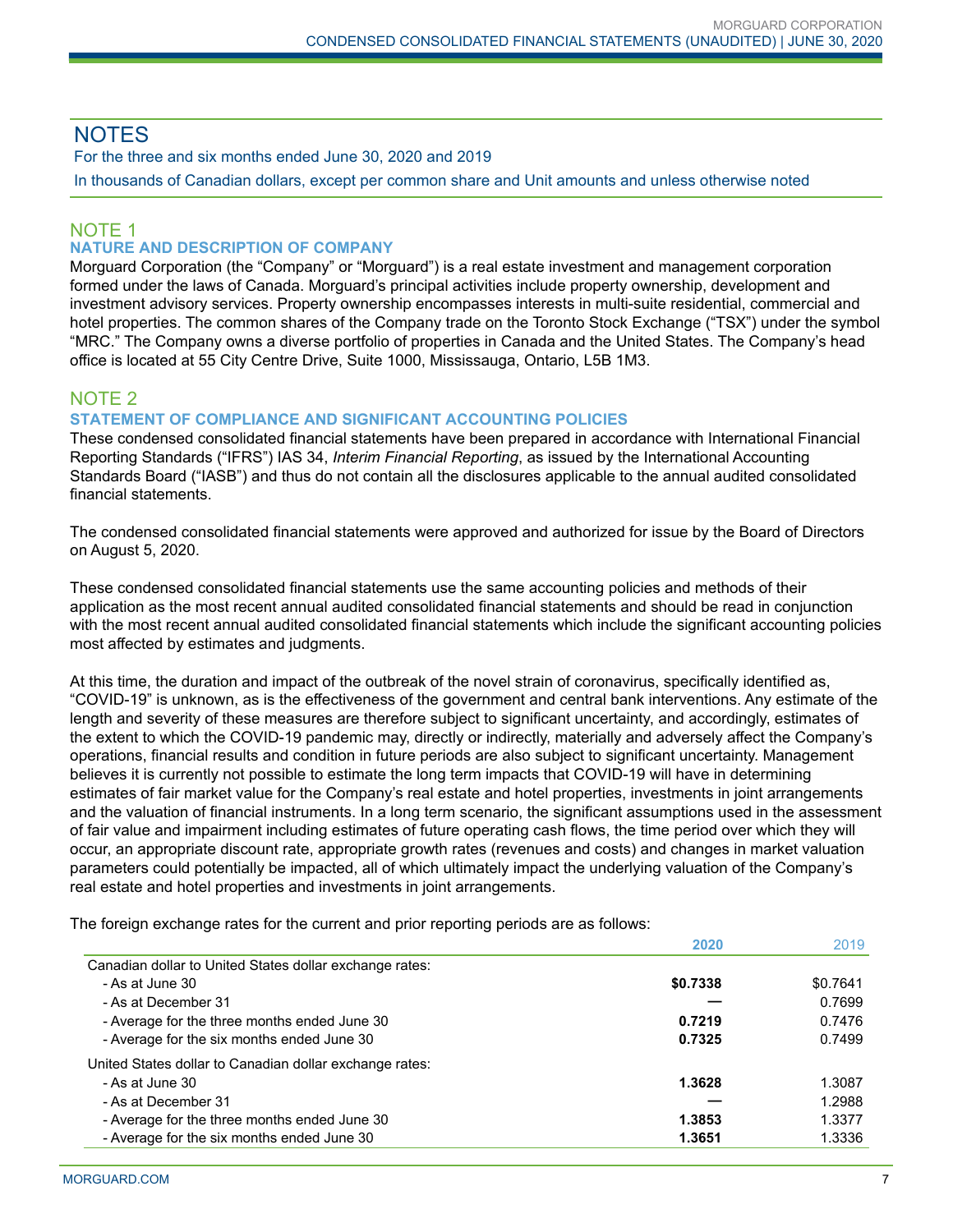## NOTE 3 **SUBSIDIARIES WITH NON-CONTROLLING INTEREST**

**Morguard North American Residential Real Estate Investment Trust ("Morguard Residential REIT" or "MRG")** As at June 30, 2020, and December 31, 2019, the Company owned a 44.8% effective interest in Morguard Residential REIT through its ownership of 7,944,166 Units and 17,223,090 Class B LP Units. The Company continues to consolidate its investment in Morguard Residential REIT on the basis of *de facto* control in accordance with IFRS 10, *Consolidated Financial Statements* ("IFRS 10"). Refer to the Company's most recent annual audited consolidated financial statements for the factors that continue to support the conclusion that the Company has *de facto* control of Morguard Residential REIT.

During the three months ended June 30, 2020, Morguard Residential REIT recorded distributions of \$6,820, or \$0.1749 per Unit (2019 - \$5,728, or \$0.1698 per Unit), of which \$1,390 was paid to the Company (2019 - \$1,133) and \$5,430 was paid to the remaining Unitholders (2019 - \$4,595). In addition, during the three months ended June 30, 2020, Morguard Residential REIT paid distributions to the Company on the Class B LP Units of \$3,013 (2019 - \$2,925).

During the six months ended June 30, 2020, Morguard Residential REIT recorded distributions of \$13,639, or \$0.3498 per Unit (2019 - \$11,455, or \$0.3396 per Unit), of which \$2,780 was paid to the Company (2019 - \$2,266) and \$10,859 was paid to the remaining Unitholders (2019 - \$9,189). In addition, during the six months ended June 30, 2020, Morguard Residential REIT paid distributions to the Company on the Class B LP Units of \$6,025 (2019 - \$5,849).

## **Morguard Real Estate Investment Trust ("Morguard REIT" or "MRT")**

As at June 30, 2020, the Company owned 36,902,370 Units (December 31, 2019 - 35,520,482 Units) of Morguard REIT, which represents a 59.4% (December 31, 2019 - 58.5%) ownership interest.

During the three months ended June 30, 2020, Morguard REIT recorded distributions of \$9,883 or \$0.16 per Unit (2019 - \$14,569, or \$0.24 per Unit), of which \$5,828 was paid to or received through MRT's distribution reinvestment program ("MRT DRIP") by the Company (2019 - \$8,416) and \$4,055 was paid to the remaining Unitholders (2019 - \$6,153).

During the six months ended June 30, 2020, Morguard REIT recorded distributions of \$24,461 or \$0.40 per Unit (2019 - \$29,136, or \$0.48 per Unit), of which \$14,353 was paid to or received through MRT DRIP by the Company (2019 - \$16,806) and \$10,108 was paid to the remaining Unitholders (2019 - \$12,330).

## **Temple Hotels Inc. ("Temple")**

On December 19, 2019, the Company entered into a definitive agreement with Temple to acquire all of the outstanding common shares of Temple not currently owned by the Company. The transaction was effected by way of a court-approved plan of arrangement under the *Canada Business Corporations Act*. A meeting of Temple shareholders was held February 10, 2020, whereat Temple shareholders approved a special resolution approving the acquisition by the Company of all of the issued and outstanding common shares of Temple not already owned by the Company. The arrangement agreement was completed on February 18, 2020, and subsequently on February 19, 2020, Temple de-listed from the TSX.

As at December 31, 2019, the Company owned 54,492,911 common shares of Temple, which represented a 72.6% ownership interest.

The following summarizes the results of Morguard REIT, Morguard Residential REIT and Temple before any intercompany eliminations and the corresponding non-controlling interest in the equity of Morguard REIT, Morguard Residential REIT and Temple. The Units issued by Morguard Residential REIT that are not held by the Company are presented as equity on Morguard Residential REIT's balance sheet, but are classified as a liability on the Company's consolidated balance sheets (Note 12).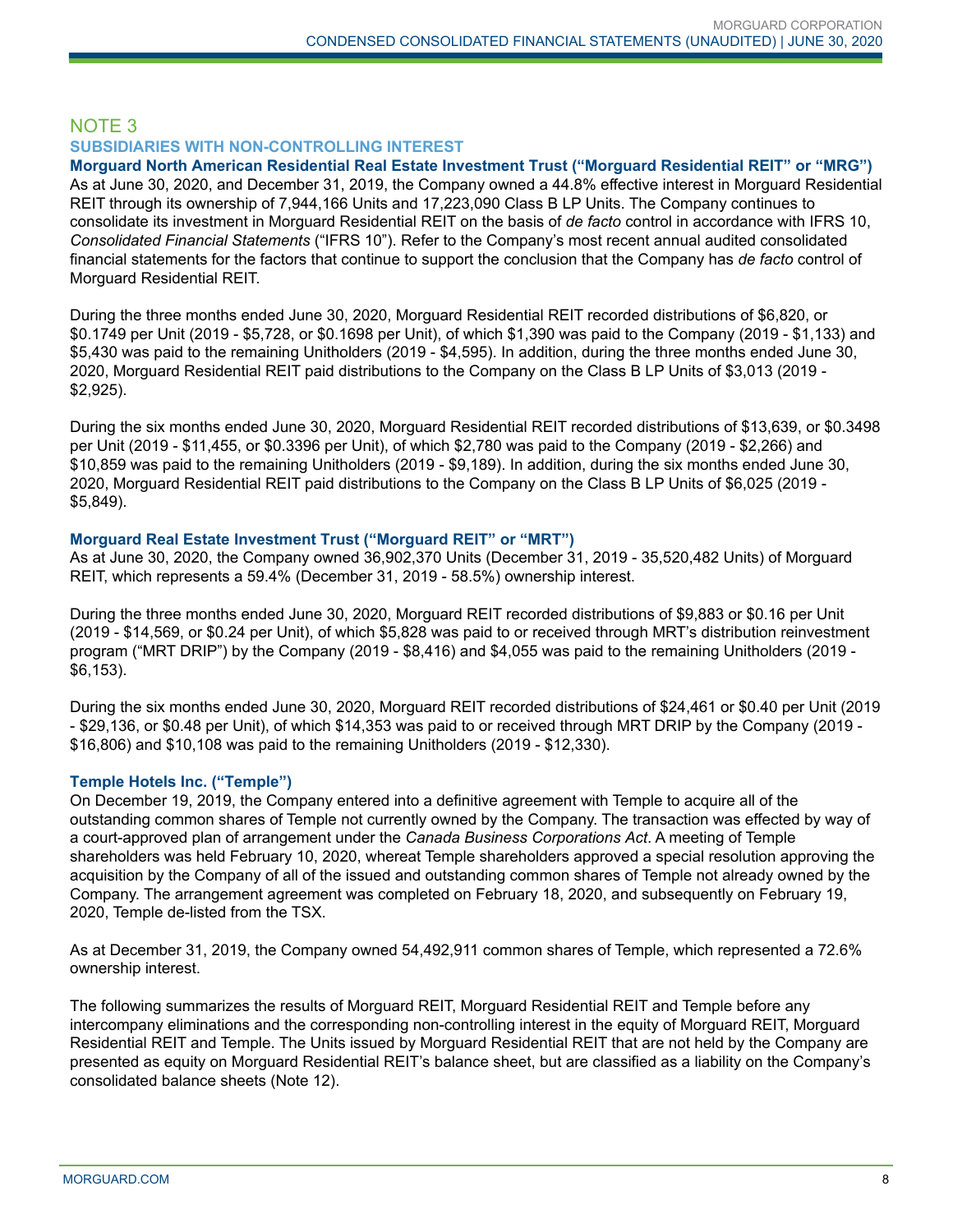| As at                      | <b>June 30, 2020</b> |             |             |             | December 31, 2019 |
|----------------------------|----------------------|-------------|-------------|-------------|-------------------|
|                            | <b>MRT</b>           | <b>MRG</b>  | <b>MRT</b>  | <b>MRG</b>  | Temple            |
| Non-current assets         | \$2,694,472          | \$3,111,344 | \$2,914,709 | \$2,979,179 | \$443,789         |
| Current assets             | 54.042               | 61,452      | 21,127      | 54,248      | 20,681            |
| <b>Total assets</b>        | \$2,748,514          | \$3,172,796 | \$2,935,836 | \$3,033,427 | \$464,470         |
| Non-current liabilities    | \$988,179            | \$1,726,286 | \$1,093,403 | \$1,729,489 | \$128,844         |
| <b>Current liabilities</b> | 451,838              | 80,490      | 318.289     | 78,145      | 255,036           |
| <b>Total liabilities</b>   | \$1,440,017          | \$1,806,776 | \$1,411,692 | \$1,807,634 | \$383,880         |
| <b>Equity</b>              | \$1,308,497          | \$1,366,020 | \$1,524,144 | \$1.225.793 | \$80,590          |
| Non-controlling interest   | \$533,503            | \$754,589   | \$634,841   | \$676,895   | \$22,056          |

The following summarizes the results of the operations and cash flows for the following periods as presented in Morguard REIT's, Morguard Residential REIT's and Temple's financial statements before any intercompany eliminations and the corresponding non-controlling interest in their net income (loss):

| For the three months ended June 30                    |             | 2020       |            |            | 2019          |
|-------------------------------------------------------|-------------|------------|------------|------------|---------------|
|                                                       | <b>MRT</b>  | <b>MRG</b> | <b>MRT</b> | <b>MRG</b> | <b>Temple</b> |
| Revenue                                               | \$59,300    | \$63,202   | \$67,008   | \$60,960   | \$40,598      |
| Expenses                                              | (45, 318)   | (45,900)   | (45, 577)  | (48, 595)  | (41, 994)     |
| Fair value gain (loss) on real estate properties, net | (111, 430)  | 22,630     | (24, 602)  | 30,752     |               |
| Fair value loss on Class B LP Units                   |             | (20, 668)  |            | (1,205)    |               |
| Net income (loss) for the period                      | (\$97,448)  | \$19,264   | (\$3,171)  | \$41,912   | (\$1,396)     |
| <b>Non-controlling interest</b>                       | (\$39,522)  | \$10,660   | (\$1,249)  | \$22,258   | (\$369)       |
| For the three months ended June 30                    |             | 2020       |            |            | 2019          |
|                                                       | <b>MRT</b>  | <b>MRG</b> | <b>MRT</b> | <b>MRG</b> | <b>Temple</b> |
| Cash provided by (used in) operating activities       | (\$6,594)   | \$24,269   | \$20,407   | \$17,840   | \$2,371       |
| Cash used in investing activities                     | (7, 216)    | (6,059)    | (9,041)    | (6, 268)   | (1,638)       |
| Cash provided by (used in) financing activities       | 12,904      | (7, 564)   | (7, 447)   | (9,718)    | (3,751)       |
| Net increase (decrease) in cash during the period     | ( \$906)    | \$10,646   | \$3,919    | \$1,854    | (\$3,018)     |
| For the six months ended June 30                      |             | 2020       |            |            | 2019          |
|                                                       | <b>MRT</b>  | <b>MRG</b> | <b>MRT</b> | <b>MRG</b> | <b>Temple</b> |
| Revenue                                               | \$125,673   | \$125,499  | \$137,462  | \$123,218  | \$75,129      |
| Expenses                                              | (91, 716)   | (109, 332) | (91, 804)  | (114, 292) | (83, 311)     |
| Fair value gain (loss) on real estate properties, net | (232, 547)  | 33,087     | (30, 282)  | 58,585     |               |
| Fair value gain (loss) on Class B LP Units            |             | 67,170     |            | (21, 873)  |               |
| Net income (loss) for the period                      | (\$198,590) | \$116,424  | \$15,376   | \$45,638   | (\$8,182)     |
| <b>Non-controlling interest</b>                       | (\$81,516)  | \$64,313   | \$6,615    | \$24,236   | (\$3,171)     |
|                                                       |             |            |            |            |               |
| For the six months ended June 30                      |             | 2020       |            |            | 2019          |
|                                                       | <b>MRT</b>  | <b>MRG</b> | <b>MRT</b> | <b>MRG</b> | <b>Temple</b> |
| Cash provided by operating activities                 | \$14,224    | \$29,271   | \$33,771   | \$26,244   | \$656         |
| Cash provided by (used in) investing activities       | (19, 234)   | (13, 851)  | (17, 112)  | 25,496     | (519)         |
| Cash provided by (used in) financing activities       | 5,484       | (1,643)    | (12, 624)  | (44, 079)  | 82            |
| Net increase in cash during the period                | \$474       | \$13,777   | \$4,035    | \$7,661    | \$219         |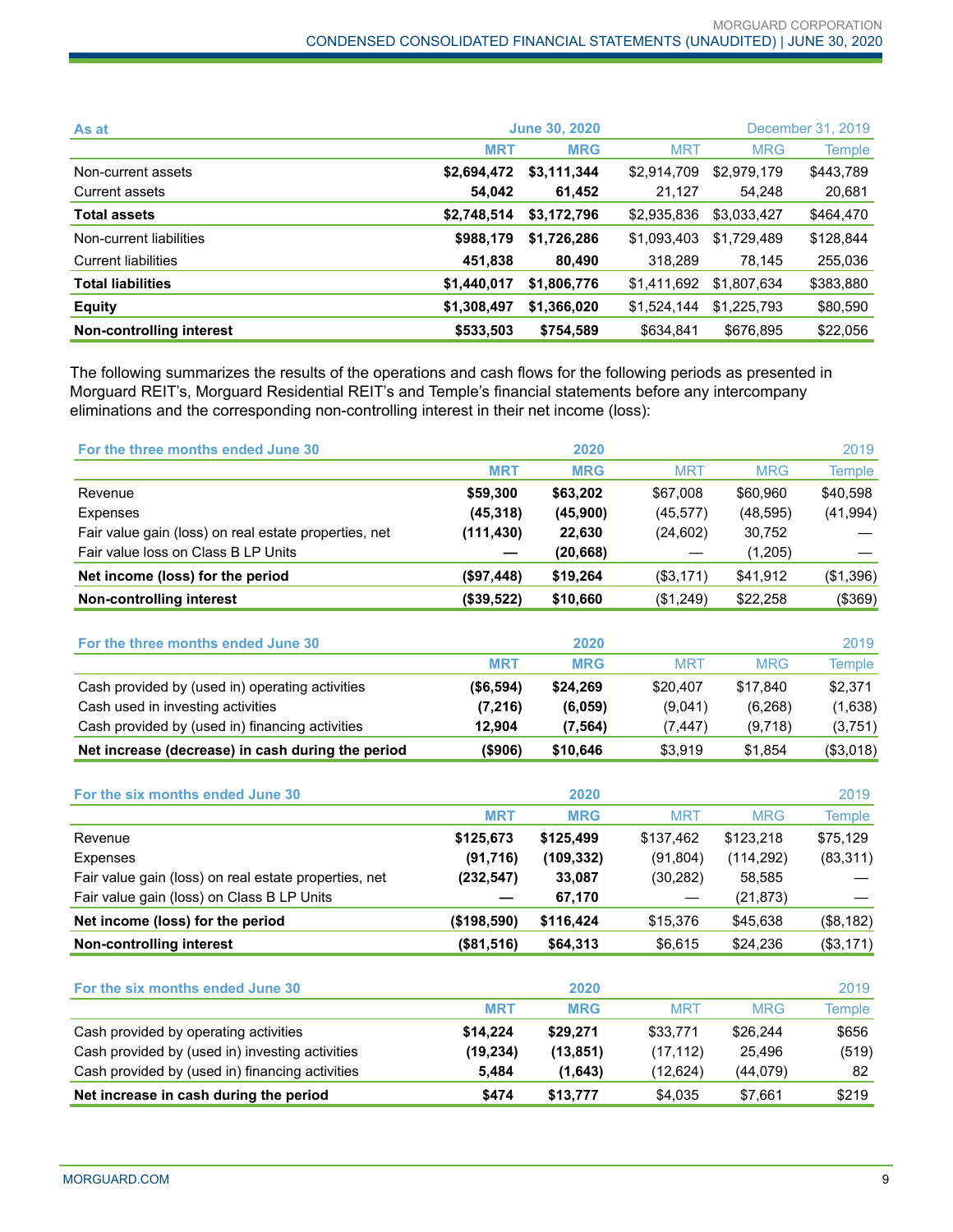## NOTE 4 **REAL ESTATE PROPERTIES**

Real estate properties consist of the following:

| As at                        | June 30, 2020 | December 31, 2019 |
|------------------------------|---------------|-------------------|
| Income producing properties  | \$9,961,693   | \$10.074.175      |
| Properties under development | 51.946        | 43.650            |
| Land held for development    | 87.130        | 83.458            |
|                              | \$10.100.769  | \$10,201,283      |

Reconciliation of the carrying amounts for real estate properties at the beginning and end of the current period and prior financial year are set out below:

|                                                            | <b>Income</b><br><b>Producing</b> | <b>Properties</b><br><b>Under</b> | Land<br><b>Held for</b> |              |
|------------------------------------------------------------|-----------------------------------|-----------------------------------|-------------------------|--------------|
|                                                            | <b>Properties</b>                 | <b>Development</b>                | <b>Development</b>      | <b>Total</b> |
| Balance as at December 31, 2019                            | \$10,074,175                      | \$43,650                          | \$83,458                | \$10,201,283 |
| Additions:                                                 |                                   |                                   |                         |              |
| Capital expenditures                                       | 18,150                            |                                   |                         | 18,150       |
| Development expenditures                                   |                                   | 18,652                            | 106                     | 18,758       |
| Tenant improvements, incentives and leasing<br>commissions | 9.412                             |                                   |                         | 9,412        |
| Transfers                                                  | 11.471                            | (11, 471)                         |                         |              |
| <b>Dispositions</b>                                        | (38, 577)                         |                                   |                         | (38, 577)    |
| Fair value gain (loss), net                                | (266,623)                         |                                   | 2,762                   | (263, 861)   |
| Foreign currency translation                               | 150,832                           | 1,115                             | 804                     | 152,751      |
| Other                                                      | 2,853                             |                                   |                         | 2,853        |
| Balance as at June 30, 2020                                | \$9,961,693                       | \$51,946                          | \$87,130                | \$10,100,769 |

## **Transactions completed during the six months ended June 30, 2020**

#### **Dispositions**

On March 25, 2020, the Company sold its 50% interest in an industrial property, comprising 284,000 square feet located in Puslinch, Ontario, for gross proceeds of \$38,577, including closing costs, and the purchaser assumed the mortgage secured by the property in the amount of \$10,498. In addition, the Company's equity-accounted investment in MIL Industrial Fund II LP sold its interest in the property (Note 6(a)).

Reconciliation of the carrying amounts for real estate properties for the year ended December 31, 2019, is set out below:

|                                                            | Income<br>Producing<br><b>Properties</b> | <b>Properties</b><br>Under<br>Development | Land<br>Held for<br>Development | Total        |
|------------------------------------------------------------|------------------------------------------|-------------------------------------------|---------------------------------|--------------|
| Balance as at December 31, 2018                            | \$9,511,302                              | \$56,717                                  | \$77,577                        | \$9,645,596  |
| Additions:                                                 |                                          |                                           |                                 |              |
| Acquisitions                                               | 320,061                                  |                                           |                                 | 320,061      |
| Capital expenditures                                       | 60,555                                   |                                           |                                 | 60,555       |
| Development expenditures                                   |                                          | 49,891                                    | 154                             | 50,045       |
| Tenant improvements, incentives and leasing<br>commissions | 18,207                                   |                                           |                                 | 18,207       |
| Transfers                                                  | 61,948                                   | (61,948)                                  |                                 |              |
| Transfer from equity-accounted investment (Note 6(a))      | 172,597                                  |                                           |                                 | 172,597      |
| <b>Dispositions</b>                                        | (89, 342)                                |                                           | (494)                           | (89, 836)    |
| Adoption of IFRS 16                                        | 153,610                                  |                                           |                                 | 153,610      |
| Fair value gain (loss), net                                | 19,643                                   | (61)                                      | 7,067                           | 26,649       |
| Foreign currency translation                               | (144,267)                                | (949)                                     | (846)                           | (146,062)    |
| Other                                                      | (10, 139)                                |                                           |                                 | (10, 139)    |
| Balance as at December 31, 2019                            | \$10,074,175                             | \$43,650                                  | \$83,458                        | \$10,201,283 |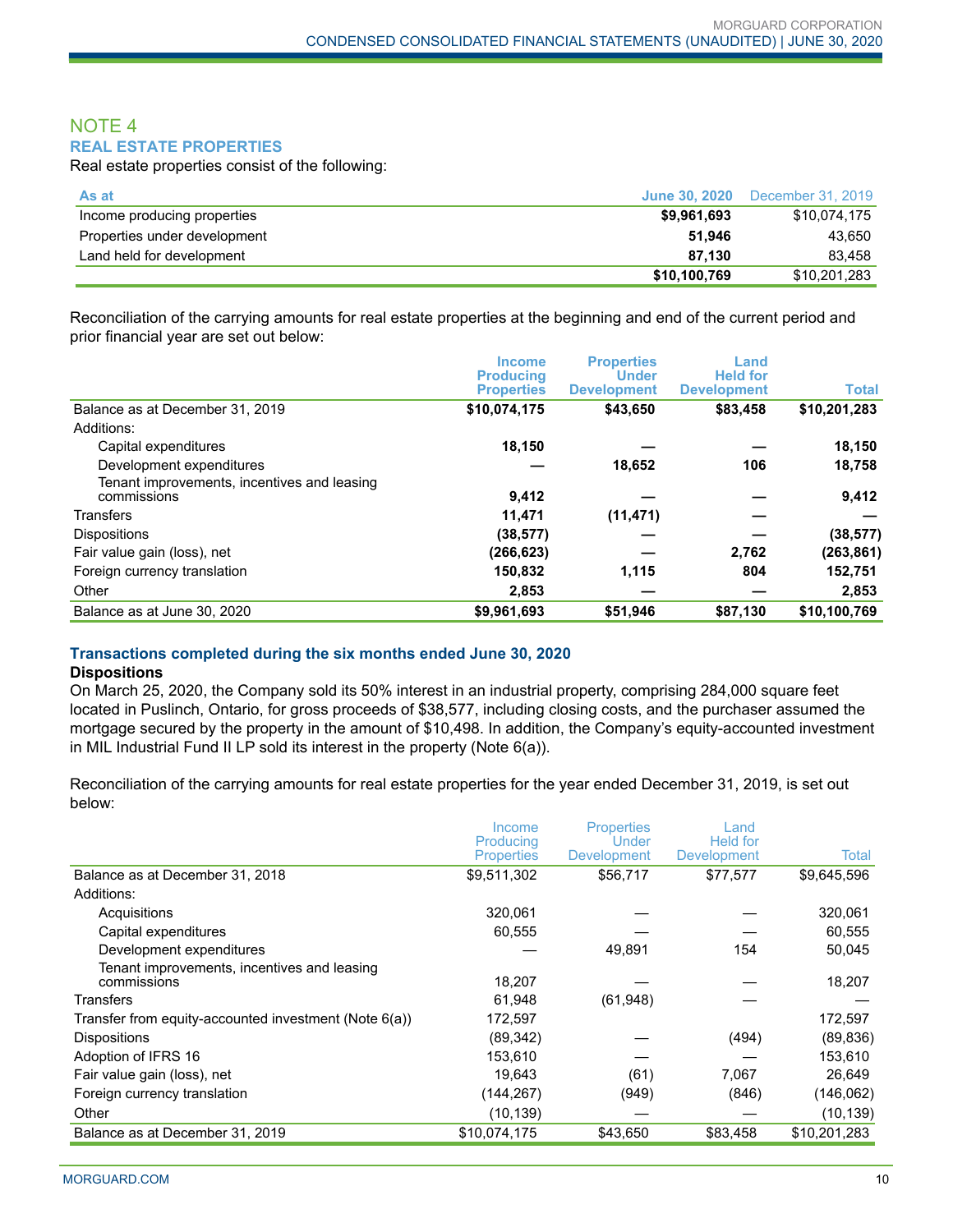## **Transactions completed during the year ended December 31, 2019**

## **Acquisitions**

The following table presents a summary of the Company's acquisitions and their purchase price, including transaction costs.

|                             |                  |                   |                 | <b>At Ownership Interest</b>      |                                         |                                 |  |  |
|-----------------------------|------------------|-------------------|-----------------|-----------------------------------|-----------------------------------------|---------------------------------|--|--|
| <b>Date of Acquisition</b>  | <b>Ownership</b> | <b>Asset Type</b> | Location        | <b>Apartment</b><br><b>Suites</b> | <b>Commercial</b><br><b>Square Feet</b> | <b>Purchase</b><br><b>Price</b> |  |  |
| May 22, 2019 <sup>(1)</sup> | 8.3%             | Residential       | Mississauga, ON | 80                                |                                         | $s-$                            |  |  |
| July 24, 2019               | 100%             | Office            | Ottawa, ON      |                                   | 157.000                                 | 53,130                          |  |  |
| December 9, 2019            | 51%              | Residential       | Chicago, IL     | 352                               |                                         | 180.237                         |  |  |
| December 19, 2019 $(2)$     | 50%              | Office            | Mississauga, ON |                                   | 398,500                                 | 86,694                          |  |  |
|                             |                  |                   |                 | 432                               | 555.500                                 | \$320,061                       |  |  |

 $<sup>(1)</sup>$  On May 22, 2019, the Company acquired partial interests in three multi-suite residential properties controlled by the Company located in</sup> Mississauga, Ontario, for gross proceeds of \$15,628, including closing costs, and the Company assumed the partial interest of the mortgages secured by the properties amounting to \$7,614.

 $^{(2)}$  The total purchase price of the office acquisition is \$96,138, including closing costs, of which \$9,444 has been allocated to capital assets (Note 7) relating to owner occupied space, based on square feet.

#### **Dispositions**

On February 1, 2019, the Company sold a multi-suite residential property located in Shreveport, Louisiana, comprising 194 suites, for gross proceeds of \$13,510 (US\$10,317), including closing costs, and the purchaser assumed the mortgage secured by the property in the amount of \$6,980 (US\$5,330).

On March 19, 2019, the Company sold a multi-suite residential property located in Lafayette, Louisiana, comprising 192 suites, for gross proceeds of \$15,062 (US\$11,332), including closing costs, and the purchaser assumed the mortgage secured by the property in the amount of \$9,417 (US\$7,085).

On March 19, 2019, the Company sold a multi-suite residential property located in New Iberia, Louisiana, comprising 148 suites, for gross proceeds of \$8,208 (US\$6,175), including closing costs, and the purchaser assumed the mortgage secured by the property in the amount of \$5,934 (US\$4,464).

On March 27, 2019, the Company sold a multi-suite residential property located in Gretna, Louisiana, comprising 261 suites, for gross proceeds of \$22,601 (US\$16,849), including closing costs, and repaid the mortgage secured by the property in the amount of \$11,331 (US\$8,447).

On April 30, 2019, the Company sold a multi-suite residential property located in Harahan, Louisiana, comprising 48 suites, for gross proceeds of \$4,428 (US\$3,298), including closing costs, and the purchaser assumed the mortgage secured by the property in the amount of \$2,852 (US\$2,125).

On June 21, 2019, the Company sold an industrial property located in Victoriaville, Québec, for net proceeds of \$90.

On July 31, 2019, the Company sold its 50% interest in an industrial property, consisting of 242,521 square feet located in Salaberry-de-Valleyfield, Québec, for net proceeds of \$15,914.

On December 30, 2019, the Company sold a retail property and an adjacent parcel of land classified as held for development located in Alexandria, Louisiana, comprising 167,500 square feet, for net proceeds of \$10,023 (US\$7,717).

#### **Capitalization Rates**

As at June 30, 2020, and December 31, 2019, the Company had its portfolio internally appraised. In addition, the Company's U.S. portfolio is appraised by independent U.S. real estate appraisal firms on a three-year cycle.

The Company determined the fair value of each income producing property based upon, among other things, rental income from current leases and assumptions about rental income from future leases reflecting market conditions at the applicable consolidated balance sheet dates, less future cash outflow pertaining to the respective leases. The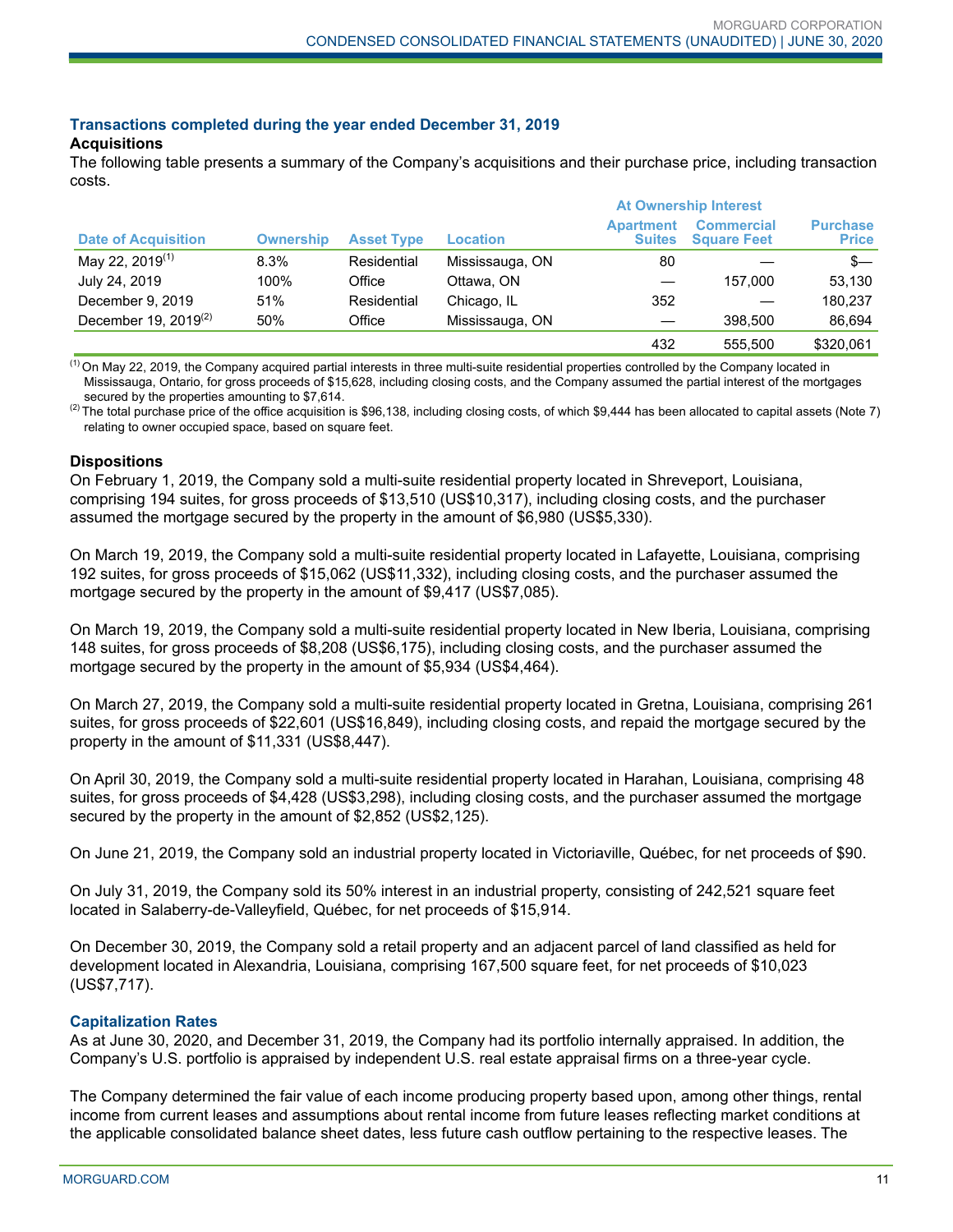Company's multi-suite residential properties are appraised using the direct capitalization of income method. The retail, office and industrial properties are appraised using a number of approaches that typically include a discounted cash flow analysis, a direct capitalization of income method and a direct comparison approach. The discounted cash flow analysis is primarily based on discounting the expected future cash flows, generally over a term of 10 years, including a terminal value based on the application of a capitalization rate to estimated year 11 cash flows.

During March 2020, the outbreak of COVID-19 resulted in governments enacting emergency measures to contain the spread of the virus. These measures, which include the implementation of travel bans, closure of non-essential businesses, self-imposed quarantine periods and social distancing, have caused an economic slowdown and material disruption to business. As at June 30, 2020, the duration and impact of the COVID-19 pandemic is unknown. The impact of COVID-19 on estimating fair values for the Company's properties at June 30, 2020, required judgment based on evolving facts and available information, particularly for the retail properties, which have experienced significantly lower collections and higher tenant failure rates. During the six months ended June 30, 2020, the Company recorded a fair value loss relating to its retail properties of \$246,338, predominantly due to an increase in capitalization rates at most of the Company's enclosed malls as well as assumptions on the collectability of rental revenue considering the number of tenants that did not pay their rent during the second quarter of 2020. In addition, it is not currently possible to estimate the long term impacts COVID-19 will have on the Company's valuation of income producing properties as the length and severity of these developments are subject to significant uncertainty.

As at June 30, 2020, using the direct capitalization approach, the multi-suite residential, retail, office and industrial properties were valued using capitalization rates in the range of 3.5% to 8.8% (December 31, 2019 - 3.5% to 8.5%), resulting in an overall weighted average capitalization rate of 5.5% (December 31, 2019 - 5.5%).

|                         | <b>June 30, 2020</b>             |          |      |                                       |                                   | December 31, 2019         |       |                                |      |                     |
|-------------------------|----------------------------------|----------|------|---------------------------------------|-----------------------------------|---------------------------|-------|--------------------------------|------|---------------------|
| As at                   | <b>Occupancy</b><br><b>Rates</b> |          |      | <b>Capitalization</b><br><b>Rates</b> |                                   | Occupancy<br><b>Rates</b> |       | Capitalization<br><b>Rates</b> |      |                     |
|                         | Max.                             | Min.     | Max. | Min.                                  | <b>Weighted</b><br><b>Average</b> | Max.                      | Min.  | Max.                           | Min. | Weighted<br>Average |
| Multi-suite residential | 98.0%                            | 92.0%    | 6.8% | 3.5%                                  | 4.5%                              | 98.0%                     | 92.0% | 6.8%                           | 3.5% | 4.5%                |
| Retail                  | 100.0%                           | 85.0%    | 8.8% | 5.3%                                  | 6.9%                              | 100.0%                    | 85.0% | 8.5%                           | 5.3% | 6.5%                |
| Office                  | 100.0%                           | $90.0\%$ | 8.5% | 4.3%                                  | 6.1%                              | 100.0%                    | 90.0% | 8.5%                           | 4.3% | 6.1%                |
| Industrial              | 100.0%                           | 95.0%    | 6.8% | 5.0%                                  | 5.3%                              | 100.0%                    | 95.0% | 6.8%                           | 5.0% | 5.2%                |

The stabilized capitalization rates by asset type are set out in the following table:

The key valuation metrics used in the discounted cash flow method for the retail, office and industrial properties are set out in the following table:

| As at             | <b>June 30, 2020</b> | December 31, 2019 |                                   |                |                |                     |
|-------------------|----------------------|-------------------|-----------------------------------|----------------|----------------|---------------------|
|                   | <b>Maximum</b>       | <b>Minimum</b>    | <b>Weighted</b><br><b>Average</b> | <b>Maximum</b> | <b>Minimum</b> | Weighted<br>Average |
| <b>Retail</b>     |                      |                   |                                   |                |                |                     |
| Discount rate     | 9.8%                 | 6.0%              | 7.1%                              | 9.3%           | 6.0%           | $7.0\%$             |
| Terminal cap rate | 8.8%                 | 5.3%              | 6.0%                              | 8.5%           | 5.3%           | 5.9%                |
| <b>Office</b>     |                      |                   |                                   |                |                |                     |
| Discount rate     | 8.0%                 | 5.3%              | 6.4%                              | 8.0%           | 5.3%           | 6.5%                |
| Terminal cap rate | 7.3%                 | 4.3%              | 5.7%                              | 7.3%           | 4.3%           | 5.7%                |
| <b>Industrial</b> |                      |                   |                                   |                |                |                     |
| Discount rate     | 6.5%                 | $6.0\%$           | 6.1%                              | 6.5%           | 6.0%           | 6.1%                |
| Terminal cap rate | 6.0%                 | $5.0\%$           | 5.4%                              | 6.0%           | 5.0%           | 5.4%                |

Fair values are most sensitive to changes in discount rates, capitalization rates and stabilized or forecast net operating income. Generally, an increase in stabilized net operating income will result in an increase in the fair value of the income producing properties, and an increase in capitalization rates will result in a decrease in the fair value of the properties. The capitalization rate magnifies the effect of a change in stabilized net operating income, with a lower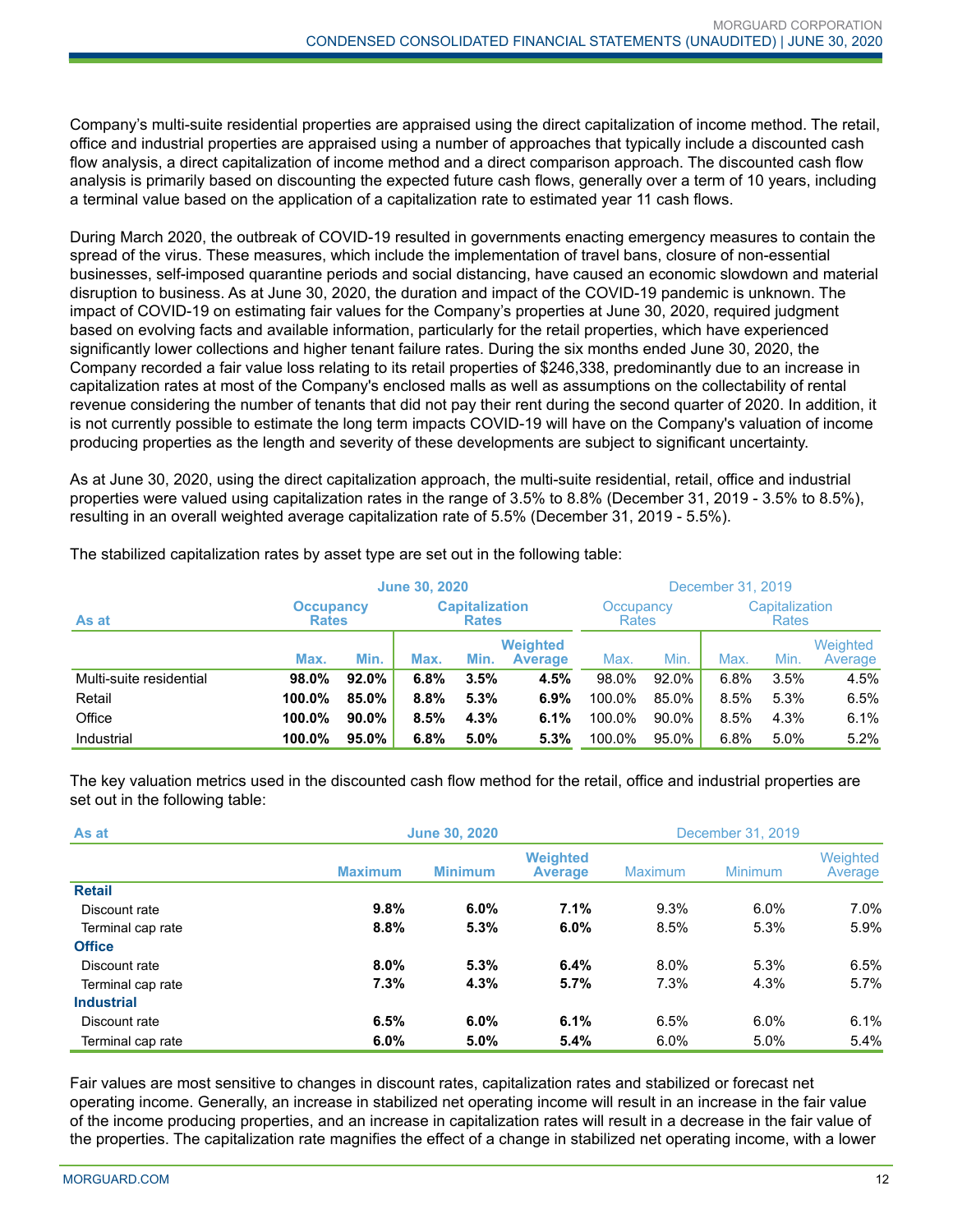capitalization rate resulting in a greater impact on the fair value of the property than a higher capitalization rate. If the weighted average stabilized capitalization rates were to increase or decrease by 25 basis points (assuming no change in stabilized net operating income), the value of the income producing properties as at June 30, 2020, would decrease by \$431,956 and increase by \$476,126, respectively.

The sensitivity of the fair values of the Company's income producing properties as at June 30, 2020, and December 31, 2019, is set out in the table below:

| As at                                 | <b>June 30, 2020</b> |           |             | December 31, 2019 |
|---------------------------------------|----------------------|-----------|-------------|-------------------|
| <b>Change in capitalization rate:</b> | 0.25%                | (0.25%)   | 0.25%       | (0.25%)           |
| Multi-suite residential               | (\$258,803)          | \$288,903 | (\$246,954) | \$275,369         |
| Retail                                | (79, 355)            | 85.367    | (89, 687)   | 96.807            |
| Office                                | (88, 433)            | 95.965    | (89, 194)   | 96.766            |
| Industrial                            | (5, 365)             | 5,891     | (6.944)     | 7.649             |
|                                       | ( \$431.956)         | \$476,126 | (\$432,779) | \$476,591         |

# NOTE 5

**HOTEL PROPERTIES**

Hotel properties consist of the following:

| <b>As at June 30, 2020</b>               | Cost      | <b>Accumulated</b><br>Impairment<br><b>Provision</b> | <b>Accumulated</b><br><b>Amortization</b> | <b>Net Book</b><br><b>Value</b> |
|------------------------------------------|-----------|------------------------------------------------------|-------------------------------------------|---------------------------------|
| Land                                     | \$97.111  | (\$2,407)                                            | s—                                        | \$94.704                        |
| <b>Buildings</b>                         | 592.185   | (85.912)                                             | (53,766)                                  | 452.507                         |
| Furniture, fixtures, equipment and other | 112.786   | (12.753)                                             | (55,026)                                  | 45.007                          |
| Right-of-use asset - land lease          | 1.596     |                                                      | (87)                                      | 1.509                           |
|                                          | \$803,678 | (\$101,072)                                          | (\$108,879)                               | \$593,727                       |

| As at December 31, 2019                  | Cost      | Accumulated<br>Impairment<br>Provision | Accumulated<br>Amortization | Net Book<br>Value |
|------------------------------------------|-----------|----------------------------------------|-----------------------------|-------------------|
| Land                                     | \$97,111  | (\$2,407)                              | $s-$                        | \$94.704          |
| <b>Buildings</b>                         | 591.227   | (67.524)                               | (47, 343)                   | 476.360           |
| Furniture, fixtures, equipment and other | 110.904   | (7,250)                                | (47, 473)                   | 56.181            |
| Right-of-use asset - land lease          | 1.596     |                                        | (58)                        | 1.538             |
|                                          | \$800,838 | (\$77,181)                             | (\$94,874)                  | \$628,783         |

Transactions in hotel properties for the six months ended June 30, 2020, are summarized as follows:

| <b>As at June 30, 2020</b>               | <b>Opening</b><br><b>Net Book</b><br>Value | <b>Additions</b> | <b>Impairment</b> | <b>Provision Amortization</b> | <b>Closing</b><br><b>Net Book</b><br><b>Value</b> |
|------------------------------------------|--------------------------------------------|------------------|-------------------|-------------------------------|---------------------------------------------------|
| Land                                     | \$94,704                                   | s—               | s—                | \$—                           | \$94.704                                          |
| <b>Buildings</b>                         | 476.360                                    | 958              | (18, 388)         | (6, 423)                      | 452,507                                           |
| Furniture, fixtures, equipment and other | 56,181                                     | 1,882            | (5,503)           | (7, 553)                      | 45,007                                            |
| Right-of-use asset - land lease          | 1.538                                      |                  |                   | (29)                          | 1.509                                             |
|                                          | \$628,783                                  | \$2,840          | ( \$23, 891)      | (\$14,005)                    | \$593,727                                         |

Transactions in hotel properties for the year ended December 31, 2019, are summarized as follows:

| As at December 31, 2019                  | Openina<br><b>Net Book</b><br>Value | Adoption of<br><b>IFRS 16</b> | <b>Additions</b> | Impairment<br>Provision | Disposition  | Amortization | Closing<br><b>Net Book</b><br>Value |
|------------------------------------------|-------------------------------------|-------------------------------|------------------|-------------------------|--------------|--------------|-------------------------------------|
| Land                                     | \$94.704                            | \$—                           | $s-$             | \$—                     | $s-$         | S—           | \$94.704                            |
| <b>Buildings</b>                         | 510.077                             |                               | 5.834            | (21, 142)               | (4,982)      | (13, 427)    | 476,360                             |
| Furniture, fixtures, equipment and other | 61,297                              |                               | 12.042           | (1,781)                 | (960)        | (14,417)     | 56,181                              |
| Right-of-use asset - land lease          |                                     | 2.280                         |                  |                         | (684)        | (58)         | 1,538                               |
|                                          | \$666,078                           | \$2,280                       | \$17.876         | (\$22,923)              | $($ \$6,626) | (\$27,902)   | \$628,783                           |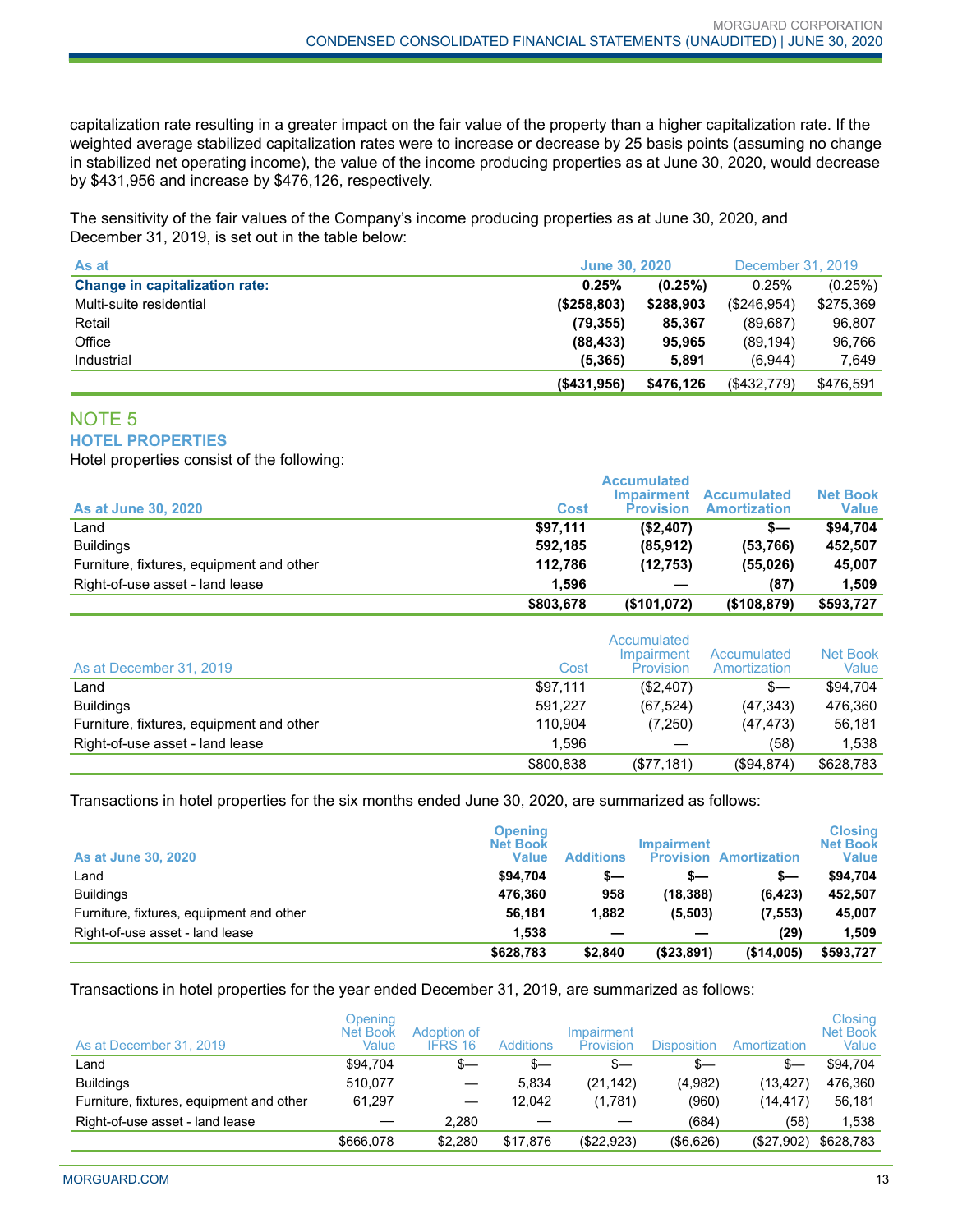The Company identified each hotel property as a cash-generating unit for impairment purposes. The recoverable amounts of the hotel properties have been estimated using the value-in-use method or fair value less costs to sell. Under these calculations, discount rates are applied to the forecasted cash flows reflecting the assumptions for hotel activity. The key assumptions are the first year net operating income and the discount rate applied over the useful life of the hotel property. IFRS permits an impairment provision to be reversed in the subsequent accounting periods if recoverability analysis at that time supports reversal.

During the six months ended June 30, 2020, impairment indicators were identified including interruptions to business operations at certain hotel properties resulting from emergency measures enacted to combat COVID-19. As at June 30, 2020, 15 of the Company's hotel properties were subject to temporary closure. A recoverability analysis was completed in accordance with the procedures specified by IFRS, which indicated that an impairment provision during the three and six months ended June 30, 2020, of \$nil and \$23,891 should be recorded, respectively. The tables below provide details of first year net operating income (loss) and the discount rates used for valuing the hotel properties.

|                                                  | Acclaim<br>Hotel<br>Calgary | Clearwater<br>Airport Suite Hotel | Nomad<br>Hotel &<br><b>Suites</b> | Vantage<br>$Inn$ &<br><b>Suites</b> | Temple<br>Gardens<br><b>Mineral</b><br><b>Spa</b> | <b>Merit</b><br>Hotel &<br><b>Suites</b> | Davs<br>Hotel and<br><b>Suites</b> | Wingate by<br>Wyndham |
|--------------------------------------------------|-----------------------------|-----------------------------------|-----------------------------------|-------------------------------------|---------------------------------------------------|------------------------------------------|------------------------------------|-----------------------|
| Recoverable amount                               | \$11.900                    | \$9,000                           | \$3,000                           | \$3,500                             | \$27,000                                          | \$6,800                                  | \$5.100                            | \$6,000               |
| Impairment provision                             | \$1.529                     | \$503                             | \$535                             | \$572                               | \$4,062                                           | \$1.040                                  | \$1.378                            | \$2,722               |
| Cumulative impairment provision                  | \$1.529                     | \$8.643                           | \$8,751                           | \$4.465                             | \$7,171                                           | \$4.759                                  | \$3.160                            | \$9,929               |
| Projected first year net operating income (loss) | (\$419)                     | \$435                             | $($ \$368)                        | \$168                               | (\$661)                                           | (\$79)                                   | ( \$493)                           | (\$621)               |
| Discount rate                                    | 11.8%                       | 10.8%                             | 12.8%                             | 11.8%                               | 10.3%                                             | 11.8%                                    | 9.3%                               | 9.8%                  |

|                                         | Davs Inn<br>and Suites<br>Yellowknife | Holidav<br><b>Inn</b><br>Winnipeg | Cambridge<br><b>Red Deer</b><br>Hotel | Saskatoon<br>Inn |
|-----------------------------------------|---------------------------------------|-----------------------------------|---------------------------------------|------------------|
| Recoverable amount                      | \$8,800                               | \$16,000                          | \$19,000                              | \$18,500         |
| Impairment provision                    | \$1.550                               | \$2,203                           | \$6,174                               | \$1,623          |
| Cumulative impairment provision         | \$1.550                               | \$2.203                           | \$12.991                              | \$18,837         |
| Projected first year net operating loss | (\$248)                               | (\$485)                           | (\$1,497)                             | (\$815)          |
| Discount rate                           | 9.3%                                  | 8.8%                              | 10.8%                                 | 10.8%            |

During the year ended December 31, 2019, impairment indicators were identified including decreases in occupancy at certain hotel properties. A recoverability analysis was completed in accordance with the procedures specified by IFRS, which indicated that an impairment provision of \$22,923 should be recorded. The table below provide details of first year net operating income (loss) and the discount rates used for valuing the hotel properties.

|                                                  | Clearwater<br><b>Residence</b><br>Hotel<br>Timberlea | Clearwater<br><b>Suite Hotel</b> | Nomad<br>Hotel &<br><b>Suites</b> | Vantage<br>$Inn$ &<br><b>Suites</b> | Radisson<br>Hotel &<br><b>Suites</b> | <b>Merit</b><br>Hotel &<br><b>Suites</b> | Davs<br>Hotel and<br><b>Suites</b> | Wingate<br>bv<br>Wyndham |
|--------------------------------------------------|------------------------------------------------------|----------------------------------|-----------------------------------|-------------------------------------|--------------------------------------|------------------------------------------|------------------------------------|--------------------------|
| Recoverable amount                               | \$5.600                                              | \$9,600                          | \$3,280                           | \$4,150                             | \$12,060                             | \$8,000                                  | \$6,400                            | \$8,900                  |
| Impairment provision                             | \$1.469                                              | \$7,030                          | \$4.098                           | \$1.396                             | \$993                                | \$2,880                                  | \$1.782                            | \$3,275                  |
| Cumulative impairment provision                  | \$2.497                                              | \$8,140                          | \$8.216                           | \$3,893                             | \$2,230                              | \$3,719                                  | \$1,782                            | \$7,207                  |
| Projected first year net operating income (loss) | \$376                                                | \$435                            | (\$540)                           | \$108                               | \$272                                | \$319                                    | (\$23)                             | \$125                    |
| Discount rate                                    | 9.3%                                                 | 10.8%                            | 12.0%                             | 11.5%                               | 10.0%                                | 11.5%                                    | 12.0%                              | 9.5%                     |

## NOTE 6 **EQUITY-ACCOUNTED AND OTHER FUND INVESTMENTS**

#### **(a) Equity-accounted and Other Real Estate Fund Investments consist of the following:**

| As at                                       | <b>June 30, 2020</b> | December 31, 2019 |
|---------------------------------------------|----------------------|-------------------|
| Joint ventures                              | \$51,518             | \$53,118          |
| Associates                                  | 81.404               | 85.835            |
| Equity-accounted investments                | 132.922              | 138.953           |
| Other real estate fund investments          | 117.910              | 109.712           |
| Equity-accounted and other fund investments | \$250.832            | \$248,665         |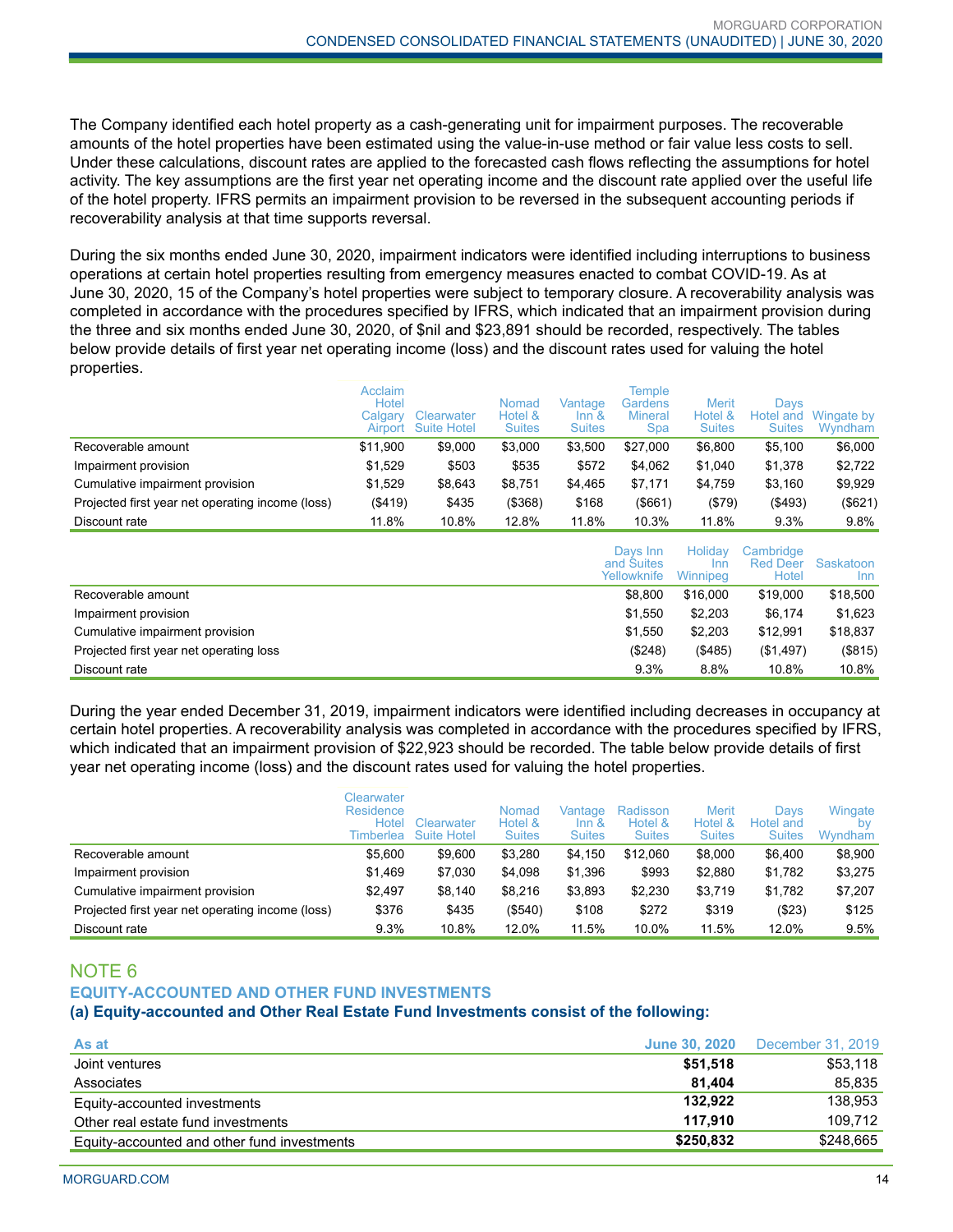The following are the Company's significant equity-accounted investments as at June 30, 2020, and December 31, 2019:

|                                       |                                       |                           |                             | <b>Company's Ownership</b> |                      | <b>Carrying Value</b>   |                      |
|---------------------------------------|---------------------------------------|---------------------------|-----------------------------|----------------------------|----------------------|-------------------------|----------------------|
| <b>Property/Investment</b>            | <b>Principal Place</b><br>of Business | <b>Investment</b><br>Type | <b>Asset</b><br><b>Type</b> | <b>June 30.</b><br>2020    | December 31.<br>2019 | <b>June 30.</b><br>2020 | December 31.<br>2019 |
| Petroleum Plaza                       | Edmonton, AB                          | Joint Venture             | Office                      | 50.0%                      | 50.0%                | \$22.741                | \$23,705             |
| Quinte Courthouse                     | Belleville, ON                        | Joint Venture             | Office                      | 50.0%                      | 50.0%                | 2.925                   | 2.994                |
| Greypoint Capital L.P. <sup>(1)</sup> | Toronto, ON                           | Joint Venture             | Other                       | 22.4%                      | 22.6%                | 12.003                  | 12,028               |
| Courtyard by Marriott                 | Ottawa, ON                            | Joint Venture             | Hotel                       | 50.0%                      | 50.0%                | 9.116                   | 9,595                |
| Marriott Residence Inn                | London. ON                            | Joint Venture             | Hotel                       | 50.0%                      | 50.0%                | 4.733                   | 4,796                |
| Sunset & Gordon                       | Los Angeles, CA                       | Associate                 | Residential                 | 59.1%                      | 59.1%                | 67,254                  | 63,803               |
| MIL Industrial Fund II $LP^{(2)(3)}$  | Various                               | Associate                 | Industrial                  | 18.8%                      | 18.8%                | 14.150                  | 22.032               |
|                                       |                                       |                           |                             |                            |                      | \$132.922               | \$138.953            |

 $<sup>(1)</sup>$  Comprises an investment in Greypoint Capital L.P. of 36.4% and Greypoint Capital L.P. II of 17.1%.</sup>

<sup>(2)</sup> The Company accounts for its investment using the equity method since the Company has the ability to exercise significant influence as a result of its role as general partner; however, it does not control the fund.

(3) The fund disposed of its 50% interest in one industrial property on March 25, 2020, for net proceeds of \$28,079 (Note 4).

#### **Equity-accounted investments**

The following table presents the change in the balance of equity-accounted investments:

| As at                        | <b>June 30, 2020</b> | December 31, 2019 |
|------------------------------|----------------------|-------------------|
| Balance, beginning of period | \$138,953            | \$177,480         |
| Additions                    | 8.410                | 64,914            |
| Transfer <sup>(1)</sup>      |                      | (63, 504)         |
| Share of net loss            | (5,678)              | (28, 825)         |
| Distributions received       | (11, 853)            | (6,778)           |
| Foreign exchange gain (loss) | 3,090                | (4, 334)          |
| Balance, end of period       | \$132.922            | \$138,953         |

 $<sup>(1)</sup>$  The Company acquired the 51% interest not already owned in the Marquee at Block 37 on December 9, 2019, at which point the carrying value</sup> of the 49% interest was transferred to each respective balance sheet line item including: income producing properties \$172,597 (Note 4) and mortgages payable \$109,189.

The following tables present the financial results of the Company's equity-accounted investments on a 100% basis:

| As at                               | December 31, 2019<br><b>June 30, 2020</b> |                  |              |                         |           |           |
|-------------------------------------|-------------------------------------------|------------------|--------------|-------------------------|-----------|-----------|
|                                     | <b>Joint</b><br><b>Venture</b>            | <b>Associate</b> | <b>Total</b> | <b>Joint</b><br>Venture | Associate | Total     |
| Non-current assets                  | \$190,403                                 | \$333,831        | \$524,234    | \$193,504               | \$354,148 | \$547,652 |
| Current assets                      | 59,815                                    | 14,293           | 74,108       | 63,988                  | 12,237    | 76,225    |
| <b>Total assets</b>                 | \$250,218                                 | \$348,124        | \$598,342    | \$257,492               | \$366,385 | \$623,877 |
| Non-current liabilities             | \$63,262                                  | \$38,186         | \$101,448    | \$64,007                | \$32,584  | \$96,591  |
| <b>Current liabilities</b>          | 53,897                                    | 121,574          | 175,471      | 56.967                  | 108,861   | 165,828   |
| <b>Total liabilities</b>            | \$117,159                                 | \$159,760        | \$276,919    | \$120,974               | \$141,445 | \$262,419 |
| <b>Net assets</b>                   | \$133,059                                 | \$188,364        | \$321,423    | \$136,518               | \$224,940 | \$361,458 |
| <b>Equity-accounted investments</b> | \$51,518                                  | \$81,404         | \$132,922    | \$53,118                | \$85,835  | \$138,953 |

| For the three months ended June 30             |                         |                  | 2020         |                  |           | 2019      |
|------------------------------------------------|-------------------------|------------------|--------------|------------------|-----------|-----------|
|                                                | <b>Joint</b><br>Venture | <b>Associate</b> | <b>Total</b> | Joint<br>Venture | Associate | Total     |
| Revenue                                        | \$6.482                 | \$2.305          | \$8.787      | \$8.893          | \$9.649   | \$18,542  |
| Expenses                                       | (4, 186)                | (1,232)          | (5, 418)     | (5,961)          | (8,885)   | (14, 846) |
| Fair value loss on real estate properties, net | (1,090)                 | (5, 565)         | (6, 655)     | (12, 110)        | (1,129)   | (13,239)  |
| Net income (loss) for the period               | \$1.206                 | ( \$4,492)       | ( \$3,286)   | (\$9,178)        | (\$365)   | (\$9,543) |
| Income (loss) in equity-accounted investments  | \$295                   | ( \$3,469)       | (\$3,174)    | (\$4,644)        | (\$14)    | (\$4,658) |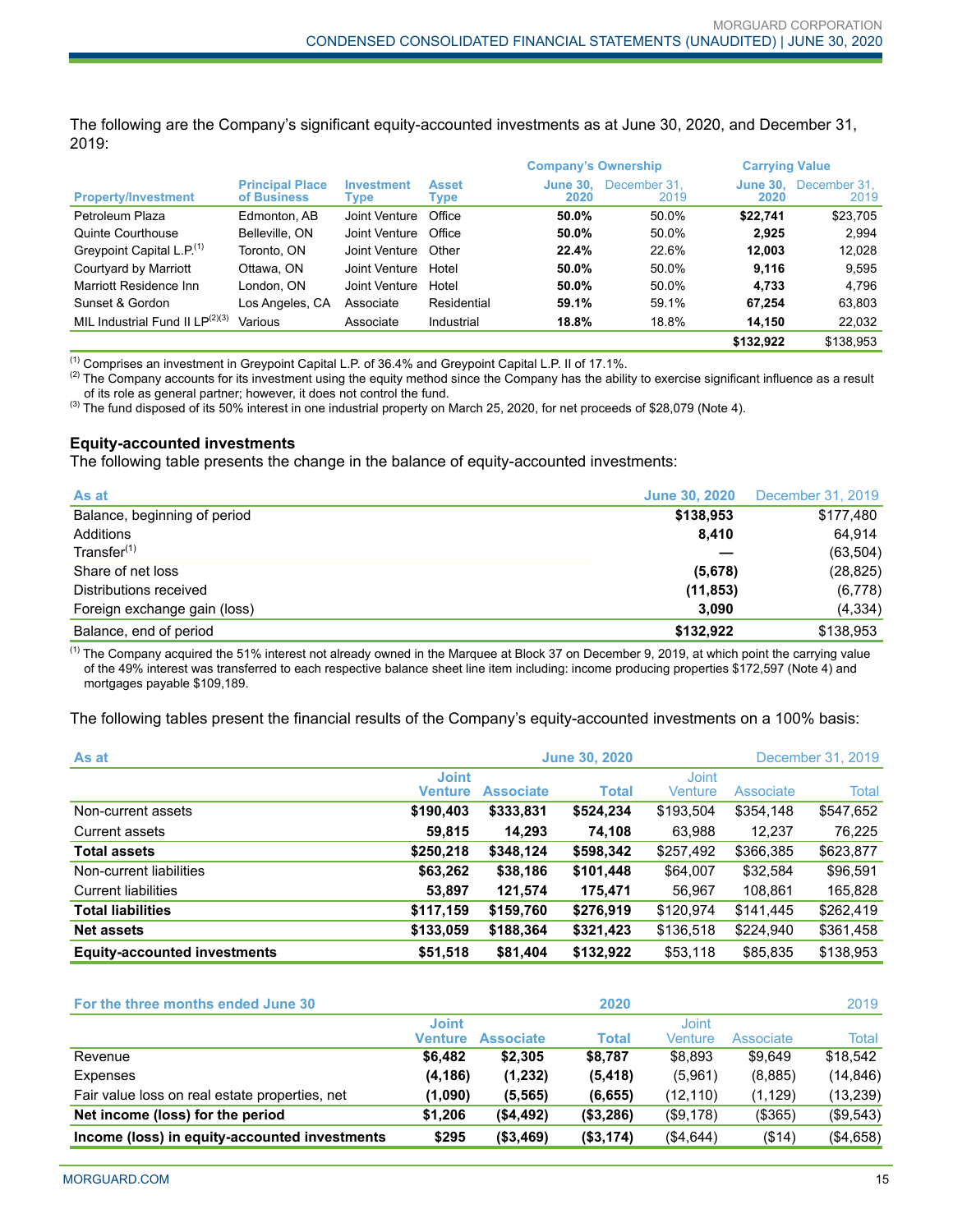| For the six months ended June 30               |                         |                  | 2020       |                  |           | 2019         |
|------------------------------------------------|-------------------------|------------------|------------|------------------|-----------|--------------|
|                                                | <b>Joint</b><br>Venture | <b>Associate</b> | Total      | Joint<br>Venture | Associate | <b>Total</b> |
| Revenue                                        | \$14,937                | \$4,885          | \$19.822   | \$16,894         | \$19,420  | \$36,314     |
| Expenses                                       | (9,838)                 | (2, 425)         | (12, 263)  | (11, 641)        | (18, 438) | (30,079)     |
| Fair value loss on real estate properties, net | (3,902)                 | (5,795)          | (9,697)    | (13, 106)        | (317)     | (13, 423)    |
| Net income (loss) for the period               | \$1,197                 | ( \$3,335)       | (\$2,138)  | (\$7,853)        | \$665     | (\$7,188)    |
| Income (loss) in equity-accounted investments  | $($ \$89)               | (\$5,589)        | ( \$5,678) | (\$4,054)        | \$842     | (\$3,212)    |

## **(b) Income Recognized from Other Fund Investments:**

## **Other Real Estate Fund Investments**

|                                                       | Three months ended | <b>Six months ended</b><br>June 30 |       |         |
|-------------------------------------------------------|--------------------|------------------------------------|-------|---------|
|                                                       | June 30            |                                    |       |         |
|                                                       | 2020               | 2019                               | 2020  | 2019    |
| Distribution income                                   |                    | \$717                              | \$102 | \$1.468 |
| Fair value gain (loss) for the period (Note 19)       | (731)              | (705)                              | (8)   | 4.330   |
| Income (loss) from other real estate fund investments | ( \$731)           | \$12                               | \$94  | \$5.798 |

The Company's two fund investments hold multi-suite residential, retail and office investment properties located in the U.S. The funds are classified and measured at FVTPL. Gains or losses arise from the change in the fair value of the underlying real estate properties held by the funds (Level 3) and from foreign exchange currency translation. Distributions received from these funds are recorded in other income (expense) on the consolidated statements of income (loss).

#### NOTE 7 **OTHER ASSETS**

## Other assets consist of the following:

| As at                               | <b>June 30, 2020</b> | December 31, 2019 |
|-------------------------------------|----------------------|-------------------|
| Accrued pension benefit asset       | \$48,275             | \$83,554          |
| Goodwill                            | 24,488               | 24,488            |
| Capital assets, net                 | 20,155               | 20,435            |
| Right-of-use asset - office lease   | 2.294                | 2,603             |
| Intangible assets, net              | 35,088               | 36,501            |
| Inventory                           | 3,002                | 3,016             |
| Inventory - development properties  | 451                  | 451               |
| Finance lease receivable            | 56.879               | 56.574            |
| Investment in marketable securities | 99.290               | 142,911           |
| Restricted cash                     | 30.879               | 30.449            |
| Other                               | 2,840                | 3,036             |
|                                     | \$323.641            | \$404.018         |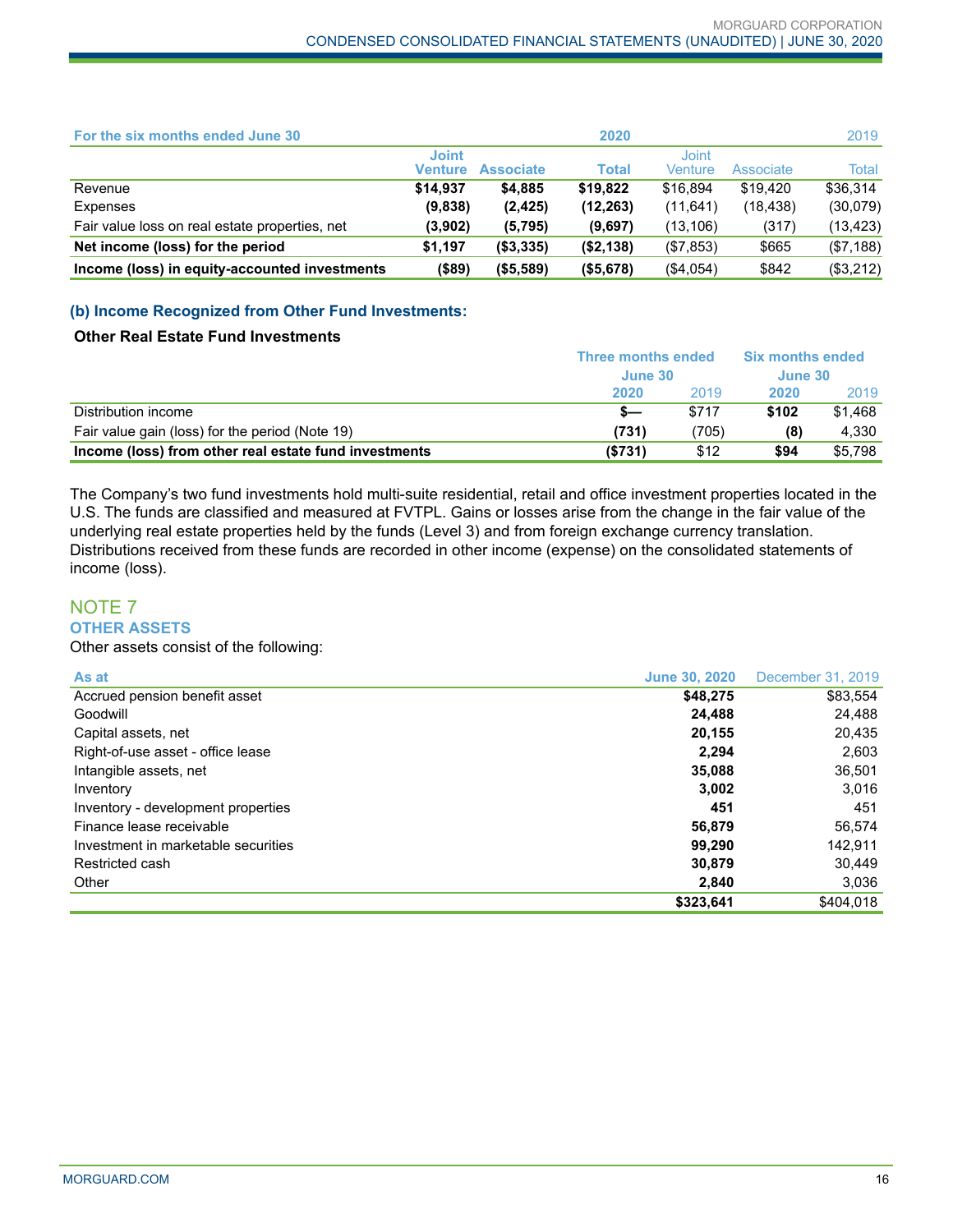## NOTE 8 **AMOUNTS RECEIVABLE**

Amounts receivable consist of the following:

| As at                                                 | <b>June 30, 2020</b> | December 31, 2019 |
|-------------------------------------------------------|----------------------|-------------------|
| Tenant receivables                                    | \$58,161             | \$17,487          |
| Unbilled other tenant receivables                     | 7.811                | 12,639            |
| Receivables from related parties (Note 21(c))         | 5.448                | 5,504             |
| Income taxes receivable                               | 3,317                | 8.120             |
| Other receivables                                     | 35.249               | 37.040            |
| Allowance for expected credit loss ("ECL")            | (15, 438)            | (2,719)           |
|                                                       | \$94,548             | \$78,071          |
| Canada Emergency Commercial Rent Assistance ("CECRA") | 4.404                |                   |
| Canada Emergency Wage Subsidy ("CEWS")                | 12,080               |                   |
|                                                       | \$111,032            | \$78,071          |

#### **Allowance for expected credit loss**

The Company utilizes the simplified approach to measure expected credit losses under IFRS 9, which requires the Company to recognize a lifetime expected credit loss allowance on all receivables at each reporting date.

#### **Government grants**

Government grants are recognized where there is reasonable assurance that the grant will be received and all attached conditions will be complied with. When the grant relates to an expense item, it is recognized as income on a systematic basis over the same periods that the related costs, for which it is intended to compensate, are expensed. The Company has chosen to present grants received as a deduction of the related expense.

#### **(a) Canada Emergency Commercial Rent Assistance**

The Government of Canada has partnered with the provincial governments to deliver the CECRA program. The program is intended to provide relief for small businesses and commercial landlords who are experiencing financial difficulties during the COVID-19 Pandemic.

Over the course of the program, property owners will reduce rent by at least 75% for the months of April, May, June, July and August for their small business tenants. The Government of Canada, via a forgivable loan, will cover 50% of the rent, with the tenant paying up to 25% and the landlord forgiving at least 25%. The interest-free loans will be forgiven on December 31, 2020, if the property owner agrees to terms, including reducing the small business tenants' rent by at least 75% under a rent reduction agreement and the landlord must follow the terms and conditions of the loan, including complying with the rent reduction agreement and ensuring the attestation and application (including supporting documentation) is accurate and truthful. The Company is currently finalizing the applications under the CECRA program.

The Company applied judgement that best reflects the economic substance of the assistance to determine that a lease modification relating to the CECRA program does not represent a substantial lease modification and has been remeasured by the application of IFRS 9. As such, the change in future cash flows is a remeasurement event resulting in a gain or loss within profit or loss.

For the three and six months ended June 30, 2020, the Company recorded a bad debt provision amounting to \$6,606, comprising the landlord's portion and the Government of Canada's loan forgiveness portion. The loan amount to be forgiven was recorded as a deduction or offset to bad debt provision in the amount of \$4,404, representing approximately 50% of rent payable by eligible small business tenants during April, May and June 2020.

## **(b) Canada Emergency Wage Subsidy**

On April 11, 2020, the Canada Emergency Wage Subsidy was enacted, which provides a subsidy for each employee employed between March 15 to June 6, 2020. Subsequently, the Government of Canada extended CEWS to December 19, 2020. The subsidy is equal to 75% of an employee's weekly remuneration, up to a maximum of \$847 (in actual dollars) per week per employee. A Company, or a group of companies under common control, will become eligible for the program if they've experienced a reduction in revenue of at least 15% in March and/or 30% in April, May and June.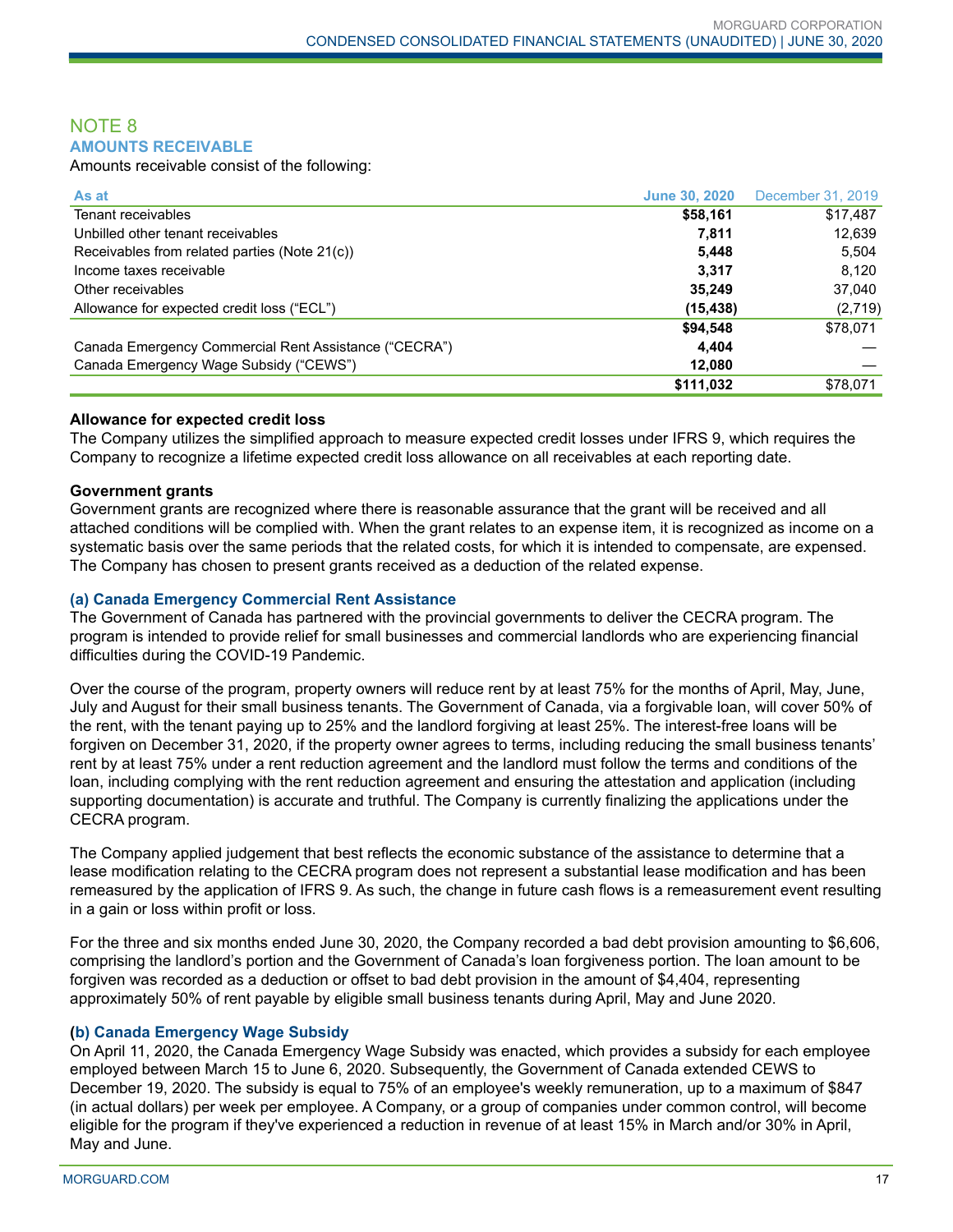The Company and associated related party group under common control with the Company, including Paros Enterprises Limited, have satisfied certain eligibility criteria, including (among others) a significant decline in revenue due to the temporary closures of non-essential services. The Company will continue to assess its eligibility to December 19, 2020.

For the three and six months ended June 30, 2020, the Company recorded \$13,420 as a deduction of the related expense, of which \$4,124, \$4,455 and \$4,841 is a deduction of property operating costs, hotel operating expenses and property management and corporate expenses, respectively.

## NOTE 9 **MORTGAGES PAYABLE**

Mortgages payable consist of the following:

| As at                                      | <b>June 30, 2020</b> | December 31, 2019 |
|--------------------------------------------|----------------------|-------------------|
| Mortgages payable                          | \$4,402,408          | \$4,375,947       |
| Mark-to-market adjustments, net            | 9,451                | 11,948            |
| Deferred financing costs                   | (21, 260)            | (22, 616)         |
|                                            | \$4,390,599          | \$4,365,279       |
| Current                                    | \$614,040            | \$583,611         |
| Non-current                                | 3,776,559            | 3,781,668         |
|                                            | \$4,390,599          | \$4,365,279       |
| Range of interest rates                    | $2.03 - 7.08%$       | $2.25 - 8.95%$    |
| Weighted average contractual interest rate | 3.70%                | 3.80%             |
| Estimated fair value of mortgages payable  | \$4,591,780          | \$4,406,348       |

The aggregate principal repayments and balances maturing of the mortgages payable as at June 30, 2020, together with the weighted average contractual interest rate on debt maturing in the next five years and thereafter, are as follows:

|                          | <b>Principal</b><br><b>Instalment</b><br><b>Repayments</b> | <b>Balances</b><br><b>Maturing</b> | <b>Total</b> | Weighted<br><b>Average</b><br><b>Contractual</b><br><b>Interest Rate</b> |
|--------------------------|------------------------------------------------------------|------------------------------------|--------------|--------------------------------------------------------------------------|
| 2020 (remainder of year) | \$54,094                                                   | \$361,211                          | \$415,305    | 4.66%                                                                    |
| 2021                     | 108,116                                                    | 369,798                            | 477.914      | 4.21%                                                                    |
| 2022                     | 105.437                                                    | 400,698                            | 506,135      | 3.52%                                                                    |
| 2023                     | 82.529                                                     | 659,433                            | 741,962      | 3.57%                                                                    |
| 2024                     | 69,490                                                     | 324,070                            | 393,560      | 3.75%                                                                    |
| Thereafter               | 214,623                                                    | 1,652,909                          | 1,867,532    | 3.51%                                                                    |
|                          | \$634.289                                                  | \$3,768,119                        | \$4,402,408  | 3.70%                                                                    |

The Company's first mortgages are registered against specific real estate assets and hotel properties. As at June 30, 2020, mortgages payable mature between 2020 and 2058 and have a weighted average term to maturity of 4.9 years (December 31, 2019 - 5.1 years) and approximately 97% of the Company's mortgages have fixed interest rates.

As at June 30, 2020, approximately 90% of the Company's real estate and hotel properties, and related rental revenue have been pledged as collateral for the mortgages payable.

Some of the Company's mortgages payable require it to maintain annual debt service coverage ratios and/or debt to equity ratios and/or debt to appraised value ratios and arrange for capital expenditures in accordance with predetermined limits. As at June 30, 2020, and December 31, 2019, the Company was not in compliance with five debt service covenants affecting five mortgage loans, all of which are secured by hotel properties amounting to \$91,399 (December 31, 2019 - \$80,877). None of the lenders have demanded payment of the mortgage loans. However, IFRS requires that the loan balance of mortgages payable in breach of debt covenants be included in the current portion of mortgages payable. As a result, the current portion of debt includes \$80,284 scheduled to retire after June 30, 2021.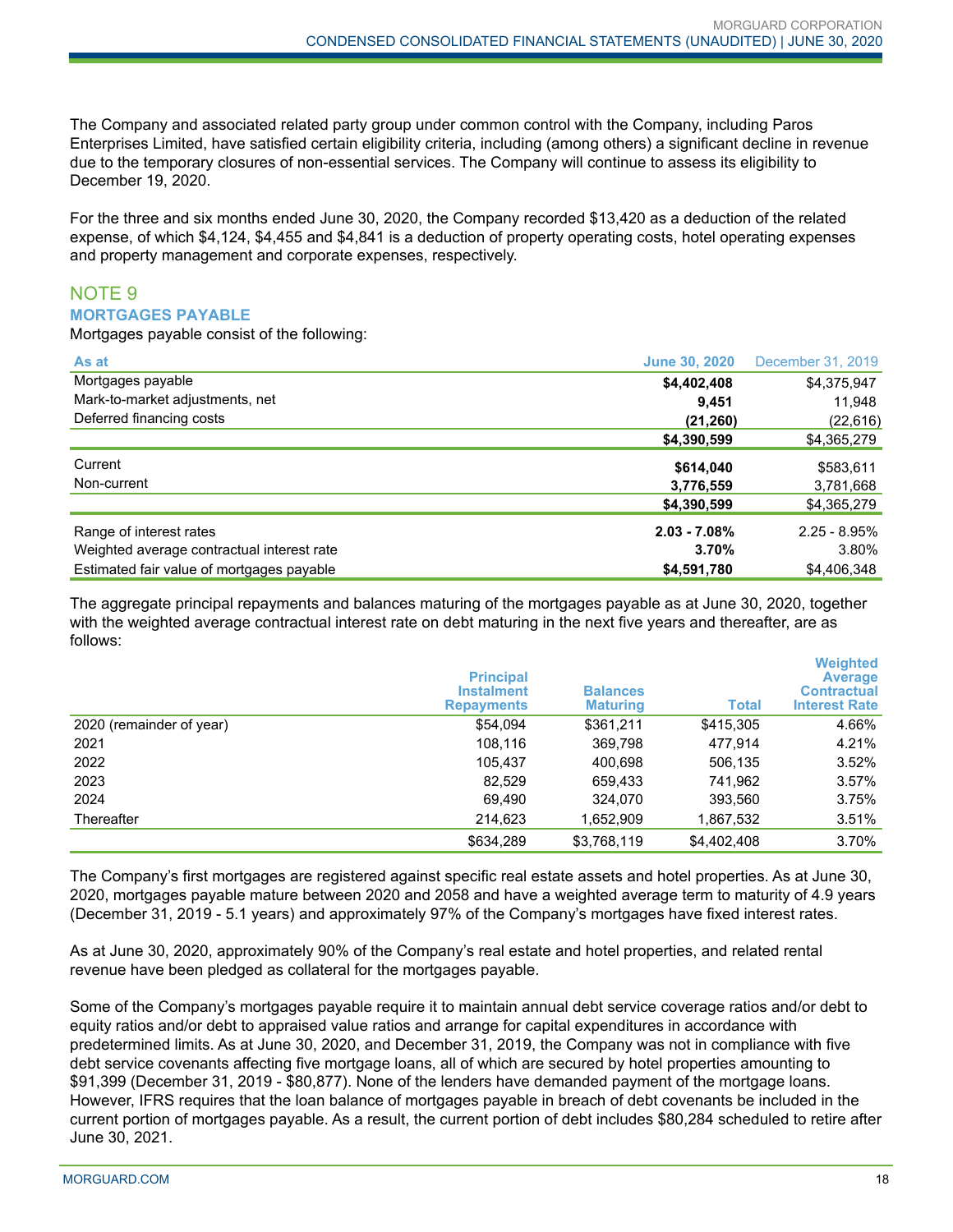## NOTE 10 **UNSECURED DEBENTURES**

The Company's senior unsecured debentures ("Unsecured Debentures") consist of the following:

| As at                                | <b>Maturity Date</b> | <b>Coupon</b><br><b>Interest Rate</b> | <b>June 30, 2020</b> | December 31, 2019 |
|--------------------------------------|----------------------|---------------------------------------|----------------------|-------------------|
| Series B senior unsecured debentures | November 18, 2020    | 4.013%                                | \$200,000            | \$200,000         |
| Series C senior unsecured debentures | September 15, 2022   | 4.333%                                | 200,000              | 200,000           |
|                                      |                      |                                       |                      |                   |
| Series D senior unsecured debentures | May 14, 2021         | 4.085%                                | 200,000              | 200,000           |
| Series E senior unsecured debentures | January 25, 2024     | 4.715%                                | 225,000              | 225,000           |
| Series F senior unsecured debentures | November 27, 2024    | 4.204%                                | 225,000              | 225,000           |
| Unamortized financing costs          |                      |                                       | (2,871)              | (3, 556)          |
|                                      |                      |                                       | \$1,047,129          | \$1,046,444       |
| Current                              |                      |                                       | \$399,556            | \$199,778         |
| Non-current                          |                      |                                       | 647,573              | 846,666           |
|                                      |                      |                                       | \$1,047,129          | \$1,046,444       |

On November 18, 2016, the Company issued \$200,000 (net proceeds including issuance costs - \$199,198) of Series B senior unsecured debentures due on November 18, 2020. Interest on the Series B senior unsecured debentures is payable semi-annually, not in advance, on May 18 and November 18 of each year. The Company has the option to redeem the Series B senior unsecured debentures at a redemption price equal to the greater of the Canada Yield Price or par plus any accrued and unpaid interest. The Canada Yield Price is defined as the amount that would return a yield on investment for the remaining term to maturity equal to the Canada Bond Yield with an equal term to maturity plus a spread of 0.785%.

On September 15, 2017, the Company issued \$200,000 (net proceeds including issuance costs - \$198,800) of Series C senior unsecured debentures due on September 15, 2022. Interest on the Series C senior unsecured debentures is payable semi-annually, not in advance, on March 15 and September 15 of each year. The Company has the option to redeem the Series C senior unsecured debentures at a redemption price equal to the greater of the Canada Yield Price or par plus any accrued and unpaid interest. The Canada Yield Price is defined as the amount that would return a yield on investment for the remaining term to maturity equal to the Canada Bond Yield with an equal term to maturity plus a spread of 0.635%.

On May 14, 2018, the Company issued \$200,000 (net proceeds including issuance costs - \$198,805) of Series D senior unsecured debentures due on May 14, 2021. Interest on the Series D senior unsecured debentures is payable semi-annually, not in advance, on May 14 and November 14 of each year. The Company has the option to redeem the Series D senior unsecured debentures at a redemption price equal to the greater of the Canada Yield Price or par plus any accrued and unpaid interest. The Canada Yield Price is defined as the amount that would return a yield on investment for the remaining term to maturity equal to the Canada Bond Yield with an equal term to maturity plus a spread of 0.50%.

On January 25, 2019, the Company issued \$225,000 (net proceeds including issuance costs - \$223,575) of Series E senior unsecured debentures due on January 25, 2024. Interest on the Series E senior unsecured debentures is payable semi-annually, not in advance, on January 25 and July 25 of each year, commencing on July 25, 2019. Paros Enterprises Limited, a related party, acquired \$12,500 aggregate principal amount of the Series E senior unsecured debentures. The Company has the option to redeem the Series E senior unsecured debentures at a redemption price equal to the greater of the Canada Yield Price or par plus any accrued and unpaid interest. The Canada Yield Price is defined as the amount that would return a yield on investment for the remaining term to maturity equal to the Canada Bond Yield with an equal term to maturity plus a spread of 0.70%.

On November 27, 2019, the Company issued \$225,000 (net proceeds including issuance costs - \$224,000) of Series F senior unsecured debentures due on November 27, 2024. Interest on the Series F senior unsecured debentures is payable semi-annually, not in advance, on May 27 and November 27 of each year, commencing on May 27, 2020. The Company has the option to redeem the Series F senior unsecured debentures at a redemption price equal to the greater of the Canada Yield Price or par plus any accrued and unpaid interest. The Canada Yield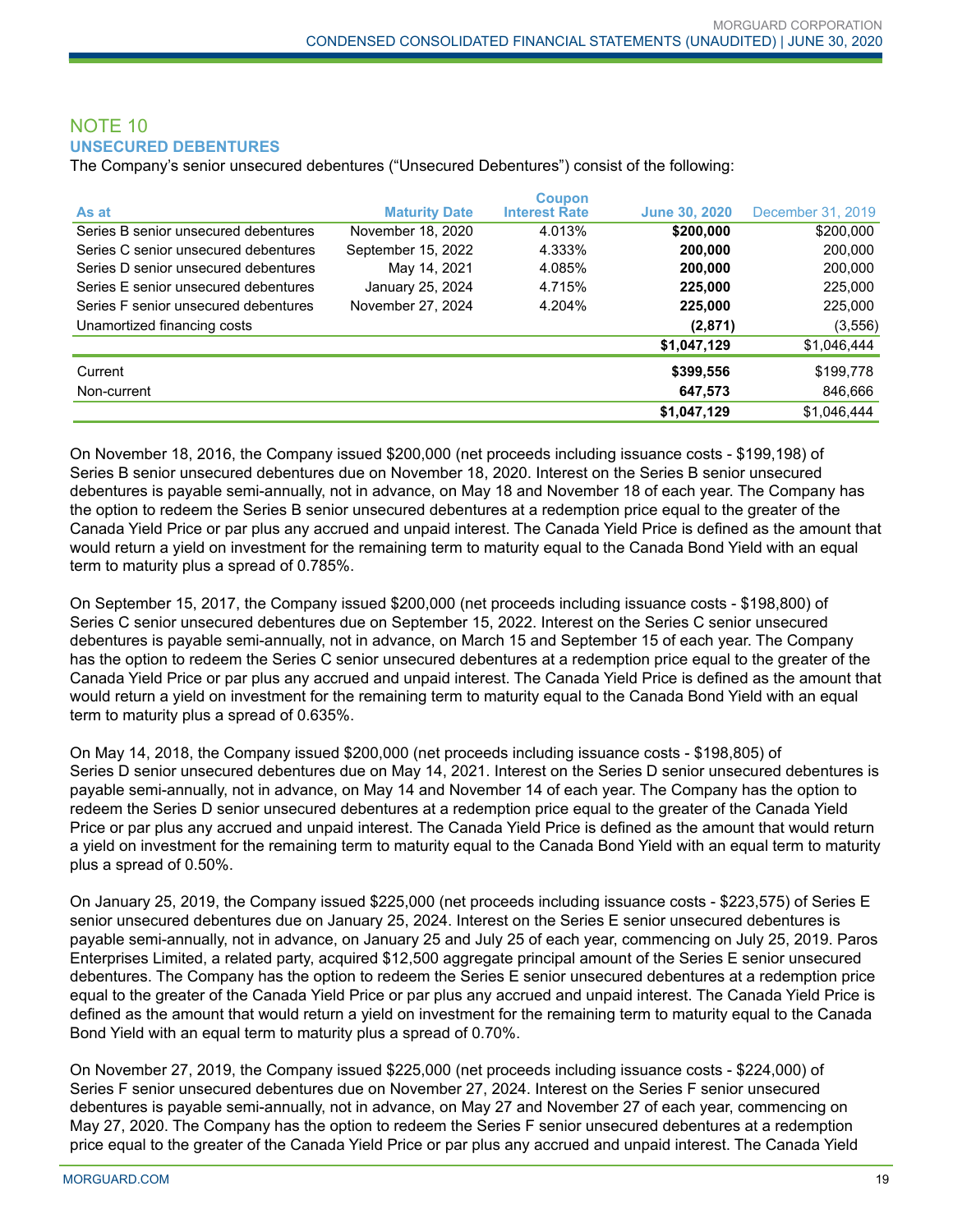Price is defined as the amount that would return a yield on investment for the remaining term to maturity equal to the Canada Bond Yield with an equal term to maturity plus a spread of 0.675%.

For the three and six months ended June 30, 2020, interest on the Unsecured Debentures of \$11,171 (2019 - \$8,843) and \$22,342 (2019 - \$16,863), respectively, is included in interest expense (Note 18).

#### NOTE 11 **CONVERTIBLE DEBENTURES**

Convertible debentures consist of the following:

|                                          |                      | <b>Conversion</b> | <b>Coupon</b><br><b>Interest</b> | <b>Principal</b> | <b>Principal</b><br><b>Owned</b><br>by the | <b>June 30.</b> | December 31, |
|------------------------------------------|----------------------|-------------------|----------------------------------|------------------|--------------------------------------------|-----------------|--------------|
| As at                                    | <b>Maturity Date</b> | <b>Price</b>      | Rate                             |                  | <b>Balance Company</b>                     | 2020            | 2019         |
| Morguard REIT                            | December 31, 2021    | \$20.40           |                                  | 4.50% \$175.000  | \$60,000                                   | \$113.149       | \$112,105    |
| Morguard Residential REIT <sup>(1)</sup> | March 31, 2023       | 20.20             | 4.50%                            | \$85.500         | \$5,000                                    | 79.246          | 81.398       |
|                                          |                      |                   |                                  |                  |                                            | \$192.395       | \$193.503    |

 $<sup>(1)</sup>$  As at June 30, 2020, the liability includes the fair value of the conversion option of \$1,004 (December 31, 2019 - \$3,472).</sup>

## **Morguard REIT**

On December 30, 2016, Morguard REIT issued \$175,000 principal amount of 4.50% convertible unsecured subordinated debentures, and incurred issue costs of \$5,137 for net proceeds of \$169,863. Interest is payable semiannually, not in advance, on June 30 and December 31 of each year. The convertible debentures, with the exception of \$3,242, the value assigned to the holder's conversion option, have been recorded as debt on the consolidated balance sheets.

## **Morguard Residential REIT**

On February 13, 2018, Morguard Residential REIT issued \$75,000 principal amount of 4.50% convertible unsecured subordinated debentures maturing on March 31, 2023. On February 21, 2018, an additional principal amount of \$10,500 was issued pursuant to the exercise of the over-allotment option. Interest is payable semi-annually, not in advance, on March 31 and September 30 of each year. The underwriter's commission attributable to the debentures in the amount of \$3,375 has been capitalized and is being amortized over the term to maturity. Morguard owns \$5,000 aggregate principal amount of the 4.50% convertible unsecured subordinated debentures.

For the three and six months ended June 30, 2020, interest on convertible debentures net of accretion of \$2,449 (2019 - \$2,486) and \$4,871 (2019 - \$7,185), respectively, is included in interest expense (Note 18).

## NOTE 12

## **MORGUARD RESIDENTIAL REIT UNITS**

The Units issued by Morguard Residential REIT that are not held by the Company are classified as equity on Morguard Residential REIT's balance sheet but are classified as a liability on the Company's consolidated balance sheets. Morguard Residential REIT Units are redeemable at any time, in whole or in part, on demand by the holders. Upon receipt of the redemption notice by Morguard Residential REIT, all rights to and under the units tendered for redemption shall be surrendered, and the holder shall be entitled to receive a price per Unit equal to the lesser of: (i) 90% of the market price of the Units on the principal exchange market on which the Units are listed or quoted for trading during the 10 consecutive trading days ending immediately prior to the date on which the Units were surrendered for redemption; or (ii) 100% of the closing market price on the principal exchange market on which the Units are listed or quoted for trading on the redemption date.

On August 28, 2019, Morguard Residential REIT completed an offering for 5,226,200 Units sold for a price of \$19.75 per Unit for aggregate gross proceeds of \$103,217. The net proceeds after underwriters' commission and other closing costs totalling \$3,626, was \$99,591. The Company purchased 1,269,000 of the Units offered amounting to \$25,063.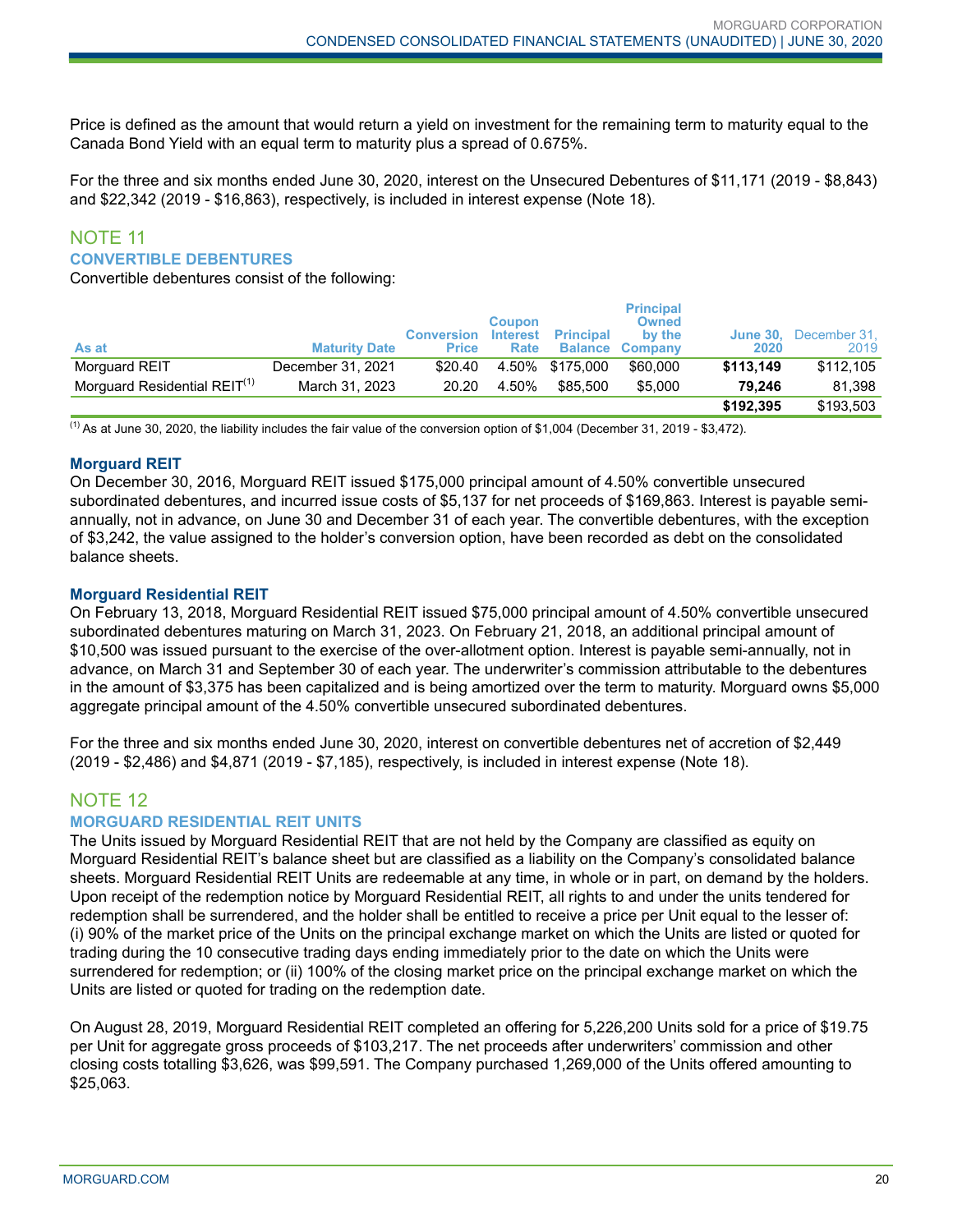As at June 30, 2020, the Company valued the non-controlling interest in the Morguard Residential REIT Units at \$407,775 (December 31, 2019 - \$516,462) and classified the Units as a liability on the consolidated balance sheets. Due to the change in the market value of the Units and the distributions paid to external Unitholders, the Company recorded a fair value loss for the three months ended June 30, 2020 of \$38,950 (2019 - \$6,287) and a fair value gain for the six months ended June 30, 2020 of \$98,131 (2019 - loss of \$40,088), in the consolidated statements of income (loss) (Note 19).

The components of the fair value gain (loss) on Morguard Residential REIT Units are as follows:

|                                                           | <b>Three months ended</b> |           | <b>Six months ended</b> |               |
|-----------------------------------------------------------|---------------------------|-----------|-------------------------|---------------|
|                                                           | June 30                   |           | June 30                 |               |
|                                                           | 2020                      | 2019      | 2020                    | 2019          |
| Fair value gain (loss) on Morguard Residential REIT Units | ( \$33,520)               | (\$1,692) | \$108.990               | (\$30,899)    |
| Distributions to external Unitholders (Note 3)            | (5.430)                   | (4.595)   | (10.859)                | (9, 189)      |
| Fair value gain (loss) on Morguard Residential REIT Units | (\$38,950)                | (\$6,287) | \$98,131                | $($ \$40,088) |

## NOTE 13 **LEASE LIABILITIES**

The following table presents the change in the balance of lease liabilities:

| As at                           | <b>June 30, 2020</b> | December 31, 2019 |
|---------------------------------|----------------------|-------------------|
| Balance, beginning of period    | \$166,144            | \$9,754           |
| Adoption of IFRS 16             |                      | 161,614           |
| Interest on lease liabilities   | 4,737                | 9,679             |
| Payments                        | (5,715)              | (11, 778)         |
| Additions                       |                      | 725               |
| <b>Dispositions</b>             |                      | (684)             |
| Extinguishment <sup>(1)</sup>   |                      | (2,664)           |
| Foreign exchange loss (gain)    | 635                  | (502)             |
| Balance, end of period          | \$165,801            | \$166,144         |
| Current (Note 14)               | \$1,774              | \$1,703           |
| Non-current                     | 164,027              | 164,441           |
|                                 | \$165,801            | \$166,144         |
| Weighted average borrowing rate | 5.72%                | 5.72%             |

 $^{(1)}$  On December 19, 2019, the Company acquired the remaining 50% interest in the underlying property where the Company has an office lease (Note 4). Since the property is now 100% owned, the lease liability and right-of-use asset (office lease) relating to the 50% interest previously not owned by the Company have been extinguished.

Future minimum lease payments under lease liabilities are as follows:

| As at                                   |            | <b>June 30, 2020</b> December 31, 2019 |
|-----------------------------------------|------------|----------------------------------------|
| Within 12 months                        | \$11.167   | \$11,127                               |
| 2 to 5 years                            | 43.118     | 43,335                                 |
| Over 5 years                            | 359.547    | 364,195                                |
| Total minimum lease payments            | 413.832    | 418.657                                |
| Less: future interest costs             | (248, 031) | (252, 513)                             |
| Present value of minimum lease payments | \$165,801  | \$166,144                              |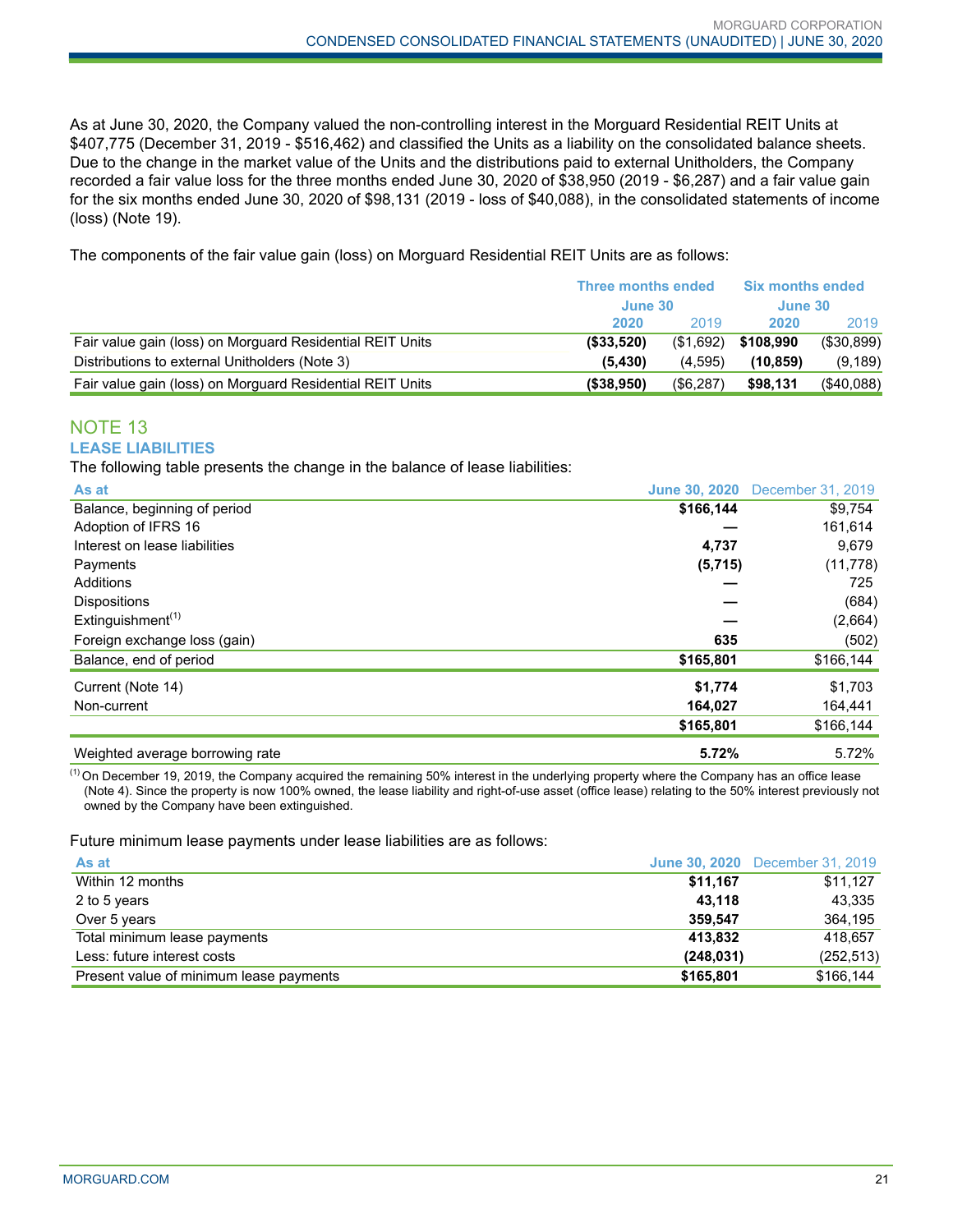## NOTE 14 **ACCOUNTS PAYABLE AND ACCRUED LIABILITIES**

Accounts payable and accrued liabilities consist of the following:

| As at                                        |           | <b>June 30, 2020</b> December 31, 2019 |
|----------------------------------------------|-----------|----------------------------------------|
| Accounts payable and accrued liabilities     | \$227,391 | \$185,904                              |
| Tenant deposits                              | 28.983    | 27,850                                 |
| Stock appreciation rights ("SARs") liability | 12.020    | 24.525                                 |
| Lease liability (Note 13)                    | 1.774     | 1,703                                  |
| Other                                        | 2.835     | 2.691                                  |
|                                              | \$273,003 | \$242,673                              |

## NOTE 15 **BANK INDEBTEDNESS**

As at June 30, 2020, the Company has operating lines of credit totalling \$516,500 (December 31, 2019 - \$374,000), the majority of which can be borrowed in either Canadian or United States dollars and are subject to floating interest rates based on bankers' acceptance or LIBOR rates. As at June 30, 2020, the maximum amount that can be borrowed on the operating lines of credit is \$505,485 (December 31, 2019 - \$356,169), which includes deducting issued letters of credit in the amount of \$8,790 (December 31, 2019 - \$13,790) related to these facilities. The Company's investments in Morguard REIT and Morguard Residential REIT, marketable securities, amounts receivable, inventory, capital assets and a fixed-charge security on specific properties have been pledged as collateral on these operating lines of credit. As at June 30, 2020, the Company had borrowed \$172,039 (December 31, 2019 - \$101,100) on its operating lines of credit.

During the three months ended June 30, 2020, the Company amended bank credit agreements under two of its existing credit facilities to provide for an additional availability of \$100,000 and to allow for a higher margin calculation.

The bank credit agreements include certain restrictive undertakings by the Company. As at June 30, 2020, other than as described above, the Company is in compliance with all undertakings.

#### NOTE 16 **SHAREHOLDERS' EQUITY (a) Share Capital Authorized**

Unlimited common shares, no par value. Unlimited preference shares, no par value, issuable in series.

|                                                      | <b>Number</b> |               |
|------------------------------------------------------|---------------|---------------|
| <b>Issued and Fully Paid Common Shares</b>           | (000s)        | <b>Amount</b> |
| Balance, December 31, 2018                           | 11.294        | \$102.436     |
| Common shares repurchased through the Company's NCIB | (11)          | (100)         |
| Dividend reinvestment plan                           |               | 90            |
| Balance, December 31, 2019                           | 11.283        | 102.426       |
| Common shares repurchased through the Company's NCIB | (52)          | (468)         |
| Dividend reinvestment plan                           |               | -47           |
| <b>Balance, June 30, 2020</b>                        | 11,231        | \$102,005     |

On September 17, 2019, the Company obtained the approval of the TSX under its normal course issuer bid ("NCIB") to purchase up to 564,117 common shares, being approximately 5% of the issued and outstanding common shares, and the program expires on September 21, 2020. The daily repurchase restriction for the common shares is 1,000. During the six months ended June 30, 2020, 51,531 common shares were purchased for cash consideration of \$8,658 at a weighted average price of \$168.02 per common share.

Total dividends declared during the three and six months ended June 30, 2020 amounted to \$1,685, or \$0.15 per common share (2019 - \$1,693, or \$0.15 per common share) and \$3,374, or \$0.30 per common share (2019 - \$3,386, or \$0.30 per common share), respectively. On August 5, 2020, the Company declared a common share dividend of \$0.15 per common share to be paid in the third quarter of 2020.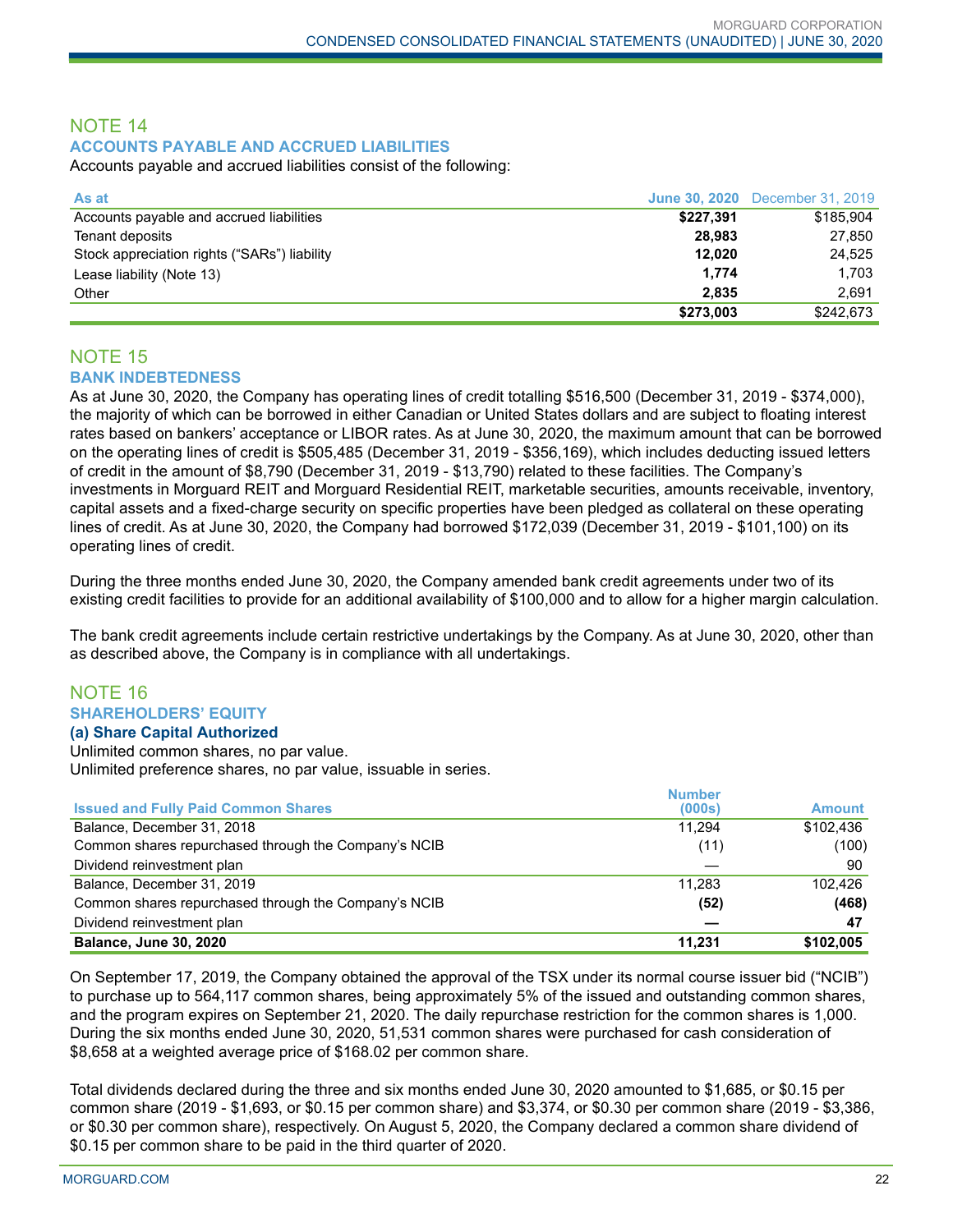#### **(b) Contributed Surplus**

During the six months ended June 30, 2020, the Company acquired 20,668,856 common shares of Temple for cash consideration of \$44,149. The difference between the cash consideration and the carrying value of the non-controlling interest acquired for the six months ended June 30, 2020, amounted to \$23,235 and the amount has been recorded within retained earnings.

During the six months ended June 30, 2019, Temple issued 50,044,658 common shares through two rights offering in aggregate amounting to net proceeds of \$80,902, of which, the Company acquired 39,807,004 common shares of Temple for cash consideration of \$64,972. The non-controlling interest share relating to Temple's rights offerings, net of transaction costs, amounted to \$15,930. The difference between the cash consideration and the carrying value of the non-controlling interest share amounted to \$2,498 and the amount has been recorded within retained earnings.

During the three months ended June 30, 2020, the Company acquired 1,381,888 Units of Morguard REIT under its distribution reinvestment program (2019 – nil Units) for non-cash consideration of \$7,194 (2019 - \$nil). The difference between the non-cash consideration and the carrying value of the non-controlling interest acquired for the three months ended June 30, 2020 amounted to \$9,925 (2019 - \$nil) and the amount has been recorded within retained earnings.

During the six months ended June 30, 2020, the Company acquired nil Units of Morguard REIT (2019 – 338,048 Units) for cash consideration of \$nil (2019 - \$4,008). The difference between the cash consideration and the carrying value of the non-controlling interest acquired for the six months ended June 30, 2020 amounted to \$nil (2019 - \$2,053) and the amount has been recorded within retained earnings.

## **(c) Stock Appreciation Rights Plan**

The SARs granted vest equally over 10 years subject to restrictions.

| <b>As at June 30, 2020</b> |                       |               |                 |                  |                    |
|----------------------------|-----------------------|---------------|-----------------|------------------|--------------------|
| <b>Date of Grant</b>       | <b>Exercise Price</b> | <b>Issued</b> | <b>Redeemed</b> | <b>Cancelled</b> | <b>Outstanding</b> |
| March 20, 2008             | \$30.74               | 200.000       | (66,000)        | (61,500)         | 72,500             |
| November 2, 2010           | \$43.39               | 55,000        | (7,000)         | (8,000)          | 40,000             |
| May 13, 2014               | \$137.90              | 25,000        | (2,000)         | (8,000)          | 15,000             |
| May 13, 2015               | \$153.82              | 10,000        |                 |                  | 10,000             |
| January 11, 2017           | \$179.95              | 90.000        | (1,500)         | (3,500)          | 85,000             |
| May 18, 2018               | \$163.59              | 125,000       |                 |                  | 125,000            |
| August 8, 2018             | \$168.00              | 20,000        |                 |                  | 20,000             |
| November 8, 2018           | \$184.00              | 10.000        |                 |                  | 10,000             |
| Total                      |                       | 535,000       | (76, 500)       | (81,000)         | 377,500            |

During the three and six months ended June 30, 2020, the Company recorded a fair value adjustment to reduce compensation expense of \$133 (2019 - \$1,344) and \$10,920 (2019 - increase compensation expense of \$2,700), respectively. The expense is included in property management and corporate expenses in the consolidated statements of income (loss), and the liability is classified as accounts payable and accrued liabilities (Note 14).

The fair value for the SARs was calculated using the Black-Scholes option pricing model. In determining the fair value of the SARs, management is required to make assumptions that could have a material impact on the valuation. The following are the assumptions that were used in determining the fair value as at June 30, 2020: a dividend yield of 0.47% (2019 - 0.32%), expected volatility of approximately 28.67% (2019 - 21.33%) and the 10-year Bank of Canada Bond Yield of 0.54% (2019 - 1.50%).

## **(d) Accumulated Other Comprehensive Income**

As at June 30, 2020, and December 31, 2019, accumulated other comprehensive income consists of the following amounts:

| As at                                           |           | <b>June 30, 2020</b> December 31, 2019 |
|-------------------------------------------------|-----------|----------------------------------------|
| Actuarial gain on defined benefit pension plans | \$23.605  | \$49.410                               |
| Unrealized foreign currency translation gain    | 238.733   | 158.494                                |
|                                                 | \$262.338 | \$207.904                              |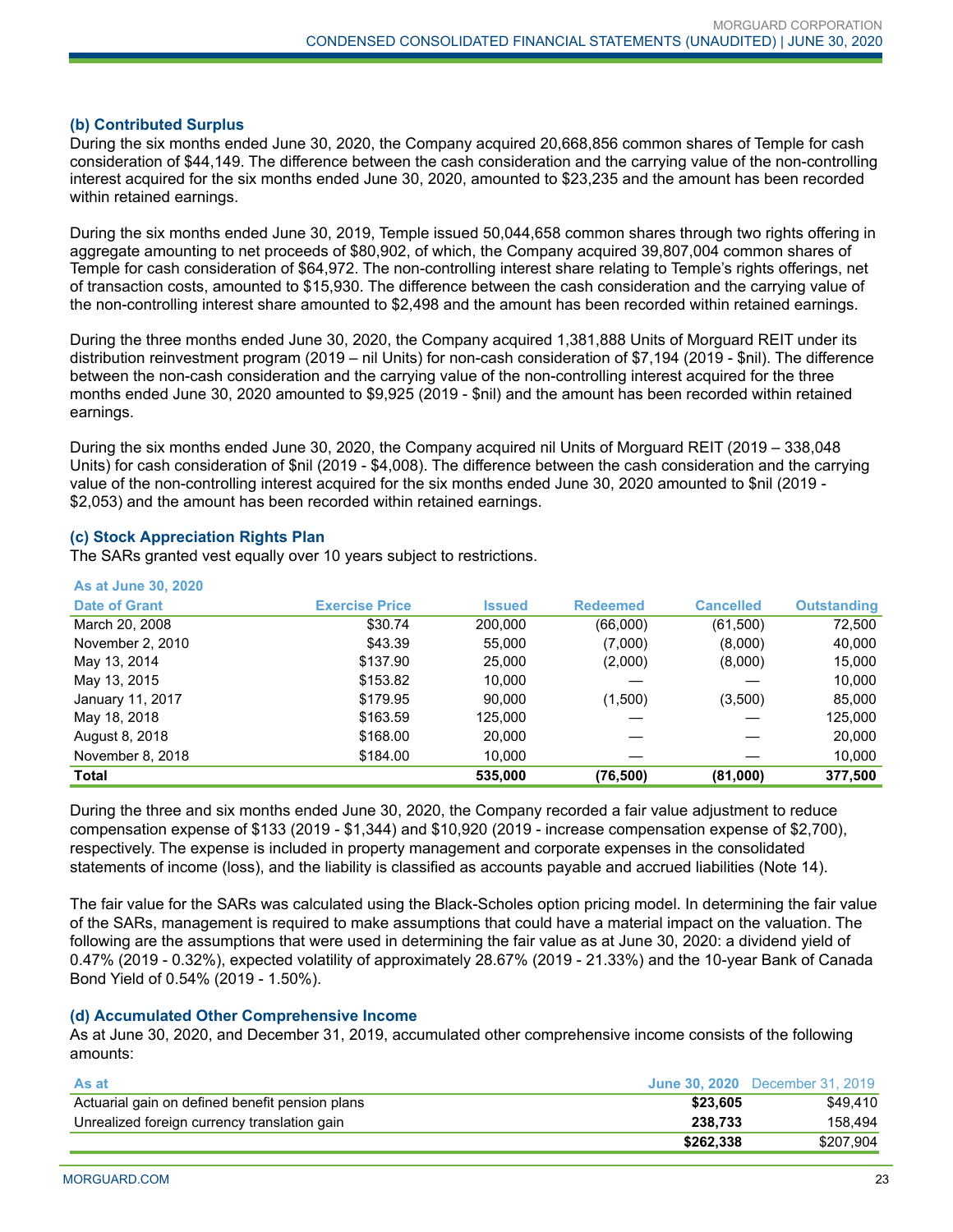## NOTE 17 **REVENUE**

The components of revenue from real estate properties are as follows:

|                                          | Three months ended |           | <b>Six months ended</b> |           |  |
|------------------------------------------|--------------------|-----------|-------------------------|-----------|--|
|                                          |                    | June 30   |                         | June 30   |  |
|                                          | 2020               | 2019      | 2020                    | 2019      |  |
| Rental income                            | \$126.626          | \$120.938 | \$253,483               | \$241,566 |  |
| Realty taxes and insurance               | 35,346             | 33.485    | 71.529                  | 68.252    |  |
| Common area maintenance recoveries       | 20.588             | 25.023    | 47.352                  | 52.531    |  |
| Property management and ancillary income | 35.917             | 36.647    | 74.379                  | 73.584    |  |
|                                          | \$218.477          | \$216,093 | \$446,743               | \$435.933 |  |

The components of revenue from hotel properties are as follows:

|                     | Three months ended<br>June 30 |          | <b>Six months ended</b><br>June 30 |           |
|---------------------|-------------------------------|----------|------------------------------------|-----------|
|                     |                               |          |                                    |           |
|                     | 2020                          | 2019     | 2020                               | 2019      |
| Room revenue        | \$7.355                       | \$49.592 | \$41.717                           | \$89,130  |
| Other hotel revenue | 1.476                         | 15.607   | 14.919                             | 29.696    |
|                     | \$8.831                       | \$65,199 | \$56,636                           | \$118.826 |

The components of management and advisory fees are as follows:

|                                    | Three months ended<br>June 30 |          | <b>Six months ended</b><br>June 30 |          |
|------------------------------------|-------------------------------|----------|------------------------------------|----------|
|                                    |                               |          |                                    |          |
|                                    | 2020                          | 2019     | 2020                               | 2019     |
| Property and asset management fees | \$8.384                       | \$10.052 | \$17.698                           | \$19.472 |
| Other fees                         | 1.697                         | 2.378    | 4.580                              | 4.609    |
|                                    | \$10.081                      | \$12,430 | \$22,278                           | \$24,081 |

## NOTE 18 **INTEREST EXPENSE**

The components of interest expense are as follows:

|                                                                | <b>Three months ended</b> |          | <b>Six months ended</b> |           |
|----------------------------------------------------------------|---------------------------|----------|-------------------------|-----------|
|                                                                | June 30                   |          | June 30                 |           |
|                                                                | 2020                      | 2019     | 2020                    | 2019      |
| Interest on mortgages                                          | \$40,561                  | \$41,070 | \$81,986                | \$82,503  |
| Interest on Unsecured Debentures (Note 10)                     | 11,171                    | 8.843    | 22,342                  | 16,863    |
| Interest on convertible debentures, net of accretion (Note 11) | 2,449                     | 2,486    | 4,871                   | 7,185     |
| Interest on bank indebtedness                                  | 1,789                     | 1,051    | 3,368                   | 2,006     |
| Interest on loans payable and other                            | 58                        | 619      | 1.104                   | 1,503     |
| Interest on lease liabilities (Note 13)                        | 2,366                     | 2,421    | 4,737                   | 4,843     |
| Amortization of mark-to-market adjustments on mortgages, net   | (1,221)                   | (1,376)  | (2, 485)                | (2,852)   |
| Amortization of deferred financing costs                       | 1,951                     | 1.816    | 4,726                   | 3,634     |
| Loss on extinguishment of mortgages payable                    |                           | 70       |                         | 561       |
|                                                                | 59,124                    | 57,000   | 120,649                 | 116,246   |
| Less: Interest capitalized to properties under development     | (162)                     | (116)    | (325)                   | (315)     |
|                                                                | \$58,962                  | \$56,884 | \$120.324               | \$115.931 |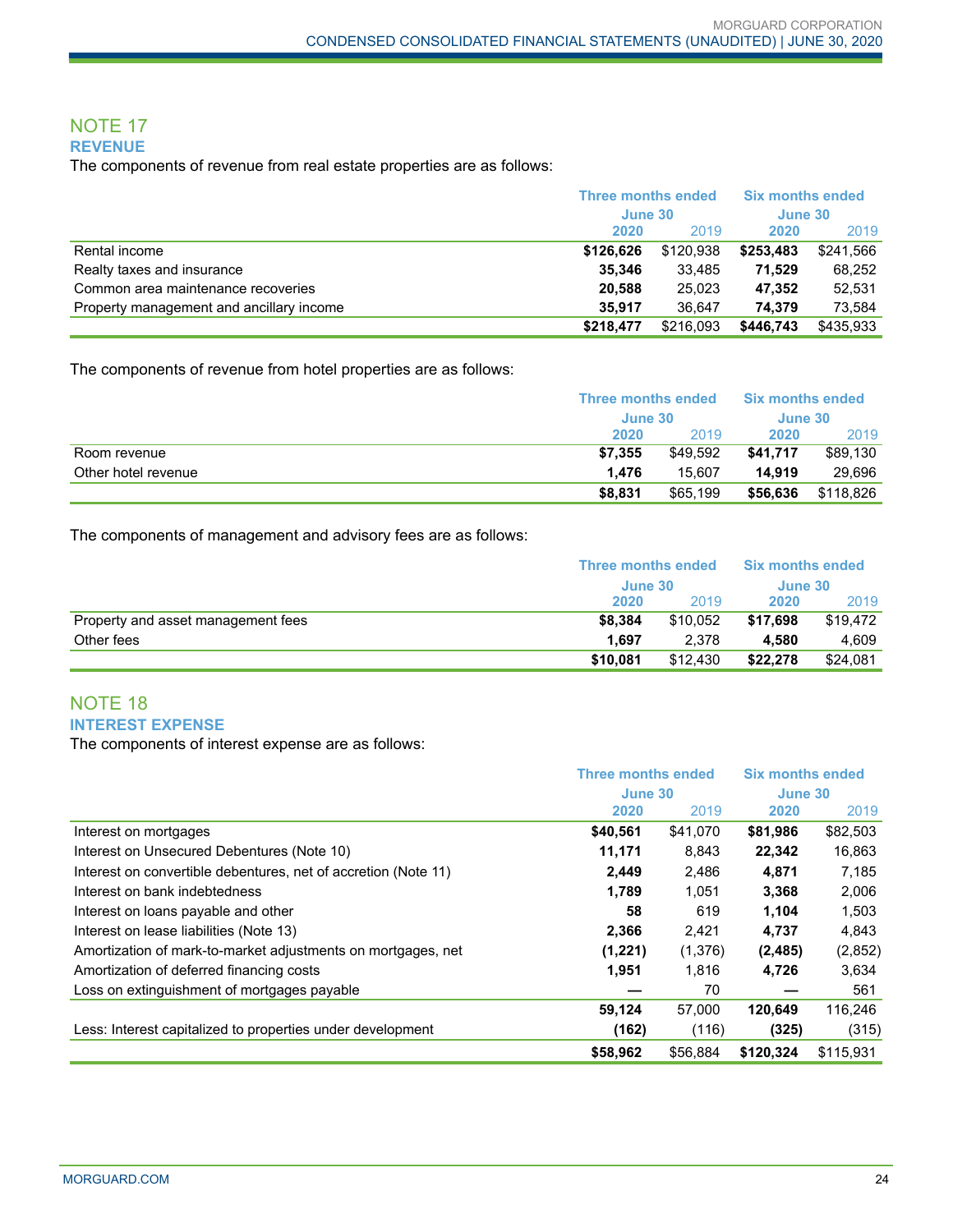## NOTE 19 **FAIR VALUE GAIN (LOSS), NET**

The components of fair value gain (loss) are as follows:

|                                                                                        | <b>Three months ended</b><br>June 30 |          | <b>Six months ended</b><br>June 30 |          |
|----------------------------------------------------------------------------------------|--------------------------------------|----------|------------------------------------|----------|
|                                                                                        |                                      |          |                                    |          |
|                                                                                        | 2020                                 | 2019     | 2020                               | 2019     |
| Fair value gain (loss) on real estate properties, net                                  | $($ \$141,258)                       | \$15,782 | (\$263,861)                        | \$64,269 |
| Financial assets (liabilities):                                                        |                                      |          |                                    |          |
| Fair value gain (loss) on conversion option of MRG convertible debentures<br>(Note 11) | (659)                                | 126      | 2.468                              | (1,226)  |
| Fair value gain (loss) on MRG Units (Note 12)                                          | (38, 950)                            | (6,287)  | 98,131                             | (40,088) |
| Fair value gain (loss) on other real estate fund investments (Note $6(b)$ )            | (731)                                | (705)    | (8)                                | 4,330    |
| Fair value gain (loss) on investment in marketable securities                          | 7,096                                | 398      | (48, 054)                          | 2,985    |
| Total fair value gain (loss), net                                                      | (\$174,502)                          | \$9,314  | (\$211,324)                        | \$30,270 |

## NOTE 20 **OTHER INCOME (EXPENSE)**

The components of other income (expense) are as follows:

|                                | <b>Three months ended</b> |           | <b>Six months ended</b> |           |  |
|--------------------------------|---------------------------|-----------|-------------------------|-----------|--|
|                                |                           | June 30   |                         | June 30   |  |
|                                | 2020                      | 2019      | 2020                    | 2019      |  |
| Foreign exchange gain (loss)   | \$2,751                   | (\$1,109) | ( \$18)                 | (\$2,789) |  |
| Gain on sale of hotel property |                           |           |                         | 508       |  |
| Other income (expense)         | (928)                     | (37)      | (1, 117)                | 1,320     |  |
|                                | \$1,823                   | (\$1,146) | (\$1,135)               | (\$961)   |  |

## NOTE 21 **RELATED PARTY TRANSACTIONS**

In addition to the related party transactions disclosed in Notes 6 and 10, related party transactions also include the following:

## **(a) Paros Enterprises Limited ("Paros")**

Paros is the majority shareholder and ultimate parent of the Company. Paros is owned by the Company's Chairman and Chief Executive Officer, Mr. K. Rai Sahi. The Company entered into a demand loan agreement with Paros that provides for the Company to borrow up to \$22,000. The total loan payable outstanding from Paros as at June 30, 2020 was \$nil (December 31, 2019 - \$nil). During the three and six months ended June 30, 2020, the Company incurred net interest expense of \$nil (2019 - \$nil) and \$nil (2019 - \$30), respectively.

## **(b) TWC Enterprises Limited ("TWC")**

The Company provides TWC with managerial and consulting services for its business and the business of its subsidiaries. Mr. K. Rai Sahi is Chairman and Chief Executive Officer and the majority shareholder of TWC through his personal holding companies, which include Paros. Pursuant to contractual agreements between the Company and TWC, for the three and six months ended June 30, 2020, the Company received a management fee of \$333 (2019 - \$327) and \$661 (2019 - \$653), respectively, and paid rent and operating expenses of \$161 (2019 - \$169) and \$328 (2019 - \$345), respectively.

The Company has a revolving demand loan agreement with TWC that provides for either party to borrow up to \$50,000 at either the prime rate or the bankers' acceptance rate plus applicable stamping fees. The total loan payable as at June 30, 2020 was \$22,746 (December 31, 2019 - \$33,679). During the three and six months ended June 30, 2020, the Company paid net interest of \$123 (2019 - \$397) and \$312 (2019 - \$800), respectively.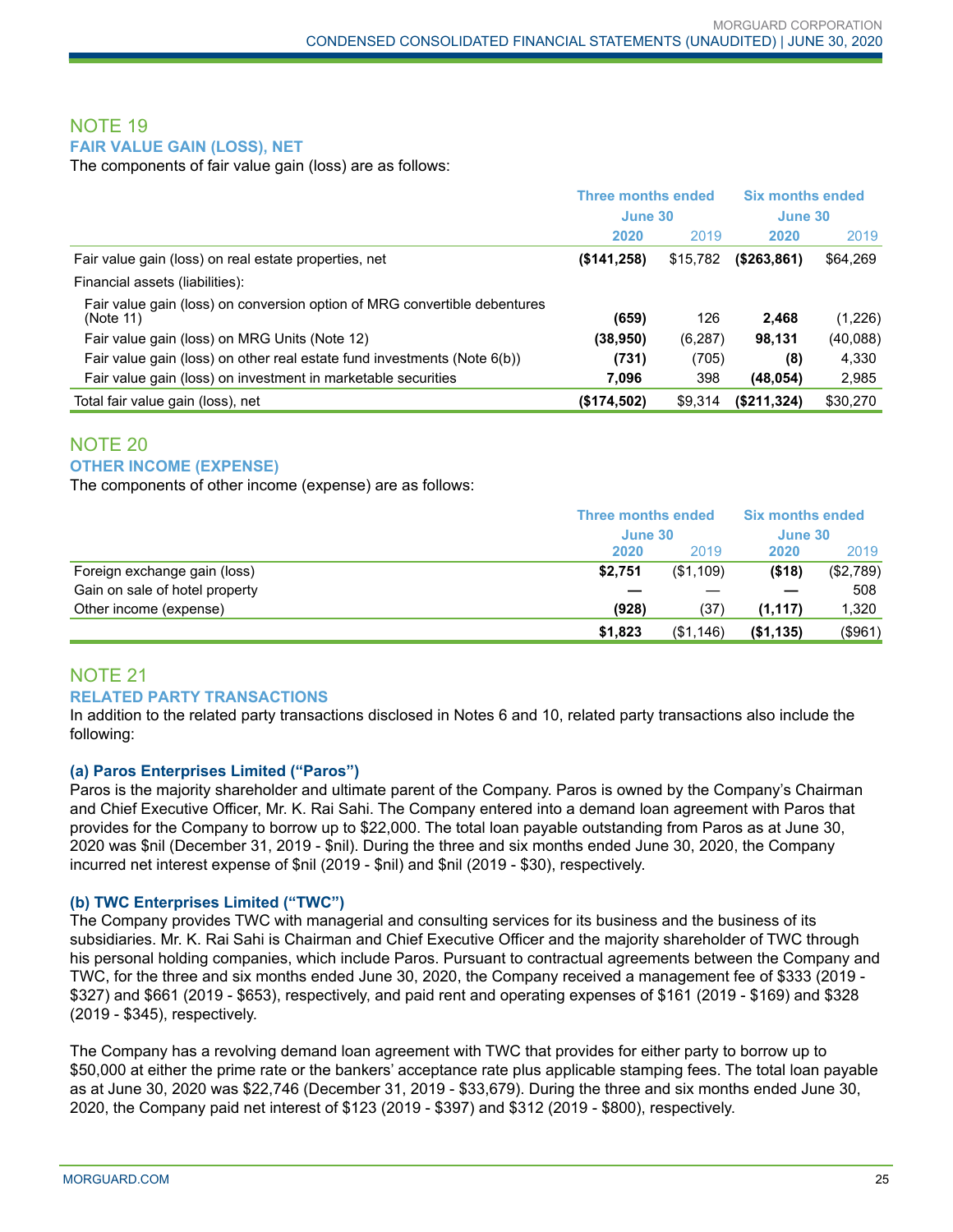#### **(c) Share/Unit Purchase and Other Loans**

As at June 30, 2020, share/Unit purchase and other loans to officers and employees of the Company and its subsidiaries of \$5,448 (December 31, 2019 - \$5,504) are outstanding. The loans are collateralized by their common shares of the Company, Units of Morguard REIT and Units of Morguard Residential REIT and are interest-bearing computed at the Canadian prime interest rate and are due on January 10, 2024. Other loans are secured against the underlying asset. The loans are classified as amounts receivable in the consolidated balance sheets. As at June 30, 2020, the fair market value of the common shares/Units held as collateral is \$64,558.

# NOTE 22 **INCOME TAXES**

**(a) Tax Provision**

For the three and six months ended June 30, 2020, the Company recorded an income tax recovery of \$9,302 (2019 provision for \$16,004) and \$28,429 (2019 - provision for \$24,888), respectively.

#### **(b) Unrecognized Deductible Temporary Differences**

As at June 30, 2020, the Company's U.S. subsidiaries have total net operating losses of US\$96,449 (December 31, 2019 - US\$81,266) of which no deferred tax assets were recognized in respect of US\$77,454 (December 31, 2019 - US\$68,362) net operating losses as it is not probable that taxable income will be available against which the deductible temporary difference can be utilized. The net operating losses expire in varying years commencing 2030.

As at June 30, 2020, the Company's Canadian subsidiaries have total net operating losses of \$220,095 (December 31, 2019 - \$205,433) of which no deferred tax assets were recognized as it is not probable that taxable income will be available against which they can be utilized. These losses expire in various years commencing 2022. The Company has other Canadian temporary differences for which no deferred tax asset was recognized of \$64,734 (December 31, 2019 - \$43,952). These other temporary differences have no expiration date.

#### **(c) Recognized Deductible Temporary Differences**

As at June 30, 2020, the Company's U.S. subsidiaries have total net operating losses of US\$18,994 (December 31, 2019 - US\$12,904) of which deferred tax assets were recognized. These net operating losses have no expiration date.

As at June 30, 2020, the Company's U.S. subsidiaries have total unutilized interest expense deductions of US\$2,326 (December 31, 2019 - US\$14,329) of which deferred tax assets were recognized.

## NOTE 23 **NET INCOME (LOSS) PER COMMON SHARE**

|                                                        | Three months ended<br>June 30 |          | <b>Six months ended</b><br>June 30 |           |
|--------------------------------------------------------|-------------------------------|----------|------------------------------------|-----------|
|                                                        |                               |          |                                    |           |
|                                                        | 2020                          | 2019     | 2020                               | 2019      |
| Net income (loss) attributable to common shareholders  | (S65.396)                     | \$69,722 | (\$31,984)                         | \$103.208 |
| Weighted average number of common shares               |                               |          |                                    |           |
| outstanding (000s) - basic and diluted                 | 11.242                        | 11.285   | 11.252                             | 11,287    |
| Net income (loss) per common share - basic and diluted | $($ \$5.81)                   | \$6.17   | (\$2.84)                           | \$9.14    |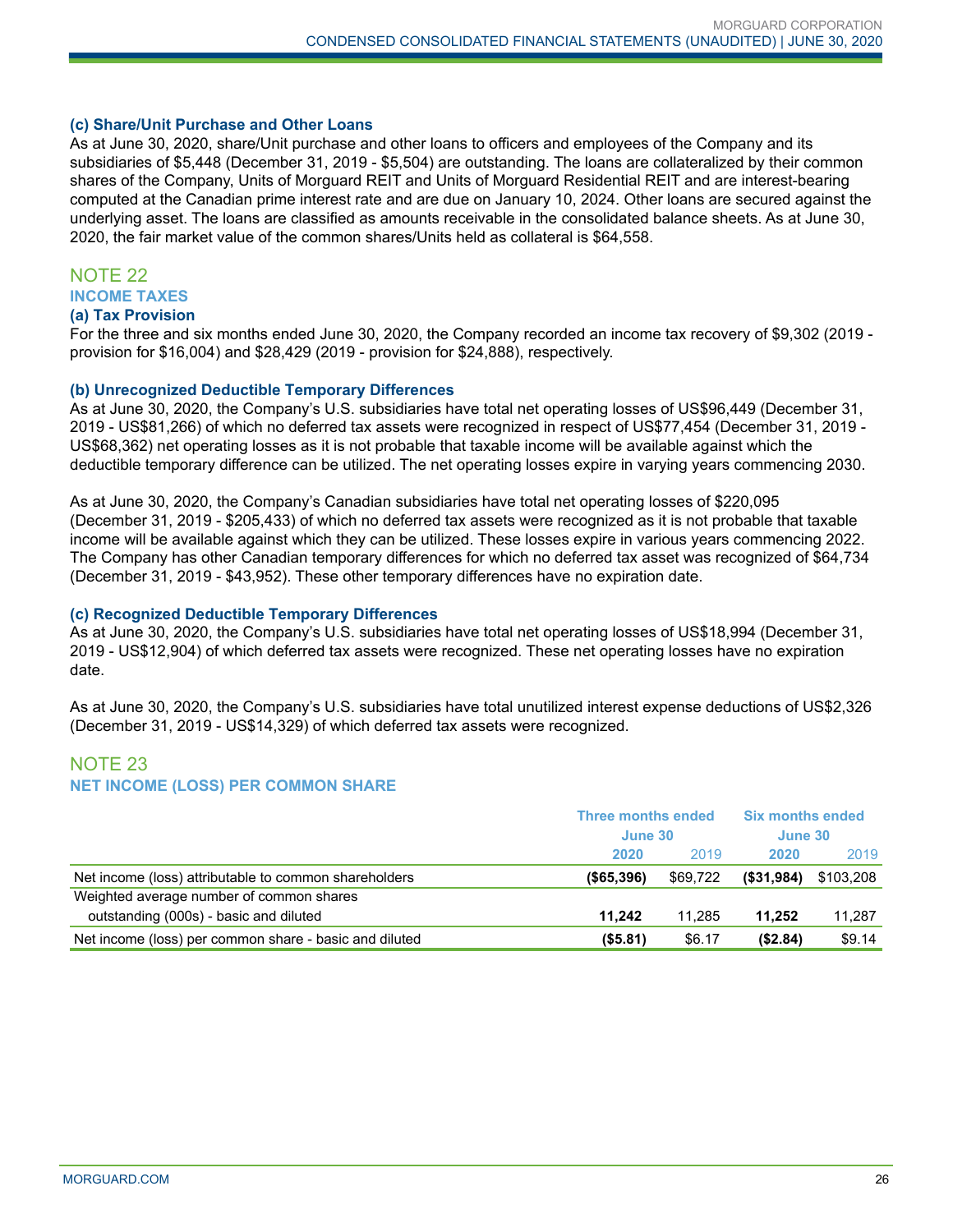## NOTE 24 **CONSOLIDATED STATEMENTS OF CASH FLOWS (a) Items Not Affecting Cash**

|                                                                                        | <b>Three months ended</b><br>June 30 |            | <b>Six months ended</b> |            |
|----------------------------------------------------------------------------------------|--------------------------------------|------------|-------------------------|------------|
|                                                                                        |                                      |            | June 30                 |            |
|                                                                                        | 2020                                 | 2019       | 2020                    | 2019       |
| Fair value loss (gain) on real estate properties, net                                  | \$130,926                            | (\$25,254) | \$285,379               | (\$45,440) |
| Fair value loss (gain) on conversion option of MRG convertible debentures<br>(Note 19) | 659                                  | (126)      | (2, 468)                | 1,226      |
| Fair value loss (gain) on MRG Units (Note 12)                                          | 33,520                               | 1,692      | (108,990)               | 30,899     |
| Fair value loss (gain) on other real estate investment funds (Note 19)                 | 731                                  | 705        | 8                       | (4,330)    |
| Fair value loss (gain) on investment in marketable securities (Note 19)                | (7,096)                              | (398)      | 48,054                  | (2,985)    |
| Equity loss (income) from investments                                                  | 3,174                                | 4,658      | 5,678                   | 3,212      |
| Amortization of hotel properties                                                       | 6,862                                | 6,788      | 14,005                  | 13,560     |
| Amortization of capital assets and other                                               | 2,004                                | 2,062      | 3,985                   | 4,079      |
| Amortization of deferred financing costs (Note 18)                                     | 1,951                                | 1,816      | 4,726                   | 3,634      |
| Amortization of mark-to-market adjustments on mortgages, net (Note 18)                 | (1,221)                              | (1,376)    | (2, 485)                | (2, 852)   |
| Loss on extinguishment of mortgages payable (Note 18)                                  |                                      | 70         |                         | 561        |
| Amortization of tenant incentive                                                       | 777                                  | 444        | 1,277                   | 933        |
| Stepped rent - adjustment for straight-line method                                     | 146                                  | (220)      | 264                     | (123)      |
| Deferred income taxes                                                                  | (12, 156)                            | 12,399     | (38, 151)               | 20,145     |
| Accretion of convertible debentures                                                    | 255                                  | 242        | 508                     | 2,053      |
| Gain on sale of hotel property (Note 20)                                               |                                      |            |                         | (508)      |
| Provision for impairment                                                               |                                      |            | 23,891                  |            |
|                                                                                        | \$160,532                            | \$3,502    | \$235,681               | \$24,064   |

## **(b) Net Change in Operating Assets and Liabilities**

|                                                | Three months ended<br>June 30 |           | <b>Six months ended</b><br>June 30 |            |
|------------------------------------------------|-------------------------------|-----------|------------------------------------|------------|
|                                                |                               |           |                                    |            |
|                                                | 2020                          | 2019      | 2020                               | 2019       |
| Amounts receivable                             | ( \$33,458)                   | (\$1,153) | (\$34,552)                         | (\$5,553)  |
| Prepaid expenses and other                     | 1,029                         | (8.088)   | (12, 235)                          | (23, 012)  |
| Accounts payable and accrued liabilities       | (1,909)                       | 10.215    | (3, 146)                           | 7,097      |
| Net change in operating assets and liabilities | (\$34,338)                    | \$974     | $($ \$49,933)                      | (\$21,468) |

## **(c) Supplemental Cash Flow Information**

|                   | Three months ended |          | <b>Six months ended</b> |           |
|-------------------|--------------------|----------|-------------------------|-----------|
|                   |                    | June 30  |                         | June 30   |
|                   | 2020               | 2019     | 2020                    | 2019      |
| Interest paid     | \$58,759           | \$63.267 | \$115.541               | \$115.410 |
| Interest received | 413                | 1.334    | 956                     | 2.672     |
| Income taxes paid | 551                | 5.059    | 4.979                   | 14,391    |

During the three and six months ended June 30, 2020, the Company issued non-cash dividends under the distribution reinvestment plan of \$26 (2019 - \$21) and \$47 (2019 - \$46), respectively.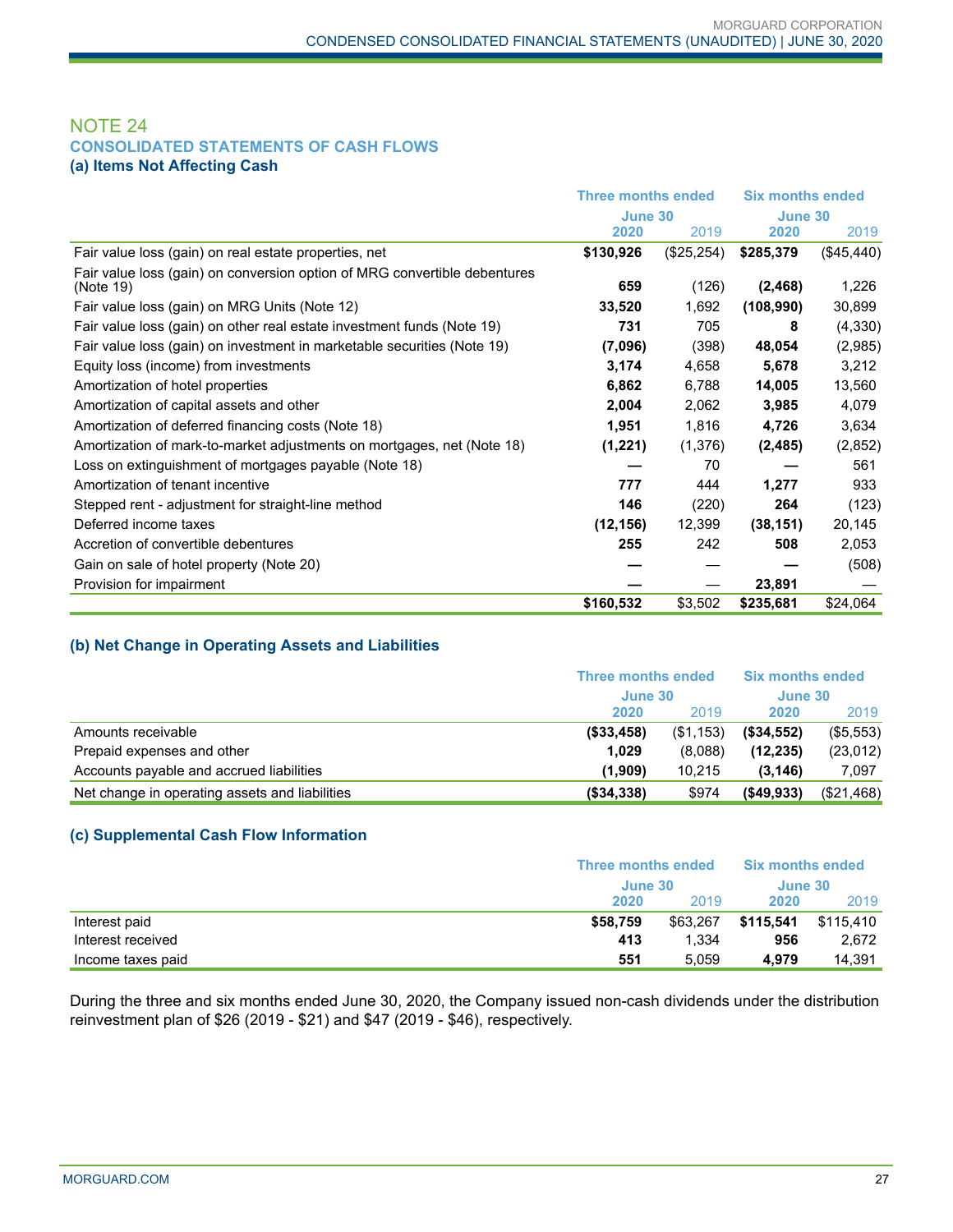## **(d) Reconciliation of Liabilities Arising from Financing Activities**

The following provides a reconciliation of liabilities arising from financing activities:

|                               | <b>Mortgages</b><br>payable | Unsecured<br>debentures | Convertible<br>debentures | Lease<br><b>liabilities</b> | Loans<br>payable | <b>Bank</b><br><b>indebtedness</b> | Total       |
|-------------------------------|-----------------------------|-------------------------|---------------------------|-----------------------------|------------------|------------------------------------|-------------|
| Balance, beginning of period  | \$4.365.279                 | \$1,046,444             | \$193,503                 | \$166.144                   | \$33,679         | \$101.100                          | \$5,906,149 |
| Repayments                    | (55, 834)                   |                         |                           | (978)                       | (13, 233)        | (214, 956)                         | (285,001)   |
| New financing, net            | 161,861                     |                         |                           |                             |                  | 285.895                            | 447,756     |
| Lump-sum repayments           | (141,192)                   |                         |                           |                             |                  |                                    | (141,192)   |
| Non-cash changes              | (9,794)                     | 685                     | (1, 108)                  |                             |                  | -                                  | (10, 217)   |
| Foreign exchange              | 70.279                      |                         |                           | 635                         | 2.300            | -                                  | 73.214      |
| <b>Balance, June 30, 2020</b> | \$4,390,599                 | \$1,047,129             | \$192.395                 | \$165,801                   | \$22.746         | \$172.039                          | \$5,990,709 |

## NOTE 25 **CONTINGENCIES**

The Company is contingently liable with respect to litigation, claims and environmental matters that arise from time to time, including those that could result in mandatory damages or other relief, which could result in significant expenditures. While the final outcome of these matters cannot be predicted with certainty, in the opinion of management, any uninsured liability that may arise from such contingencies would not have a material adverse effect on the financial position or results of operations of the Company. Any settlement of claims in excess of amounts recorded will be charged to operations as and when such determination is made.

#### NOTE 26 **MANAGEMENT OF CAPITAL**

Refer to the Company's annual audited consolidated financial statements as at and for the year ended December 31, 2019, for an explanation of the Company's capital management policy.

The total managed capital for the Company as at June 30, 2020, and December 31, 2019, is summarized below:

| As at                                     | <b>June 30, 2020</b> | December 31, 2019 |
|-------------------------------------------|----------------------|-------------------|
| Mortgages payable, principal balance      | \$4,402,408          | \$4,375,947       |
| Unsecured Debentures, principal balance   | 1,050,000            | 1,050,000         |
| Convertible debentures, principal balance | 195.500              | 195,500           |
| Loans payable                             | 22.746               | 33,679            |
| <b>Bank indebtedness</b>                  | 172.039              | 101,100           |
| Lease liabilities                         | 165.801              | 166.144           |
| Shareholders' equity                      | 3,544,221            | 3,548,906         |
|                                           | \$9,552,715          | \$9,471,276       |

The Company monitors its capital structure based on an interest coverage ratio and a debt to gross book value ratio. These ratios are used by the Company to manage an acceptable level of leverage and are calculated in accordance with the terms of the specific agreements with creditors and are not considered measures in accordance with IFRS, nor is there an equivalent IFRS measure.

The Company's Unsecured Debentures contain covenants that are calculated on a non-consolidated basis, which represents the Company's consolidated results prepared in accordance with IFRS as shown on the Company's most recently published annual audited consolidated financial statements, adjusted, as required, to account for the Company's public entity investments in Morguard Residential REIT, Morguard REIT and Temple (until the Company's privatization of Temple on February 18, 2020) using the equity method. The covenants that the Company must maintain are a non-consolidated interest coverage ratio above 1.65 times, a non-consolidated debt to gross book value ratio not to exceed 65% and a minimum non-consolidated equity requirement of at least \$300,000. If the Company does not meet these covenants, the Unsecured Debentures will become immediately due and payable unless the Company is able to remedy the default or obtain a waiver from lenders. The Company is in compliance with all Unsecured Debenture covenants.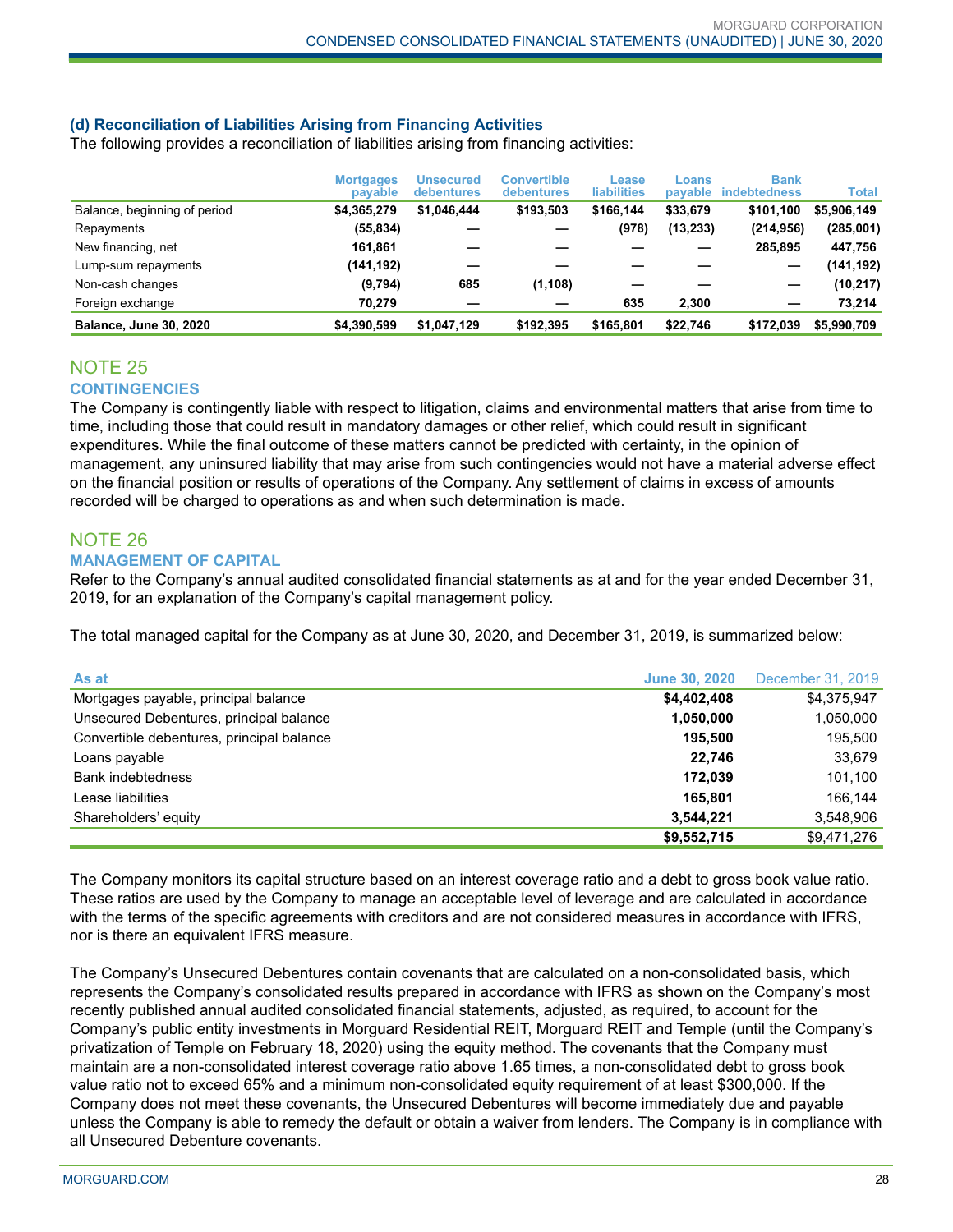## NOTE 27

#### **FINANCIAL INSTRUMENTS AND RISK MANAGEMENT**

Refer to the Company's annual audited consolidated financial statements as at and for the year ended December 31, 2019, for an explanation of the Company's risk management policy as it relates to financial instruments.

#### **Fair Value of Financial Assets and Financial Liabilities**

The fair values of cash, restricted cash, amounts receivable, accounts payable and accrued liabilities and bank indebtedness approximate their carrying values due to the short-term maturity of those instruments. The loans payable are reflected at fair value since they are based on a floating interest rate and reflect the terms of current market conditions.

Mortgages payable, Unsecured Debentures, convertible debentures, lease liabilities and finance lease receivable are carried at amortized cost using the effective interest rate method of amortization. The estimated fair values of longterm borrowings have been determined based on market information, where available, or by discounting future payments of interest and principal at estimated interest rates expected to be available to the Company.

The fair value of the mortgages payable has been determined by discounting the cash flows of these financial obligations using June 30, 2020, market rates for debts of similar terms (Level 2). Based on these assumptions, the fair value as at June 30, 2020, of the mortgages payable before deferred financing costs and mark-to-market adjustments is estimated at \$4,591,780 (December 31, 2019 - \$4,406,348), compared with the carrying value of \$4,402,408 (December 31, 2019 - \$4,375,947). The fair value of the mortgages payable varies from the carrying value due to fluctuations in interest rates since their issue.

The fair value of the Unsecured Debentures liability is based on its closing bid price (Level 1). As at June 30, 2020, the fair value of the Unsecured Debentures has been estimated at \$1,053,546 (December 31, 2019 - \$1,070,033) compared with the carrying value of \$1,050,000 (December 31, 2019 - \$1,050,000).

The fair value of the convertible debentures liability is based on their market trading prices (Level 1). As at June 30, 2020, the fair value of the convertible debentures before deferred financing costs has been estimated at \$190,756 (December 31, 2019 - \$202,838), compared with the carrying value of \$195,500 (December 31, 2019 - \$195,500).

The fair value of the finance lease receivable is determined by discounting the cash flows of the finance lease receivable using June 30, 2020, market rates for debt on similar terms (Level 3). Based on these assumptions, as at June 30, 2020, the fair value of the finance lease receivable has been estimated at \$56,879 (December 31, 2019 - \$56,574).

**June 30, 2020** December 31, 2019 **As at Level 1 Level 2 Level 3** Level 1 Level 2 Level 3 **Assets:** Real estate properties **\$— \$— \$10,100,769** \$— \$— \$10,201,283 Investments in marketable securities **99,290** — 2142,911 Investments in real estate funds **— — 117,910** — — 109,712 **Financial liabilities:** Morguard Residential REIT Units **— 407,775 —** — 516,462 — Conversion option on MRG convertible debentures **— 1,004 —** — 3,472 —

The fair value hierarchy of financial instruments and real estate properties measured at fair value in the consolidated balance sheets is as follows: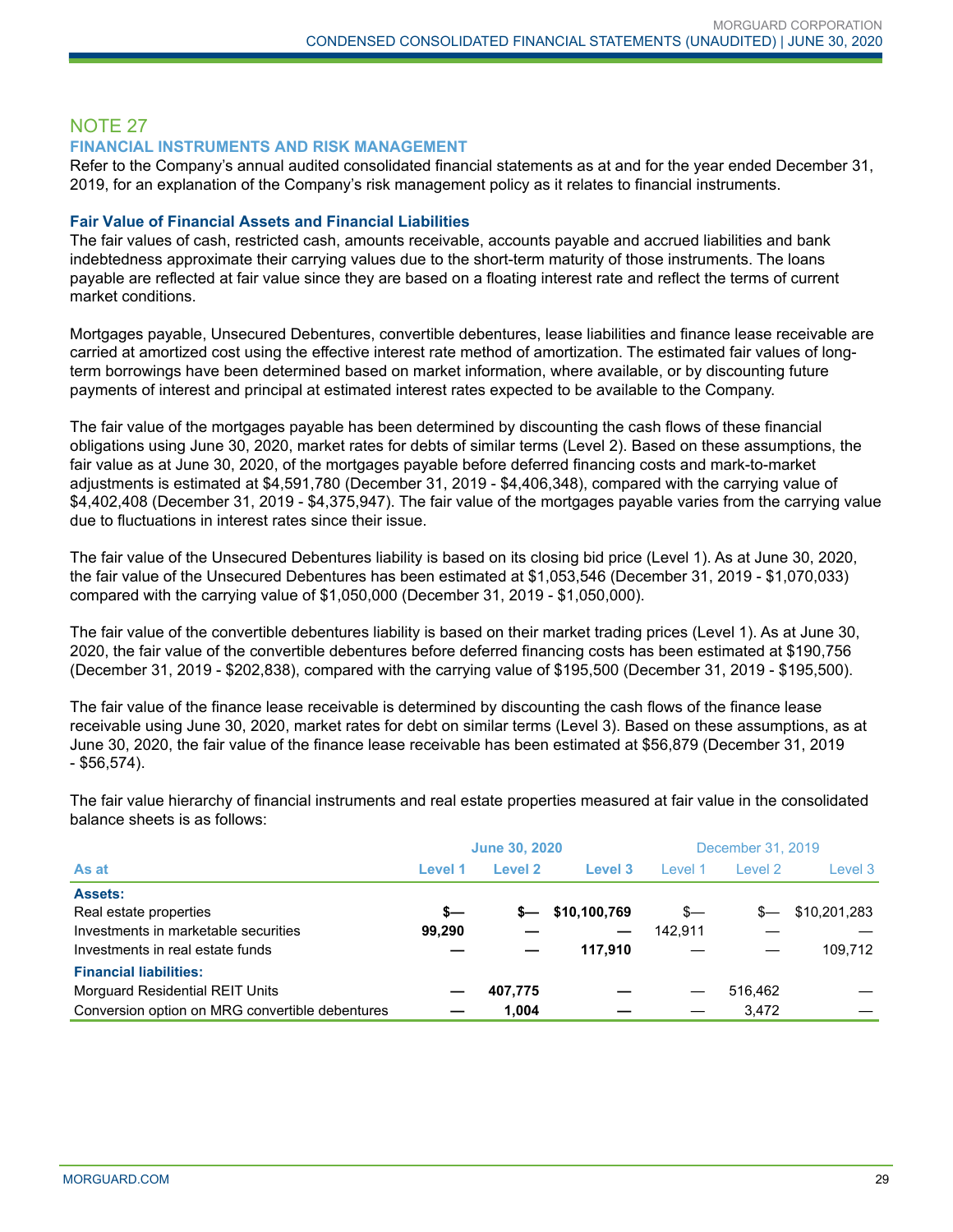## NOTE 28 **SEGMENTED INFORMATION**

## **(a) Operating Segments**

The Company has the following five reportable segments after aggregation: (i) multi-suite residential, (ii) retail, (iii) office, (iv) industrial, and (v) hotel. The Company has applied judgment by aggregating its operating segments according to the nature of the property operations. Such judgment considers the nature of operations, types of customers and an expectation that operating segments within a reportable segment have similar long-term economic characteristics.

The following summary presents certain financial information regarding the Company's operating segments:

|                                                  | <b>Multi-suite</b> |               |               |                          |               |              |
|--------------------------------------------------|--------------------|---------------|---------------|--------------------------|---------------|--------------|
| For the three months ended June 30, 2020         | <b>Residential</b> | <b>Retail</b> |               | <b>Office Industrial</b> | <b>Hotel</b>  | <b>Total</b> |
| Revenue from real estate/hotel properties        | \$100,522          | \$57,488      | \$57,831      | \$2,636                  | \$8,831       | \$227,308    |
| Property/hotel operating expenses                | (29, 504)          | (28,990)      | (25, 729)     | (1,020)                  | (10, 891)     | (96, 134)    |
| Net operating income                             | \$71,018           | \$28,498      | \$32,102      | \$1,616                  | (\$2,060)     | \$131,174    |
|                                                  |                    |               |               |                          |               |              |
|                                                  | <b>Multi-suite</b> |               |               |                          |               |              |
| For the three months ended June 30, 2019         | <b>Residential</b> | <b>Retail</b> | <b>Office</b> | Industrial               | <b>Hotel</b>  | Total        |
| Revenue from real estate/hotel properties        | \$90,981           | \$62,468      | \$59,145      | \$3,499                  | \$65,199      | \$281,292    |
| Property/hotel operating expenses                | (30, 625)          | (26, 034)     | (25, 288)     | (1,043)                  | (48, 157)     | (131, 147)   |
| Net operating income                             | \$60,356           | \$36,434      | \$33,857      | \$2,456                  | \$17,042      | \$150,145    |
|                                                  |                    |               |               |                          |               |              |
|                                                  | <b>Multi-suite</b> |               |               |                          |               |              |
| For the six months ended June 30, 2020           | <b>Residential</b> | <b>Retail</b> |               | <b>Office Industrial</b> | <b>Hotel</b>  | <b>Total</b> |
| Revenue from real estate/hotel properties        | \$200,484          | \$119,714     | \$121,006     | \$5,539                  | \$56,636      | \$503,379    |
| Property/hotel operating expenses                | (98, 490)          | (61, 576)     | (54, 144)     | (1, 967)                 | (53, 427)     | (269, 604)   |
| Net operating income                             | \$101,994          | \$58,138      | \$66,862      | \$3,572                  | \$3,209       | \$233,775    |
|                                                  |                    |               |               |                          |               |              |
|                                                  | Multi-suite        |               |               |                          |               |              |
| For the six months ended June 30, 2019           | <b>Residential</b> | <b>Retail</b> | Office        | Industrial               | <b>Hotel</b>  | <b>Total</b> |
| Revenue from real estate/hotel properties        | \$182,614          | \$127,101     | \$119,442     | \$6,776                  | \$118,826     | \$554,759    |
| Property/hotel operating expenses                | (95, 340)          | (57, 999)     | (51, 858)     | (2, 172)                 | (92, 671)     | (300, 040)   |
| Net operating income                             | \$87,274           | \$69,102      | \$67,584      | \$4,604                  | \$26,155      | \$254,719    |
|                                                  |                    |               |               |                          |               |              |
|                                                  | <b>Multi-suite</b> |               |               |                          |               |              |
|                                                  | <b>Residential</b> | <b>Retail</b> |               | <b>Office Industrial</b> | <b>Hotel</b>  | <b>Total</b> |
| As at June 30, 2020                              |                    |               |               |                          |               |              |
| Real estate/hotel properties                     | \$5,091,683        | \$2,537,275   | \$2,337,126   | \$134,685                | \$593,727     | \$10,694,496 |
| Mortgages payable                                | \$2,198,403        | \$898,594     | \$1,034,338   | \$20,130                 | \$239,134     | \$4,390,599  |
| For the six months ended June 30, 2020           |                    |               |               |                          |               |              |
| Additions to real estate/hotel properties        | \$19,435           | \$19,078      | \$7,752       | \$55                     | \$2,840       | \$49,160     |
| Fair value gain (loss) on real estate properties | \$46,911           | (\$246,338)   | (\$72,661)    | \$8,227                  | \$—           | (\$263,861)  |
|                                                  |                    |               |               |                          |               |              |
|                                                  | Multi-suite        |               |               |                          |               |              |
|                                                  | <b>Residential</b> | <b>Retail</b> | <b>Office</b> | Industrial               | <b>Hotel</b>  | Total        |
| As at December 31, 2019                          |                    |               |               |                          |               |              |
| Real estate/hotel properties                     | \$4,889,129        | \$2,744,442   | \$2,402,757   | \$164,955                | \$628,783     | \$10,830,066 |
| Mortgages payable                                | \$2,099,509        | \$909,400     | \$973,631     | \$30,970                 | \$351,769     | \$4,365,279  |
| For the six months ended June 30, 2019           |                    |               |               |                          |               |              |
| Additions to real estate/hotel properties        | \$16,653           | \$16,905      | \$12,789      | \$401                    | \$11,722      | \$58,470     |
| Fair value gain (loss) on real estate properties | \$89,126           | (\$26,271)    | \$981         | \$433                    | $\frac{2}{3}$ | \$64,269     |
|                                                  |                    |               |               |                          |               |              |